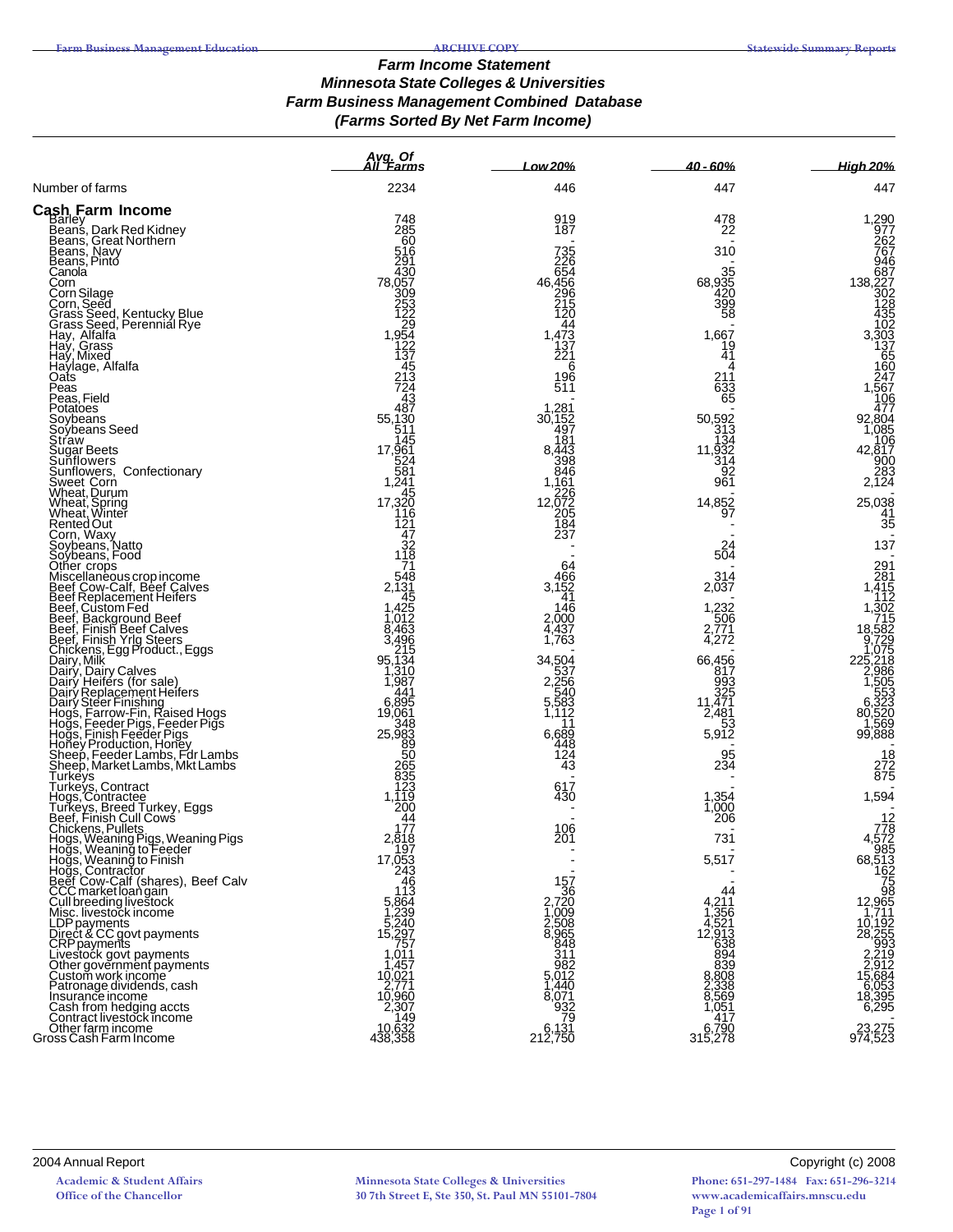### *Farm Income Statement (Continued) Minnesota State Colleges & Universities Farm Business Management Combined Database (Farms Sorted By Net Farm Income)*

|                                            | Avg. Of<br>All Farms | Low 20%   | 40 - 60%  | <b>High 20%</b> |
|--------------------------------------------|----------------------|-----------|-----------|-----------------|
| Number of farms                            | 2234                 | 446       | 447       | 447             |
| Cash Farm Expense                          |                      |           |           |                 |
| Seed                                       | 22,729               | 13,535    | 19,293    | 41,596          |
| Fertilizer                                 | 24,037               | 15,961    | 19,630    | 42,633          |
| Crop chemicals                             | 17,942               | 11,597    | 15,035    | 31,551          |
| Crop insurance                             | 7,773                | 4,888     | 6,504     | 13,399          |
| Drying fuel                                | 5,019                | 3,146     | 4,658     | 8,614           |
| Irrigation energy                          | 160                  | 76        | 96        | 382             |
| CCC buyback                                | 11,877               | 7,357     | 10,707    | 22,975          |
| Crop custom hire                           | 254                  | 96        | 116       | 525             |
| Crop hauling and trucking                  | 303                  | 163       | 307       | 484             |
| Crop marketing                             | 1,264                | 1,431     | 822       | 1,721           |
| Crop miscellaneous                         | 2,756                | 1,892     | 2,183     | 5,885           |
| Feeder livestock purchase                  | 24,960               | 9,152     | 12,697    | 73,273          |
| Purchased feed                             | 54,105               | 16,398    | 27,409    | 160,698         |
| <b>Breeding fees</b>                       | 1,836                | 472       | 1,023     | 4,868           |
| Veterinary                                 | 5,342                | 2,128     | 2,940     | 14,118          |
| <b>BST</b>                                 | 675                  | 381       | 290       | 1,898           |
| Supplies                                   | 4,653                | 2,537     | 3,573     | 9,652           |
| <b>DHIA</b>                                | 413                  | 134       | 360       | 884             |
| Contract production exp.                   | 3,300                | 295       | 1,236     | 9,854           |
| Livestock custom hire                      | 495                  | 105       |           | 1,751           |
|                                            |                      |           | 66        |                 |
| Livestock leases                           | 539                  | 150       | 53        | 2,107           |
| Grazing fees                               | 98                   | 4         | 6         | 245             |
| Livestock hauling and trucking             | 1,526                | 568       | 1,021     | 3,665           |
| Livestock marketing                        | 2,227                | 715       | 1,206     | 6,554           |
| Bedding                                    | 1,019                | 467       | 585       | 2,618           |
| Interest                                   | 22,932               | 18,544    | 19,436    | 38,590          |
| Fuel & oil                                 | 13,919               | 8,992     | 11,086    | 25,483          |
| Repairs                                    | 24,160               | 16,527    | 20,346    | 42,732          |
| Custom hire                                | 8,055                | 5,855     | 5,368     | 16,769          |
| Hired labor                                | 18,366               | 8,125     | 8,868     | 50,571          |
| Land rent                                  | 41,657               | 24,066    | 34,431    | 80,228          |
| Stock/quota lease                          | 1,152                | 200       | 1,094     | 2,211           |
| Machinery leases                           | 7,494                | 3,176     | 4,253     | 20,727          |
| Real estate taxes                          | 3,028                | 2,146     | 2,555     | 5,134           |
| Farm insurance                             | 5,684                | 4,071     | 4,442     | 9,976           |
| Utilities                                  | 6,130                | 4,005     | 4,983     | 11,184          |
| Dues & professional fees                   | 1,672                | 1,176     | 1,532     | 2,842           |
| Hedging account deposits                   | 3,612                | 2,210     | 1,049     | 9,640           |
| Miscellaneous                              | 6,159                | 4,089     | 4,873     | 11,236          |
| Total cash expense                         | 359,325              | 196,831   | 256,131   | 789,272         |
| Net cash farm income                       | 79,033               | 15,919    | 59,146    | 185,251         |
| <b>Inventory Changes</b>                   |                      |           |           |                 |
| Crops and feed                             | 850                  | $-8,493$  | $-967$    | 24,358          |
| Market livestock                           | 4,799                | $-1,450$  | 1,112     | 17,923          |
| Accounts receivable                        | 9,226                | 1,648     | 6,269     | 21,523          |
| Prepaid expenses and supplies              | 3,712                | $-379$    | 1,538     | 14,244          |
| Accounts payable                           | 95                   | $-1,309$  | 1,133     | 1,786           |
| Total inventory change                     | 18,682               | $-9,984$  | 9,085     | 79,834          |
| Net operating profit                       | 97,715               | 5,935     | 68,231    | 265,085         |
| Depreciation and Other Capital Adjustments |                      |           |           |                 |
| <b>Breeding livestock</b>                  | $-1,676$             | $-3,586$  | $-1,025$  | -643            |
| Machinery and equipment                    | $-18,499$            | $-12,379$ | $-14,495$ | $-34,265$       |
| Buildings and improvements                 | $-6,093$             | $-3,135$  | $-4,135$  | -14,084         |
| Other farm capital                         | 1,314                | 53        | 206       | 3,893           |
| Total depr. and other capital adj          | $-24,954$            | $-19,046$ | $-19,449$ | -45,098         |
|                                            |                      |           |           |                 |
| Net farm income                            | 72,761               | $-13,111$ | 48,783    | 219,987         |

2004 Annual Report Copyright (c) 2008

**Phone: 651-297-1484 Fax: 651-296-3214 www.academicaffairs.mnscu.edu Page 2 of 91**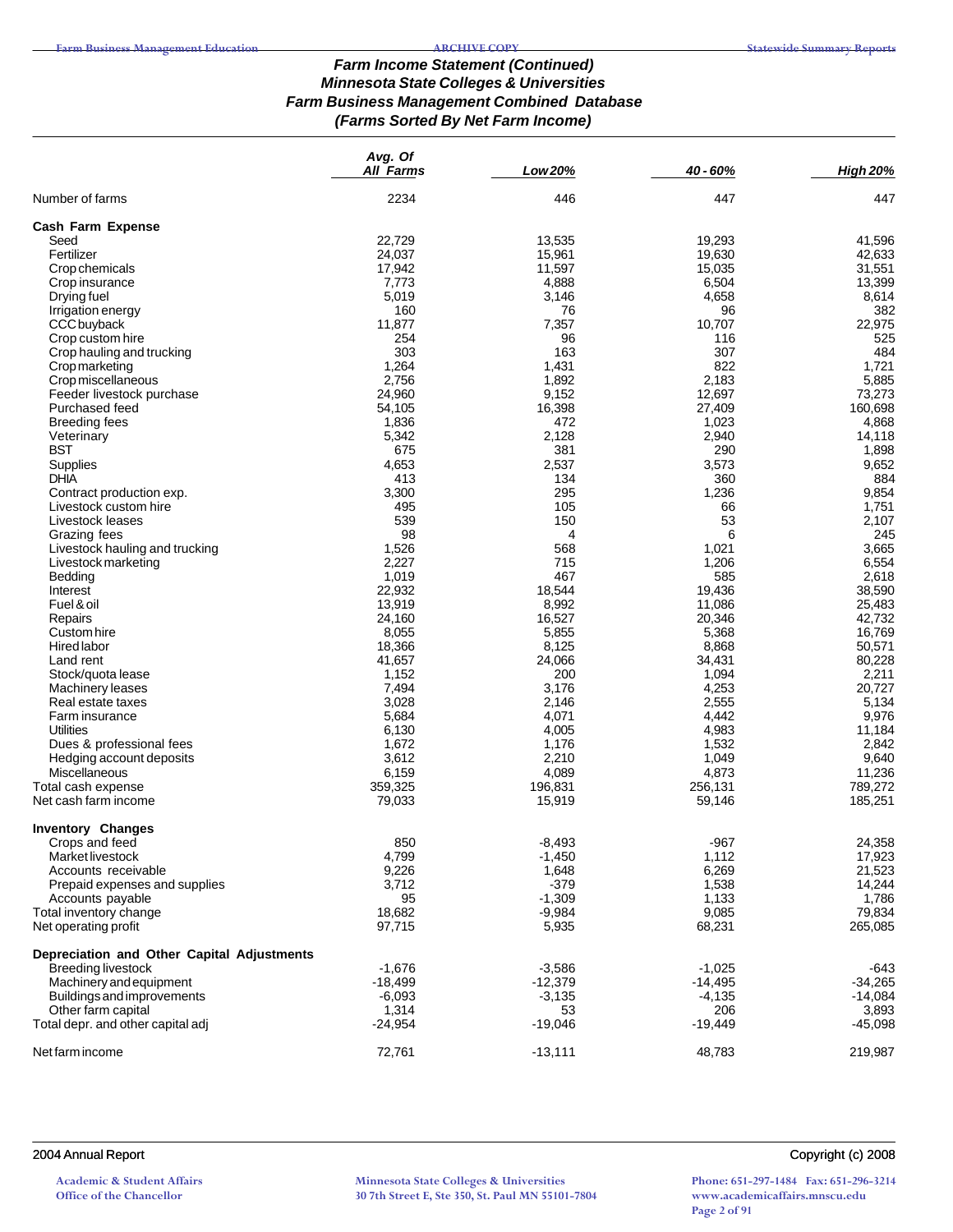## *Inventory Changes Minnesota State Colleges & Universities Farm Business Management Combined Database (Farms Sorted By Net Farm Income)*

|                                                    | Avg. Of          |          |          |                 |
|----------------------------------------------------|------------------|----------|----------|-----------------|
|                                                    | <b>All Farms</b> | Low 20%  | 40 - 60% | <b>High 20%</b> |
| Number of farms                                    | 2234             | 446      | 447      | 447             |
| Net cash farm income                               | 79,033           | 15,919   | 59,146   | 185,251         |
| <b>Crops and Feed</b>                              |                  |          |          |                 |
| <b>Ending inventory</b>                            | 118,717          | 59,779   | 95,873   | 241,309         |
| Beginning inventory                                | 117,867          | 68,272   | 96,840   | 216,951         |
| Inventory change                                   | 850              | $-8,493$ | $-967$   | 24,358          |
| <b>Market Livestock</b>                            |                  |          |          |                 |
| <b>Ending inventory</b>                            | 37,507           | 16,461   | 21,177   | 99,995          |
| Beginning inventory                                | 32,709           | 17,911   | 20,066   | 82,072          |
| Inventory change                                   | 4,799            | $-1,450$ | 1,112    | 17,923          |
| <b>Accts Receivable &amp; Other Current Assets</b> |                  |          |          |                 |
| <b>Ending inventory</b>                            | 30,983           | 16,486   | 18,735   | 72,603          |
| Beginning inventory                                | 21,757           | 14,838   | 12,466   | 51,080          |
| Inventory change                                   | 9,226            | 1,648    | 6,269    | 21,523          |
| <b>Prepaid Expenses and Supplies</b>               |                  |          |          |                 |
| <b>Ending inventory</b>                            | 23,234           | 8,559    | 15,911   | 57,706          |
| Beginning inventory                                | 19,522           | 8,939    | 14,372   | 43,463          |
| Inventory change                                   | 3,712            | $-379$   | 1,538    | 14,244          |
| <b>Accounts Payable &amp; Accrued Expenses</b>     |                  |          |          |                 |
| Beginning inventory                                | 15,590           | 14,189   | 12,792   | 25,472          |
| <b>Ending inventory</b>                            | 15,495           | 15,498   | 11,659   | 23,686          |
| Inventory change                                   | 95               | $-1,309$ | 1,133    | 1,786           |
| Total inventory change                             | 18,682           | $-9,984$ | 9,085    | 79,834          |
| Net operating profit                               | 97,715           | 5,935    | 68,231   | 265,085         |

2004 Annual Report Copyright (c) 2008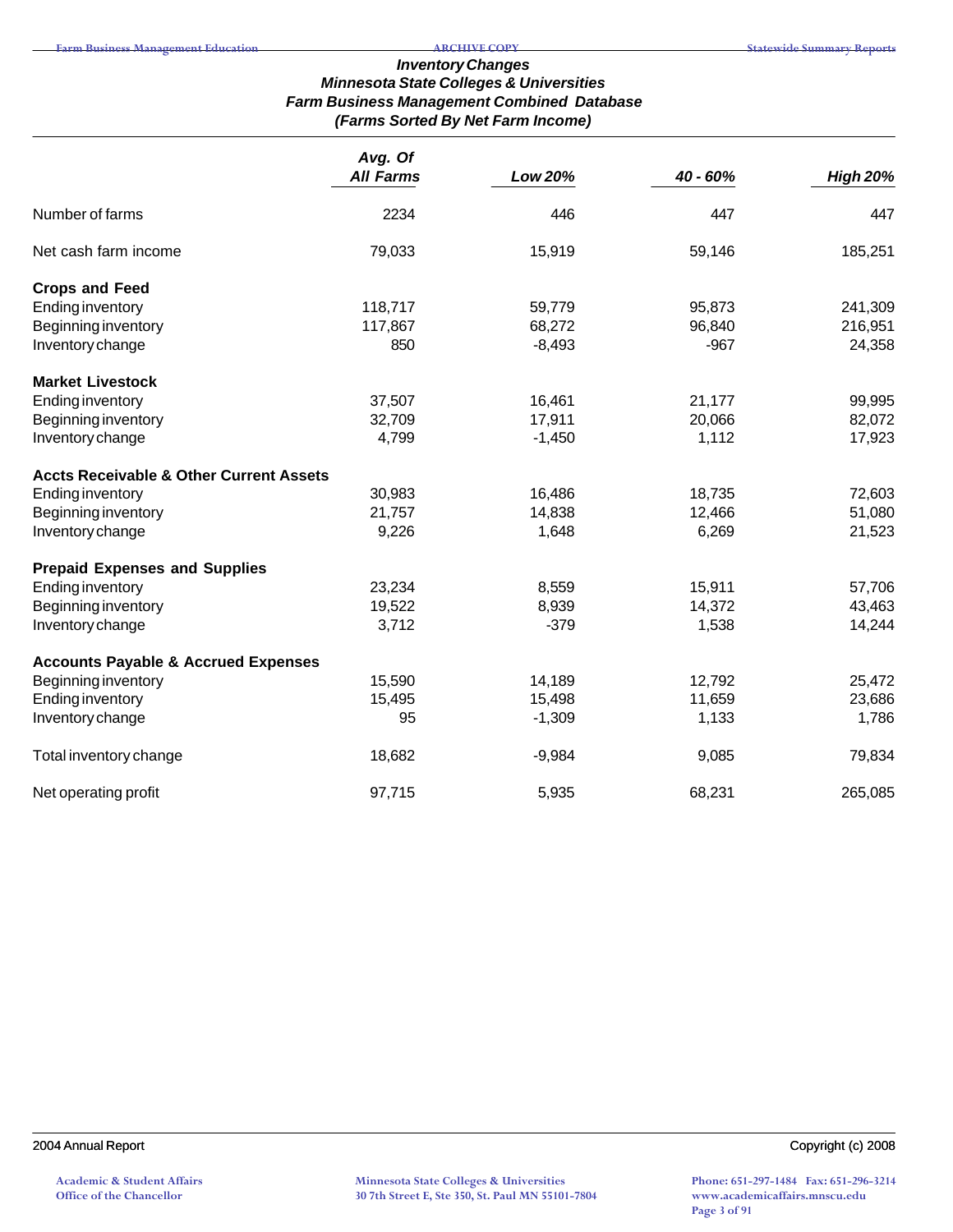# *Depreciation and Other Capital Adjustments Minnesota State Colleges & Universities Farm Business Management Combined Database (Farms Sorted By Net Farm Income)*

|                                   | Avg. Of<br><b>All Farms</b> | <b>Low 20%</b> | 40 - 60%  | <b>High 20%</b> |
|-----------------------------------|-----------------------------|----------------|-----------|-----------------|
| Number of farms                   | 2234                        | 446            | 447       | 447             |
| Net operating profit              | 97,715                      | 5,935          | 68,231    | 265,085         |
| <b>Breeding Livestock</b>         |                             |                |           |                 |
| <b>Ending inventory</b>           | 55,660                      | 25,265         | 42,808    | 117,561         |
| Capital sales                     | 1,885                       | 1,396          | 1,421     | 3,351           |
| Beginning inventory               | 52,724                      | 24,402         | 41,524    | 110,354         |
| Capital purchases                 | 6,497                       | 5,845          | 3,730     | 11,200          |
| Depreciation, capital adjust.     | $-1,676$                    | $-3,586$       | $-1,025$  | $-643$          |
| <b>Machinery and Equipment</b>    |                             |                |           |                 |
| Ending inventory                  | 186,527                     | 125,805        | 142,804   | 342,556         |
| Capital sales                     | 3,204                       | 1,634          | 2,318     | 6,217           |
| Beginning inventory               | 168,593                     | 121,231        | 130,797   | 300,441         |
| Capital purchases                 | 39,637                      | 18,586         | 28,820    | 82,596          |
| Depreciation, capital adjust.     | $-18,499$                   | $-12,379$      | $-14,495$ | $-34,265$       |
| <b>Buildings and Improvements</b> |                             |                |           |                 |
| <b>Ending inventory</b>           | 108,570                     | 60,484         | 67,854    | 240,762         |
| Capital sales                     | 271                         | 433            | 563       | 231             |
| Beginning inventory               | 100,057                     | 58,258         | 62,143    | 222,828         |
| Capital purchases                 | 14,877                      | 5,793          | 10,408    | 32,249          |
| Depreciation, capital adjust.     | $-6,093$                    | $-3,135$       | $-4,135$  | $-14,084$       |
| <b>Other Capital Assets</b>       |                             |                |           |                 |
| <b>Ending inventory</b>           | 53,429                      | 30,907         | 43,136    | 109,950         |
| Capital sales                     | 874                         | 108            | 407       | 2,876           |
| Beginning inventory               | 49,083                      | 29,999         | 39,703    | 101,355         |
| Capital purchases                 | 3,906                       | 963            | 3,634     | 7,578           |
| Depreciation, capital adjust.     | 1,314                       | 53             | 206       | 3,893           |
| Total depreciation, capital adj.  | $-24,954$                   | $-19,046$      | $-19,449$ | $-45,098$       |
| Net farm income                   | 72,761                      | $-13,111$      | 48,783    | 219,987         |

## 2004 Annual Report Copyright (c) 2008

**Academic & Student Affairs Office of the Chancellor**

**Phone: 651-297-1484 Fax: 651-296-3214 www.academicaffairs.mnscu.edu Page 4 of 91**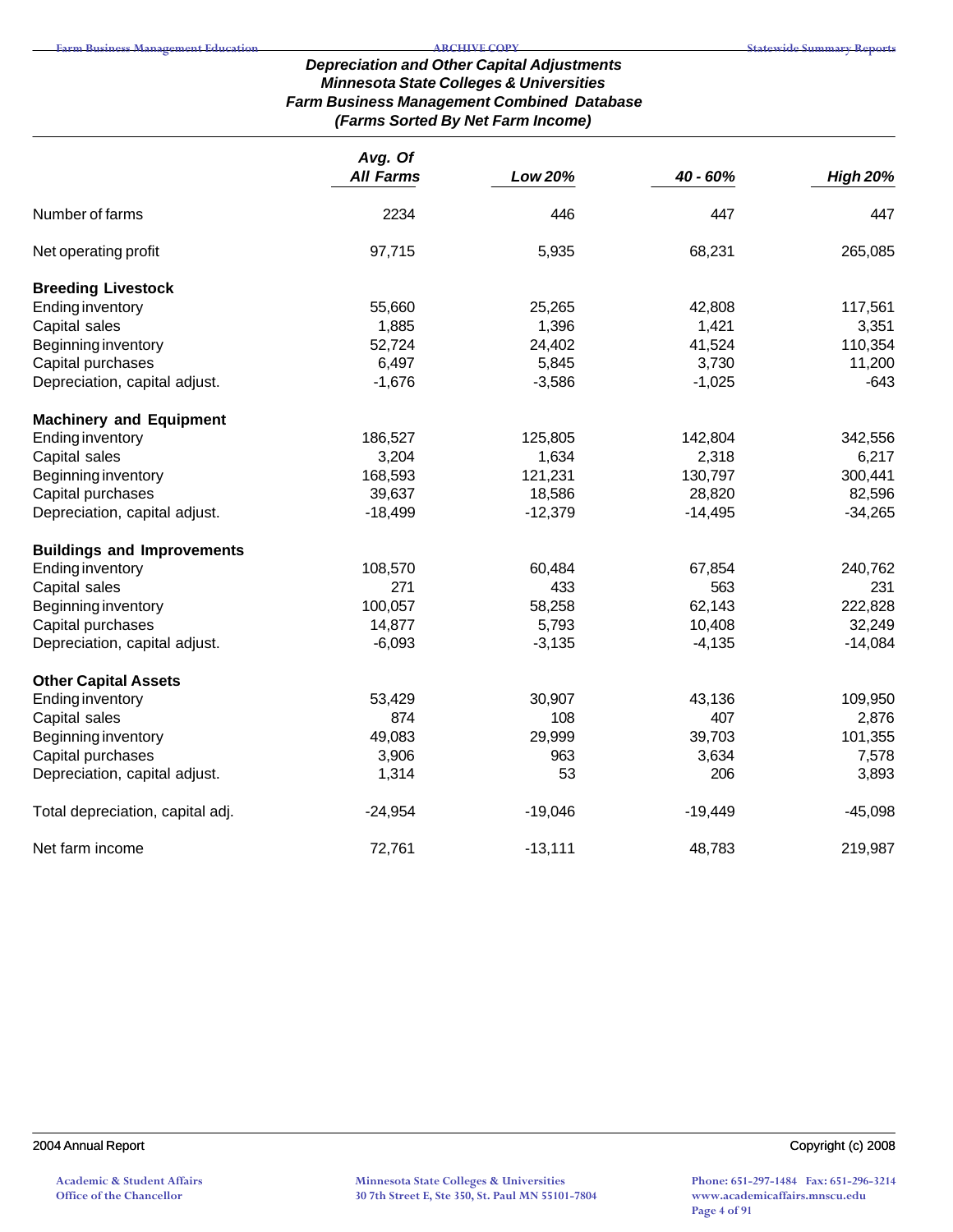## *Profitability Measures Minnesota State Colleges & Universities Farm Business Management Combined Database (Farms Sorted By Net Farm Income)*

|                                       | Avg. Of<br><b>All Farms</b> | Low 20%   | $40 - 60%$ | <b>High 20%</b> |
|---------------------------------------|-----------------------------|-----------|------------|-----------------|
| Number of farms                       | 2234                        | 446       | 447        | 447             |
| Profitability (assets valued at cost) |                             |           |            |                 |
| Net farm income                       | 72,761                      | $-13,111$ | 48,783     | 219,987         |
| Labor and management earnings         | 49,125                      | $-25,121$ | 31,393     | 170,781         |
| Rate of return on assets              | 8.0%                        | $-2.7%$   | 6.3%       | 13.4 %          |
| Rate of return on equity              | 10.9%                       | $-18.0%$  | 7.3%       | 20.8 %          |
| Operating profit margin               | 17.6 %                      | $-8.0%$   | 14.3 %     | 26.0 %          |
| Asset turnover rate                   | 45.6 %                      | 33.6 %    | 44.1 %     | 51.6 %          |
| Interest on farm net worth            | 23,636                      | 12,010    | 17,390     | 49,206          |
| Farm interest expense                 | 23,423                      | 19,388    | 19,278     | 39,114          |
| Value of operator Ibr and mgmt.       | 30,806                      | 20,282    | 27,880     | 50,354          |
| Return on farm assets                 | 65,378                      | $-14,005$ | 40,181     | 208,748         |
| Average farm assets                   | 816,980                     | 521,419   | 636,721    | 1,556,398       |
| Return on farm equity                 | 41,955                      | $-33,393$ | 20,903     | 169,634         |
| Average farm equity                   | 385,864                     | 185,493   | 285,085    | 816,551         |
| Value of farm production              | 372,491                     | 175,318   | 280,560    | 803,712         |

|                                         | Avg. Of          |           |            |                 |
|-----------------------------------------|------------------|-----------|------------|-----------------|
|                                         | <b>All Farms</b> | Low 20%   | $40 - 60%$ | <b>High 20%</b> |
| Number of farms                         | 2234             | 446       | 447        | 447             |
| Profitability (assets valued at market) |                  |           |            |                 |
| Net farm income                         | 90,588           | 5,143     | 63,577     | 236,014         |
| Labor and management earnings           | 58,091           | $-13,934$ | 37,971     | 173,451         |
| Rate of return on assets                | 7.8%             | 0.6%      | 6.4%       | 11.4 %          |
| Rate of return on equity                | 11.1 %           | $-4.8%$   | 8.4 %      | 17.8 %          |
| Operating profit margin                 | 22.3 %           | 2.4%      | 19.6 %     | 28.0 %          |
| Asset turnover rate                     | 34.8 %           | 24.5 %    | 32.7%      | 40.8 %          |
| Interest on farm net worth              | 32,498           | 19,078    | 25,606     | 62,563          |
| Farm interest expense                   | 23,423           | 19,388    | 19,278     | 39,114          |
| Value of operator Ibr and mgmt.         | 30,806           | 20,282    | 27,880     | 50,354          |
| Return on farm assets                   | 83,206           | 4,250     | 54,975     | 224,775         |
| Average farm assets                     | 1,070,432        | 715,232   | 856,717    | 1,970,849       |
| Return on farm equity                   | 59,783           | $-15,138$ | 35,698     | 185,661         |
| Average farm equity                     | 540,868          | 316,742   | 426,195    | 1,042,714       |
| Value of farm production                | 372,491          | 175,318   | 280,560    | 803,712         |

## 2004 Annual Report Copyright (c) 2008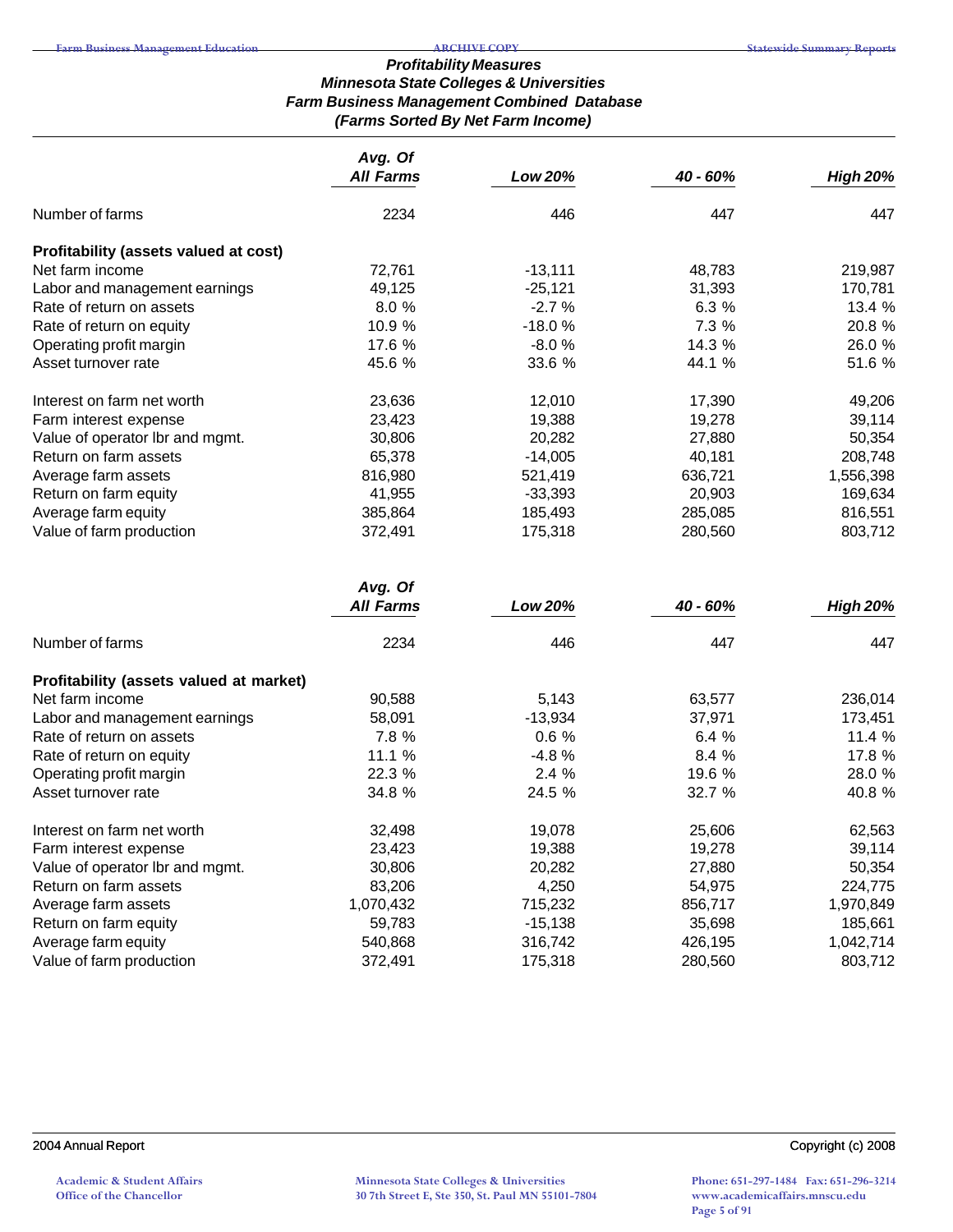### *Liquidity Measures Minnesota State Colleges & Universities Farm Business Management Combined Database (Farms Sorted By Net Farm Income)*

|                                 | Avg. Of          |          |          |                 |
|---------------------------------|------------------|----------|----------|-----------------|
|                                 | <b>All Farms</b> | Low 20%  | 40 - 60% | <b>High 20%</b> |
| Number of farms                 | 2234             | 446      | 447      | 447             |
| Liquidity (cash)                |                  |          |          |                 |
| Net cash farm income            | 79,033           | 15,919   | 59,146   | 185,251         |
| Net nonfarm income              | 21,589           | 34,171   | 18,822   | 13,688          |
| Family living and taxes         | 46,863           | 36,864   | 42,001   | 68,588          |
| Principal due on long term debt | 14,246           | 10,343   | 10,801   | 25,535          |
| Cash available for interm. debt | 39,513           | 2,883    | 25,166   | 104,815         |
| Average intermediate debt       | 118,669          | 85,613   | 99,686   | 204,049         |
| Years to turnover interm, debt  | 3.0              | 29.7     | 4.0      | 1.9             |
| Expense as a % of income        | 82 %             | 93 %     | 81 %     | 81 %            |
| Interest as a % of income       | 5 %              | 9 %      | 6 %      | 4 %             |
| Working capital to gross income | 17 %             | 2%       | 14 %     | 23 %            |
| <b>Liquidity (accrual)</b>      |                  |          |          |                 |
| Total accrual farm income       | 453,233          | 204,454  | 321,691  | 1,038,327       |
| Total accrual operating expense | 355,518          | 198,519  | 253,459  | 773,242         |
| Net accrual operating income    | 97,715           | 5,935    | 68,231   | 265,085         |
| Net nonfarm income              | 21,589           | 34,171   | 18,822   | 13,688          |
| Family living and taxes         | 46,863           | 36,864   | 42,001   | 68,588          |
| Principal due on long term debt | 14,246           | 10,343   | 10,801   | 25,535          |
| Available for intermediate debt | 58,195           | $-7,100$ | 34,251   | 184,648         |
| Average intermediate debt       | 118,669          | 85,613   | 99,686   | 204,049         |
| Years to turnover interm. debt  | 2.0              | $***$    | 2.9      | 1.1             |
| Expense as a % of income        | 78 %             | 97 %     | 79 %     | 74 %            |
| Interest as a % of income       | 5 %              | 9%       | 6 %      | 4 %             |
| Working capital to gross income | 17 %             | 2%       | 13 %     | 22 %            |

\*\* Income insufficient to meet debt servicing requirements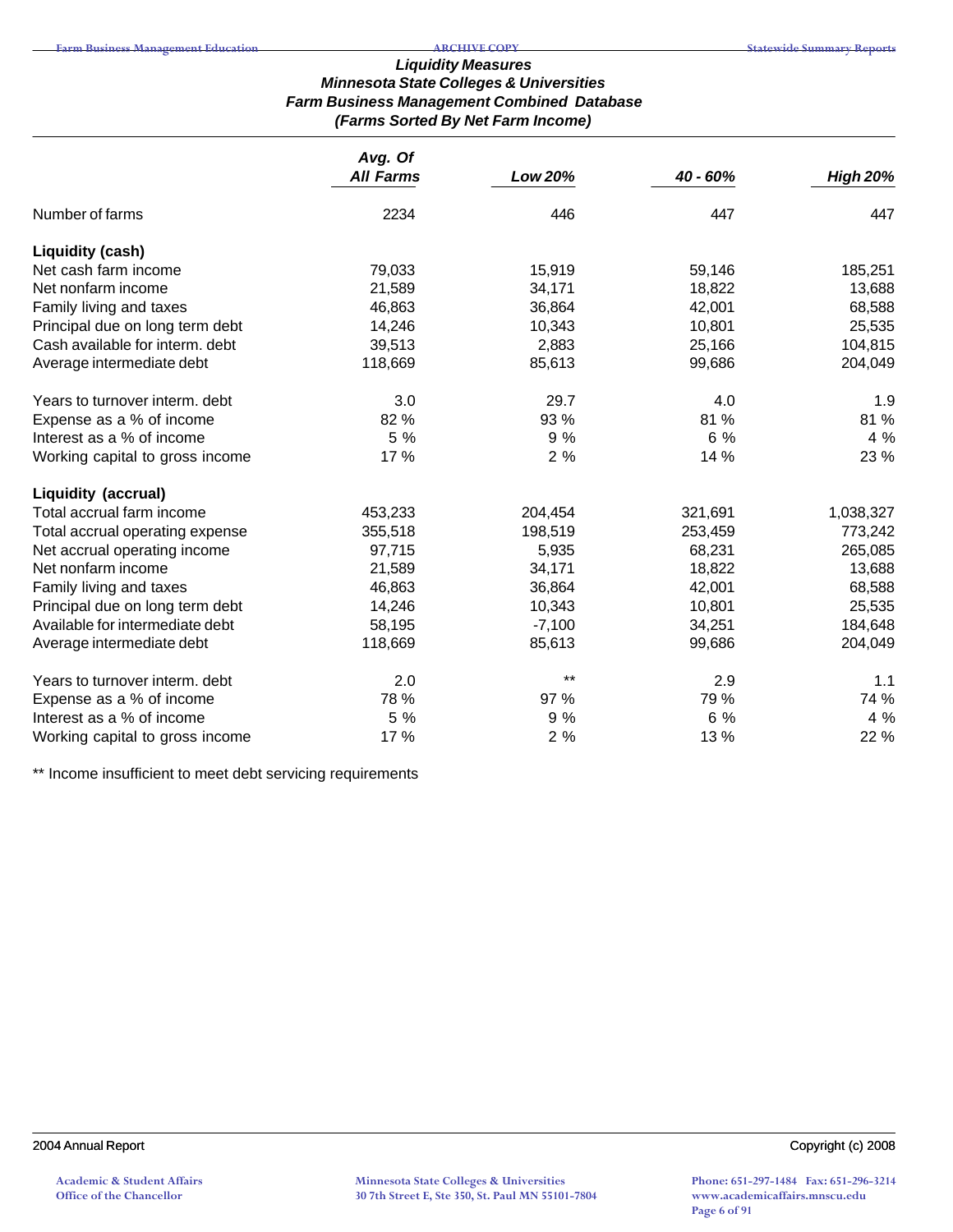## *Balance Sheet at Cost Values Minnesota State Colleges & Universities Farm Business Management Combined Database (Farms Sorted By Net Farm Income)*

|                                                      | Avg. Of<br>All Farms | Low 20%           | 40 - 60%          | <b>High 20%</b>    |
|------------------------------------------------------|----------------------|-------------------|-------------------|--------------------|
| Number of farms                                      | 2234                 | 446               | 447               | 447                |
| <b>Assets</b><br><b>Current Farm Assets</b>          |                      |                   |                   |                    |
| Cash and checking balance                            | 11,613               | 8,203             | 9,920             | 20,624             |
| Prepaid expenses & supplies                          | 23,234               | 8,559             | 15,911            | 57,706             |
| Growing crops                                        | 612                  | 262               | 297               | 2,005              |
| Accounts receivable                                  | 26,759               | 13,798            | 16,490            | 63,012             |
| Hedging accounts                                     | 1,278                | 447               | 918               | 3,277              |
| Crops held for sale or feed                          | 108,666              | 52,732            | 84,770            | 225,858            |
| Crops under government loan                          | 23,628               | 19,206            | 23,081            | 32,069             |
| Market livestock held for sale                       | 37,507               | 16,461            | 21,177            | 99,995             |
| Other current assets                                 | 2,334                | 1,979             | 1,031             | 4,309              |
| Total current farm assets                            | 235,631              | 121,647           | 173,595           | 508,856            |
| Intermediate Farm Assets                             |                      |                   |                   |                    |
| <b>Breeding livestock</b><br>Machinery and equipment | 55,660<br>179,033    | 25,265<br>118,840 | 42,808<br>137,127 | 117,561<br>330,860 |
| <b>Titled vehicles</b>                               | 7,494                | 6,965             | 5,677             | 11,696             |
| Other intermediate assets                            | 30,820               | 20,825            | 24,242            | 63,148             |
| Total intermediate farm assets                       | 273,006              | 171,895           | 209,855           | 523,264            |
|                                                      |                      |                   |                   |                    |
| Long Term Farm Assets                                |                      |                   |                   |                    |
| Farm land<br>Buildings and improvements              | 226,294<br>108,570   | 172,852<br>60,484 | 205,340<br>67,854 | 348,656<br>240,762 |
| Other long-term assets                               | 22,609               | 10,082            | 18,894            | 46,802             |
| Total long-term farm assets                          | 357,474              | 243,418           | 292,087           | 636,220            |
| <b>Total Farm Assets</b>                             | 866,111              | 536,960           | 675,537           | 1,668,340          |
| <b>Total Nonfarm Assets</b>                          | 121,444              | 106,853           | 117,952           | 154,923            |
| <b>Total Assets</b>                                  | 987,555              | 643,813           | 793,489           | 1,823,264          |
| <b>Liabilities</b>                                   |                      |                   |                   |                    |
| <b>Current Farm Liabilities</b>                      |                      |                   |                   |                    |
| Accrued interest                                     | 5,575                | 5,017             | 4,524             | 8,192              |
| Accounts payable                                     | 9,914                | 10,438            | 7,137             | 15,492             |
| Current notes                                        | 86,146               | 61,772            | 68,766            | 161,849            |
| Government crop loans<br>Principal due on term debt  | 21,450<br>36,200     | 18,032<br>23,188  | 21,274<br>28,515  | 28,048<br>67,562   |
| Total current farm liabilities                       | 159,285              | 118,447           | 130,217           | 281,143            |
|                                                      |                      |                   |                   |                    |
| Total intermediate farm liabs                        | 97,884               | 73,083            | 81,772            | 164,624            |
| Total long term farm liabilities                     | 200,253              | 166,798           | 164,641           | 326,059            |
| <b>Total farm liabilities</b>                        | 457,421              | 358,328           | 376,630           | 771,827            |
| Total nonfarm liabilities                            | 25,546               | 29,172            | 21,232            | 27,940             |
| <b>Total liabilities</b>                             | 482,967              | 387,499           | 397,862           | 799,767            |
| Net worth (farm and nonfarm)                         | 504,588              | 256,314           | 395,626           | 1,023,497          |
| Net worth change                                     | 54,574               | $-8,342$          | 37,579            | 174,444            |
| <b>Ratio Analysis</b>                                |                      |                   |                   |                    |
| Current farm liabilities / assets                    | 68 %                 | 97 %              | 75 %              | 55 %               |
| Curr. & interm farm liab. / assets                   | 51 %                 | 65 %              | 55 %              | 43 %               |
| Long term farm liab. / assets                        | 56 %                 | 69 %              | 56 %              | 51 %               |
| Total debt to asset ratio                            | 49 %                 | 60 %              | 50 %              | 44 %               |

#### 2004 Annual Report Copyright (c) 2008

**Academic & Student Affairs Office of the Chancellor**

**Minnesota State Colleges & Universities 30 7th Street E, Ste 350, St. Paul MN 55101-7804**

**Phone: 651-297-1484 Fax: 651-296-3214 www.academicaffairs.mnscu.edu Page 7 of 91**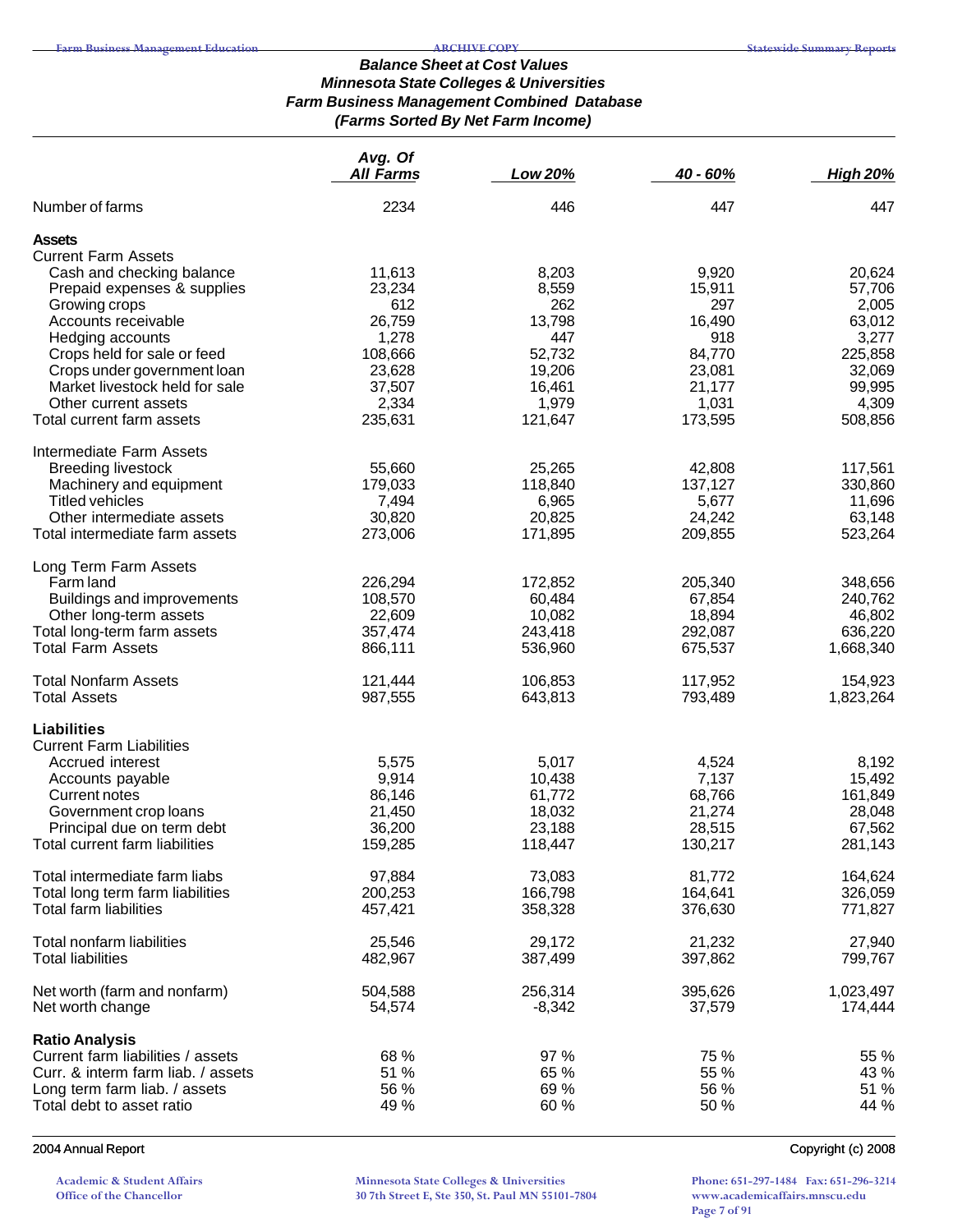#### *Balance Sheet at Market Values Minnesota State Colleges & Universities Farm Business Management Combined Database (Farms Sorted By Net Farm Income)*

|                                                                                                                                                                                                                                                                                                                          | Avg. Of<br><u>All Farms</u>                                                                   | Low 20%                                                                                  | 40 - 60%                                                                                  | <b>High 20%</b>                                                                                 |
|--------------------------------------------------------------------------------------------------------------------------------------------------------------------------------------------------------------------------------------------------------------------------------------------------------------------------|-----------------------------------------------------------------------------------------------|------------------------------------------------------------------------------------------|-------------------------------------------------------------------------------------------|-------------------------------------------------------------------------------------------------|
| Number of farms                                                                                                                                                                                                                                                                                                          | 2234                                                                                          | 446                                                                                      | 447                                                                                       | 447                                                                                             |
| <b>Assets</b><br><b>Current Farm Assets</b><br>Cash and checking balance<br>Prepaid expenses & supplies<br>Growing crops<br>Accounts receivable<br>Hedging accounts<br>Crops held for sale or feed<br>Crops under government loan<br>Market livestock held for sale<br>Other current assets<br>Total current farm assets | 11,613<br>23,234<br>612<br>26,759<br>1,278<br>108,666<br>23,628<br>37,507<br>2,334<br>235,631 | 8,203<br>8,559<br>262<br>13,798<br>447<br>52,732<br>19,206<br>16,461<br>1,979<br>121,647 | 9,920<br>15,911<br>297<br>16,490<br>918<br>84,770<br>23,081<br>21,177<br>1,031<br>173,595 | 20,624<br>57,706<br>2,005<br>63,012<br>3,277<br>225,858<br>32,069<br>99,995<br>4,309<br>508,856 |
| Intermediate Farm Assets<br><b>Breeding livestock</b><br>Machinery and equipment<br>Titled vehicles<br>Other intermediate assets<br>Total intermediate farm assets                                                                                                                                                       | 62,856<br>250,815<br>9,686<br>39,434<br>362,792                                               | 29,797<br>165,794<br>8,564<br>22,365<br>226,519                                          | 45,231<br>203,172<br>7,094<br>31,390<br>286,888                                           | 136,363<br>452,744<br>16,486<br>83,023<br>688,616                                               |
| Long Term Farm Assets<br>Farm land<br>Buildings and improvements<br>Other long-term assets<br>Total long-term farm assets<br><b>Total Farm Assets</b>                                                                                                                                                                    | 366,490<br>143,556<br>24,493<br>534,539<br>1,132,961                                          | 295,301<br>84,707<br>11,887<br>391,894<br>740,061                                        | 330,975<br>94,020<br>19,680<br>444,675<br>905,157                                         | 547,958<br>307,584<br>49,960<br>905,502<br>2,102,973                                            |
| <b>Total Nonfarm Assets</b><br><b>Total Assets</b>                                                                                                                                                                                                                                                                       | 140,857<br>1,273,818                                                                          | 130,548<br>870,609                                                                       | 132,795<br>1,037,952                                                                      | 175,347<br>2,278,320                                                                            |
| <b>Liabilities</b><br><b>Current Farm Liabilities</b><br>Accrued interest<br>Accounts payable<br>Current notes<br>Government crop loans<br>Principal due on term debt<br>Total current farm liabilities                                                                                                                  | 5,575<br>9,914<br>86,146<br>21,450<br>36,200<br>159,285                                       | 5,017<br>10,438<br>61,772<br>18,032<br>23,188<br>118,447                                 | 4,524<br>7,137<br>68,766<br>21,274<br>28,515<br>130,217                                   | 8,192<br>15,492<br>161,849<br>28,048<br>67,562<br>281,143                                       |
| Total intermediate farm liabs<br>Total long term farm liabilities<br>Total farm liabilities                                                                                                                                                                                                                              | 97,884<br>200,253<br>457,421                                                                  | 73,083<br>166,798<br>358,328                                                             | 81.772<br>164,641<br>376,630                                                              | 164,624<br>326,059<br>771,827                                                                   |
| Total nonfarm liabilities<br>Total liabs excluding deferreds<br>Total deferred liabilities<br><b>Total liabilities</b>                                                                                                                                                                                                   | 25,546<br>482.967<br>107,360<br>590,327                                                       | 29,172<br>387,499<br>68,393<br>455,892                                                   | 21,232<br>397,862<br>84,695<br>482,557                                                    | 27,940<br>799,767<br>204,790<br>1,004,557                                                       |
| Retained earnings<br>Market valuation equity<br>Net worth (farm and nonfarm)<br>Net worth excluding deferreds<br>Net worth change                                                                                                                                                                                        | 504,588<br>178,903<br>683,491<br>790,851<br>74,211                                            | 256,314<br>158,403<br>414,717<br>483,109<br>12,092                                       | 395,626<br>159,769<br>555,395<br>640,090<br>53,354                                        | 1,023,497<br>250,267<br>1,273,763<br>1,478,553<br>193,057                                       |
| <b>Ratio Analysis</b><br>Current farm liabilities / assets<br>Curr. & interm farm liab. / assets<br>Long term farm liab. / assets<br>Total debt to asset ratio<br>Debt to assets excl deferreds                                                                                                                          | 68 %<br>43 %<br>37 %<br>46 %<br>38 %                                                          | 97 %<br>55 %<br>43 %<br>52 %<br>45 %                                                     | 75 %<br>46 %<br>37 %<br>46 %<br>38 %                                                      | 55 %<br>37%<br>36 %<br>44 %<br>35 %                                                             |

2004 Annual Report Copyright (c) 2008

**Academic & Student Affairs Office of the Chancellor**

**Minnesota State Colleges & Universities 30 7th Street E, Ste 350, St. Paul MN 55101-7804**

**Phone: 651-297-1484 Fax: 651-296-3214 www.academicaffairs.mnscu.edu Page 8 of 91**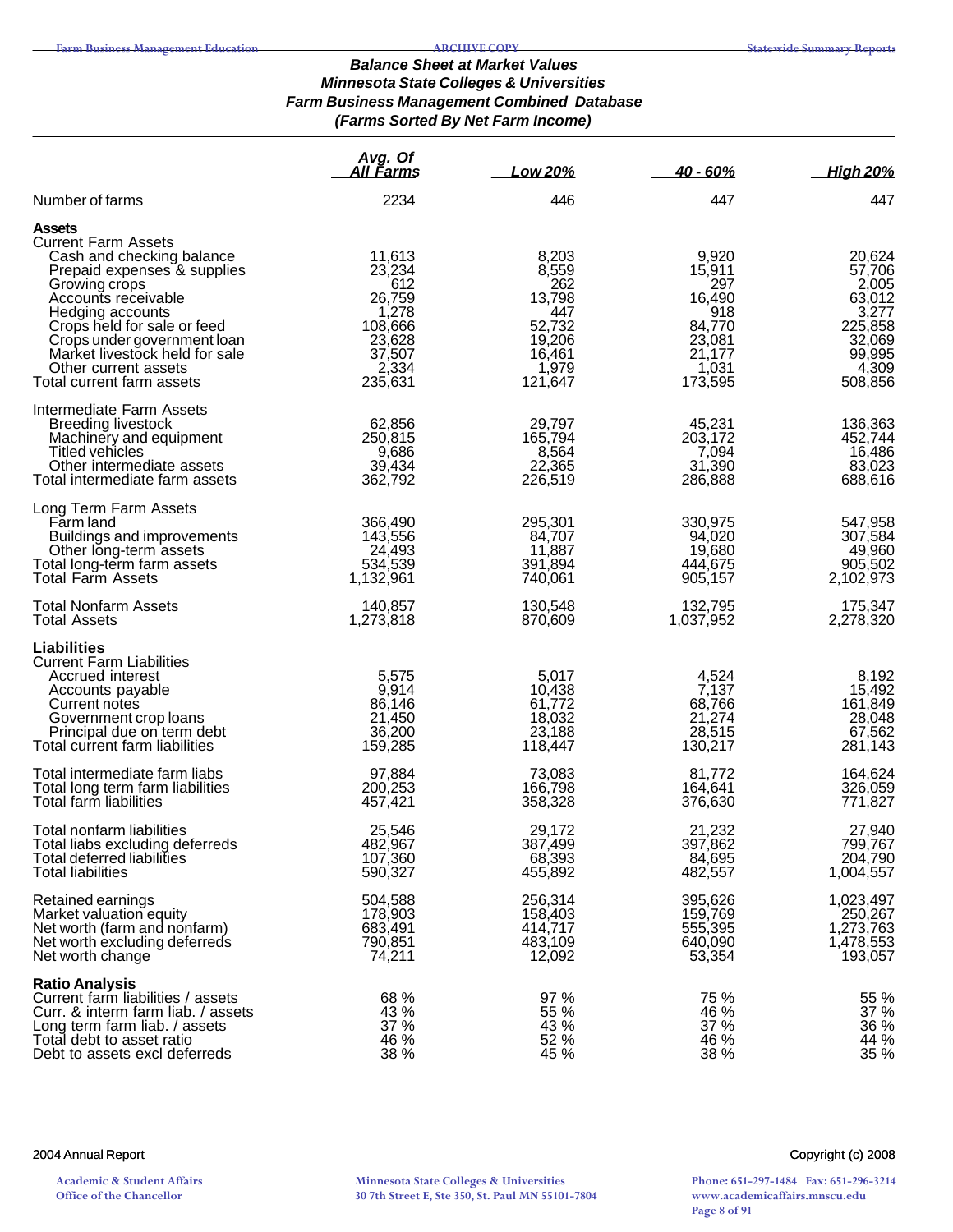#### *Statement Of Cash Flows Minnesota State Colleges & Universities Farm Business Management Combined Database (Farms Sorted By Net Farm Income)*

|                                       | Avg. Of<br><b>All Farms</b> | Low 20%    | 40 - 60%    | <b>High 20%</b> |
|---------------------------------------|-----------------------------|------------|-------------|-----------------|
| Number of farms                       | 2234                        | 446        | 447         | 447             |
| Beginning cash (farm & nonfarm)       | 15,829                      | 14,428     | 10,554      | 27,353          |
| <b>Cash From Operating Activities</b> |                             |            |             |                 |
| Gross cash farm income                | 438,358                     | 212,750    | 315,278     | 974,523         |
| Net nonfarm income                    | 21,589                      | 34,171     | 18,822      | 13,688          |
| Total cash farm expense               | $-359,325$                  | $-196,831$ | $-256, 131$ | $-789,272$      |
| Apparent family living expense        | $-41,543$                   | $-33,300$  | $-38,123$   | $-59,338$       |
| Income and social security tax        | $-5,165$                    | $-3,564$   | $-3,822$    | $-8,697$        |
| Cash from operations                  | 53,914                      | 13,226     | 36,023      | 130,904         |
| <b>Cash From Investing Activities</b> |                             |            |             |                 |
| Sale of breeding livestock            | 1,885                       | 1,396      | 1,421       | 3,351           |
| Sale of machinery & equipment         | 3,093                       | 1,578      | 2,212       | 6,016           |
| Sale of titled vehicles               | 111                         | 56         | 106         | 201             |
| Sale of farm land                     | 2,915                       | 4,103      | 3,290       | 4,894           |
| Sale of farm buildings                | 271                         | 433        | 563         | 231             |
| Sale of other farm assets             | 874                         | 108        | 407         | 2,876           |
| Sale of nonfarm assets                | 2,996                       | 1,798      | 2,079       | 4,037           |
| Purchase of breeding livestock        | $-6,497$                    | $-5,845$   | $-3,730$    | $-11,200$       |
| Purchase of machinery & equip.        | $-37,234$                   | $-16,649$  | $-27,195$   | $-77,906$       |
| Purchase of titled vehicles           | $-2,403$                    | $-1,937$   | $-1,625$    | $-4,690$        |
| Purchase of farm land                 | $-17,081$                   | $-8,027$   | $-18,241$   | $-32,346$       |
| Purchase of farm buildings            | $-14,877$                   | $-5,793$   | $-10,408$   | $-32,249$       |
| Purchase of other farm assets         | $-3,906$                    | $-963$     | $-3,634$    | $-7,578$        |
| Purchase of nonfarm assets            | $-12,154$                   | $-8,815$   | $-10,155$   | $-20,212$       |
| Cash from investing activities        | $-82,007$                   | $-38,558$  | $-64,911$   | $-164,574$      |
| <b>Cash From Financing Activities</b> |                             |            |             |                 |
| Money borrowed                        | 215,975                     | 169,399    | 185,037     | 361,954         |
| Cash gifts and inheritances           | 3,885                       | 3,670      | 5,514       | 6,051           |
| Principal payments                    | $-189,807$                  | $-148,806$ | $-157,549$  | $-330,537$      |
| Dividends paid                        | $-155$                      | 0          | -56         | $-553$          |
| Gifts given                           | $-242$                      | $-136$     | $-188$      | $-437$          |
| Cash from financing activities        | 29,656                      | 24,127     | 32,759      | 36,477          |
| Net change in cash balance            | 1,562                       | $-1,205$   | 3,871       | 2,807           |
| Ending cash (farm & nonfarm)          | 17,392                      | 13,222     | 14,425      | 30,160          |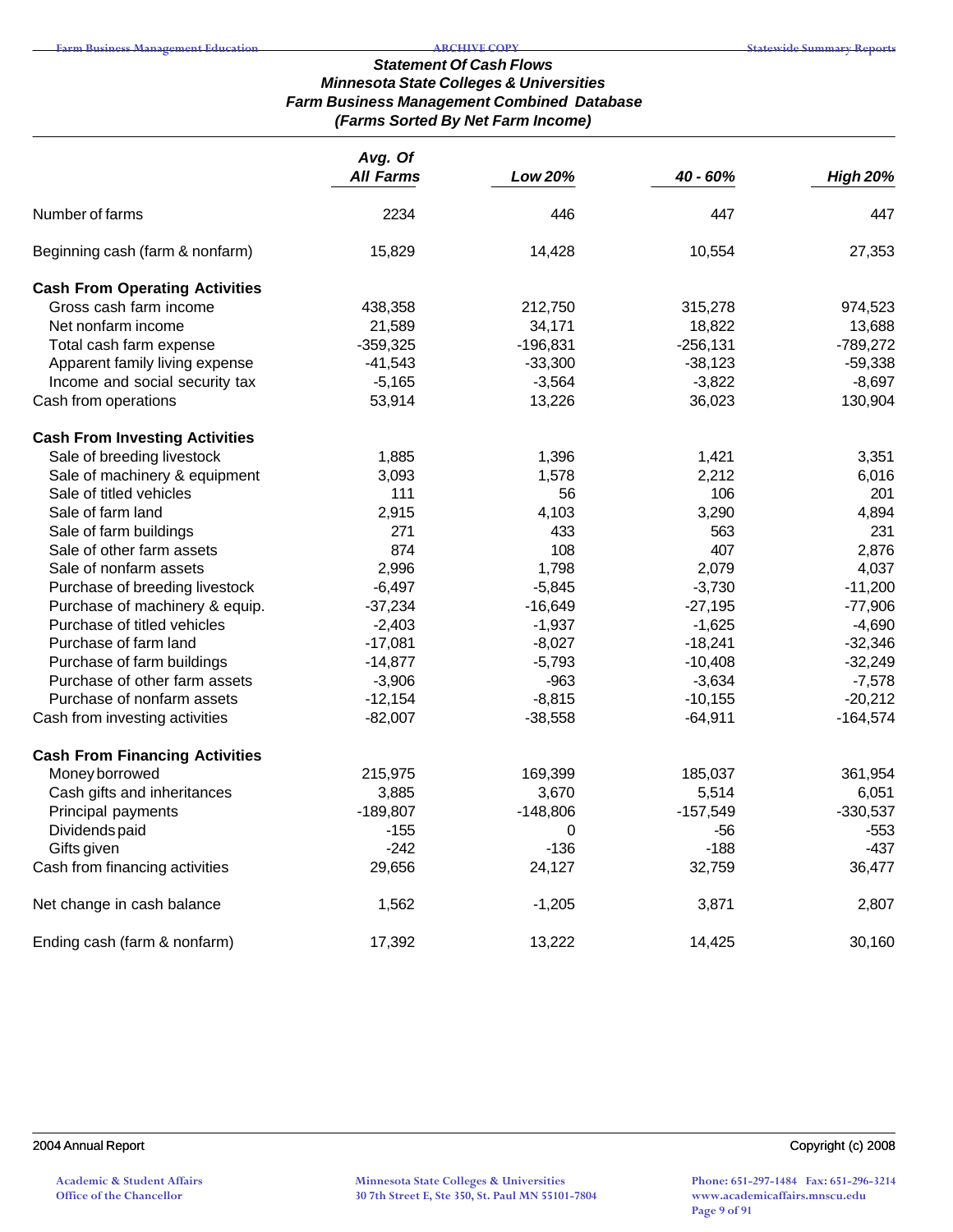## *Financial Standards Measures Minnesota State Colleges & Universities Farm Business Management Combined Database (Farms Sorted By Net Farm Income)*

|                               | Avg. Of          |           |          |                 |
|-------------------------------|------------------|-----------|----------|-----------------|
|                               | <b>All Farms</b> | Low 20%   | 40 - 60% | <b>High 20%</b> |
| Number of farms               | 2234             | 446       | 447      | 447             |
| <b>Liquidity</b>              |                  |           |          |                 |
| Current ratio                 | 1.48             | 1.03      | 1.33     | 1.81            |
| Working capital               | 76,346           | 3,200     | 43,378   | 227,713         |
| Solvency (market)             |                  |           |          |                 |
| Farm debt to asset ratio      | 49 %             | 57 %      | 51 %     | 46 %            |
| Farm equity to asset ratio    | 51 %             | 43 %      | 49 %     | 54 %            |
| Farm debt to equity ratio     | 98 %             | 132 %     | 102 %    | 86 %            |
| <b>Profitability (cost)</b>   |                  |           |          |                 |
| Rate of return on farm assets | 8.0%             | $-2.7%$   | 6.3 %    | 13.4 %          |
| Rate of return on farm equity | 10.9 %           | $-18.0%$  | 7.3 %    | 20.8 %          |
| Operating profit margin       | 17.6 %           | $-8.0%$   | 14.3 %   | 26.0%           |
| Net farm income               | 72,761           | $-13,111$ | 48,783   | 219,987         |
| <b>Repayment Capacity</b>     |                  |           |          |                 |
| Term debt coverage ratio      | 163 %            | 47 %      | 131 %    | 244 %           |
| Capital replacement margin    | 35,569           | $-21,593$ | 14,388   | 144,689         |
| <b>Efficiency</b>             |                  |           |          |                 |
| Asset turnover rate (cost)    | 45.6 %           | 33.6 %    | 44.1 %   | 51.6 %          |
| Operating expense ratio       | 73.3 %           | 87.6 %    | 72.8 %   | 70.7 %          |
| Depreciation expense ratio    | 5.5 %            | 9.3 %     | 6.0%     | 4.3 %           |
| Interest expense ratio        | 5.2 %            | 9.5 %     | 6.0%     | 3.8 %           |
| Net farm income ratio         | 16.1 %           | $-6.4%$   | 15.2 %   | 21.2 %          |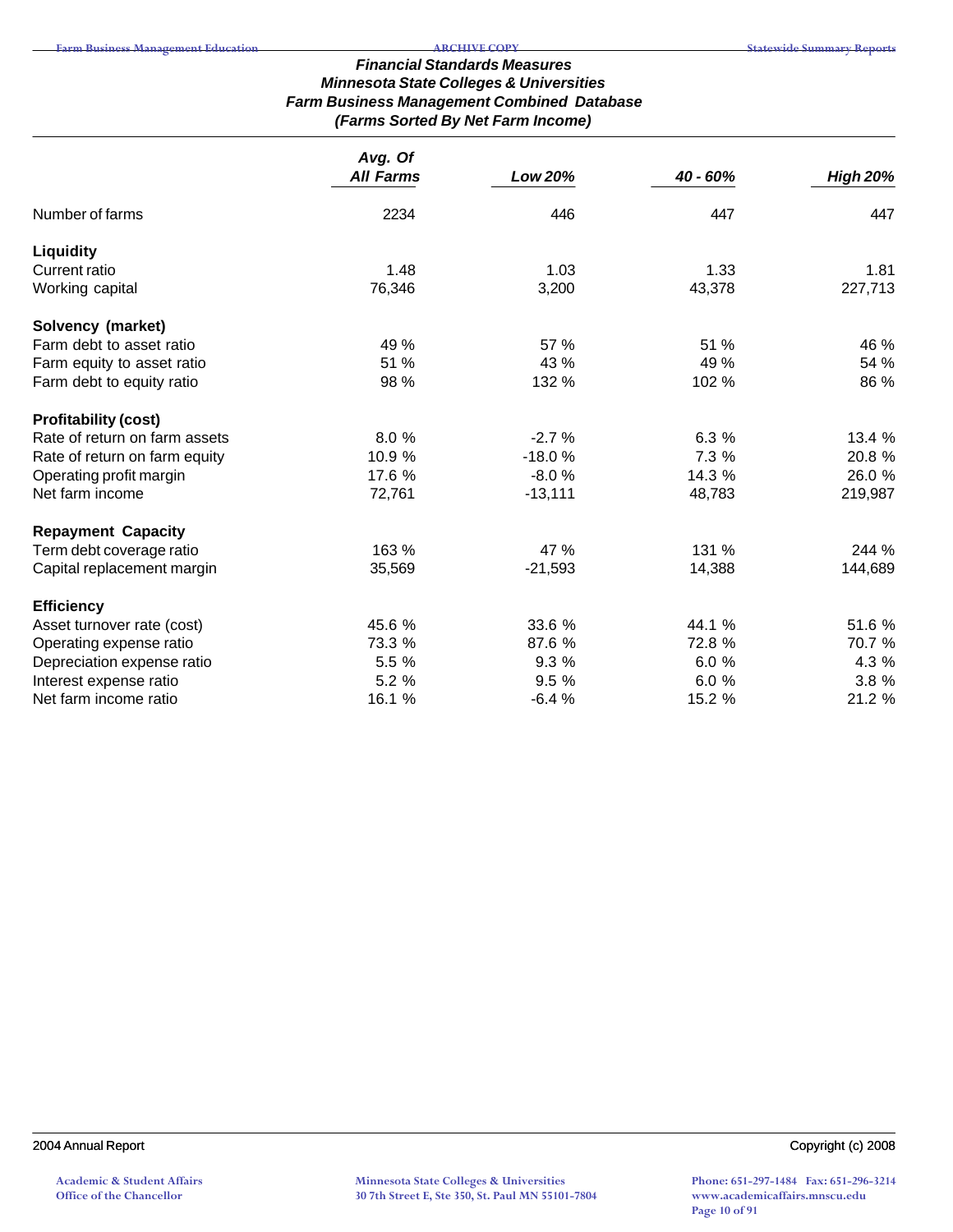### *Crop Production and Marketing Summary Minnesota State Colleges & Universities Farm Business Management Combined Database (Farms Sorted By Net Farm Income)*

|                                             | Avg. Of<br><u>All Farms</u> | Low 20%        | 40 - 60%       | <b>High 20%</b> |
|---------------------------------------------|-----------------------------|----------------|----------------|-----------------|
| Number of farms                             | 2234                        | 446            | 447            | 447             |
| <b>Acreage Summary</b>                      |                             |                |                |                 |
| Total acres owned                           | 275                         | 243            | 247            | 372             |
| Total crop acres                            | 754                         | 508            | 654            | 1,245<br>322    |
| Crop acres owned<br>Crop acres cash rented  | 222<br>505                  | 169<br>320     | 197<br>430     | 888             |
| Crop acres share rented                     | 27                          | 19             | 26             | 35              |
| Total pasture acres                         | 10                          | 10             | 10             | 8               |
| Average Price Received (Cash Sales Only)    |                             |                |                |                 |
| Soybeans per bushel                         | 6.83                        | 6.38           | 6.74           | 7.01            |
| Corn per bushel                             | 2.35                        | 2.22           | 2.34           | 2.36            |
| Wheat, Spring per bushel                    | 3.54                        | 3.33           | 3.59           | 3.60            |
| Hay, Alfalfa per ton                        | 83.88<br>1.56               | 63.86<br>1.44  | 90.29<br>1.58  | 96.35<br>1.58   |
| Oats per bushel<br>Straw per ton            | 37.72                       | 49.93          | 37.75          | 19.79           |
| Sweet Corn per ton                          | 45.32                       | 42.71          | 47.92          | 44.91           |
| Peas per lb                                 | 0.084                       | 0.093          | 0.075          | 0.087           |
| Barley per bushel                           | 2.34                        | 2.23           | 1.99           | 2.57            |
| Corn Silage per ton                         | 18.76                       | 19.15          | 18.62          | 19.79           |
| Hay, Grass per ton                          | 55.76                       | 40.25          |                | 77.07           |
| Hay, Mixed per ton<br>Sunflowers per cwt    | 48.51<br>11.97              | 53.03          |                |                 |
| Beans, Navy per cwt                         | 21.72                       |                |                |                 |
| Sugar Beets per ton                         | 34.47                       |                |                |                 |
| Canola per cwt                              | 11.45                       |                |                |                 |
| Soybeans Seed per bushel                    | 7.44                        |                |                |                 |
| Sunflowers, Confectionary per cwt           | 16.78                       |                |                |                 |
| Wheat, Winter per bushel                    | 3.03<br>2.71                |                |                |                 |
| Rye per bushel<br>Rented Out per \$         | 16.04                       |                |                |                 |
|                                             |                             |                |                |                 |
| Average Yield Per Acre                      |                             |                |                |                 |
| Corn (bushel)                               | 160.15                      | 150.21         | 160.00         | 167.20          |
| Soybeans (bushel)                           | 34.32                       | 31.16          | 33.52          | 37.00           |
| Hay, Alfalfa (ton)                          | 4.18<br>59.22               | 3.61           | 3.95           | 4.83            |
| Wheat, Spring (bushel)<br>Corn Silage (ton) | 18.45                       | 55.82<br>16.48 | 61.68<br>17.04 | 62.97<br>20.86  |
| Sugar Beets (ton)                           | 20.02                       | 19.16          | 19.20          | 20.83           |
| Hay, Grass (ton)                            | 2.01                        | 1.62           | 2.34           | 2.48            |
| Oats (bushel)                               | 81.54                       | 77.89          | 79.09          | 92.70           |
| $CRP(\$)$                                   | 61.62                       | 53.87          | 58.13          | 60.59           |
| Hay, Mixed (ton)                            | 2.33                        | 2.01           | 2.40           | 3.00            |
| Pasture (aum)<br>Sweet Corn (ton)           | 4.31<br>6.64                | 2.16<br>6.77   | 2.28<br>7.08   | 14.47<br>6.31   |
| Peas (lb)                                   | 3,408.11                    |                | 3,330.80       | 3.526.45        |
| Barley (bushel)                             | 70.98                       | 57.65          | 79.34          | 79.02           |
| Rented Out (\$)                             | 101.58                      | 95.93          |                | 94.73           |
| Haylage, Alfalfa (ton)                      | 7.52                        |                | 7.44           | 8.50            |
| Oatlage (ton)                               | 6.03                        |                | 7.39           | 6.35            |
| Beans, Navy (cwt)<br>Soybeans Seed (bushel) | 8.92<br>41.77               | 33.30          |                |                 |
| Hay, Small Grain (ton)                      | 3.36                        | 2.17           |                |                 |
| Hay, Mixed Alfalfa/Grass (ton)              | 3.51                        |                |                |                 |
| Canola (cwt)                                | 14.20                       |                |                |                 |
| Sunflowers (cwt)                            | 12.08                       |                |                |                 |
| Wheat, Winter (bushel)                      | 54.44                       | 56.77          |                |                 |
| Pasture, Intensive (aum)                    | 9.10                        |                |                |                 |
| Soybeans, Food (bushel)                     | 21.18                       |                | 30.67          |                 |
| Hay, Native Grass (ton)<br>Custom Work (\$) | 3.27<br>25.25               |                |                |                 |
| Rye (bushel)                                | 31.25                       |                |                |                 |
| Sunflowers, Confectionary (cwt)             | 8.01                        |                |                |                 |
| Hay, Clover (ton)                           | 2.17                        |                |                |                 |
| Sorghum Silage (ton)                        | 4.21                        |                |                |                 |
| Corn, Ear (ton)                             | 2.47                        |                |                |                 |
| Beans, Black Turtle (cwt)                   | 5.17                        |                |                |                 |

#### 2004 Annual Report Copyright (c) 2008

**Academic & Student Affairs Office of the Chancellor**

**Minnesota State Colleges & Universities 30 7th Street E, Ste 350, St. Paul MN 55101-7804**

**Phone: 651-297-1484 Fax: 651-296-3214 www.academicaffairs.mnscu.edu Page 11 of 91**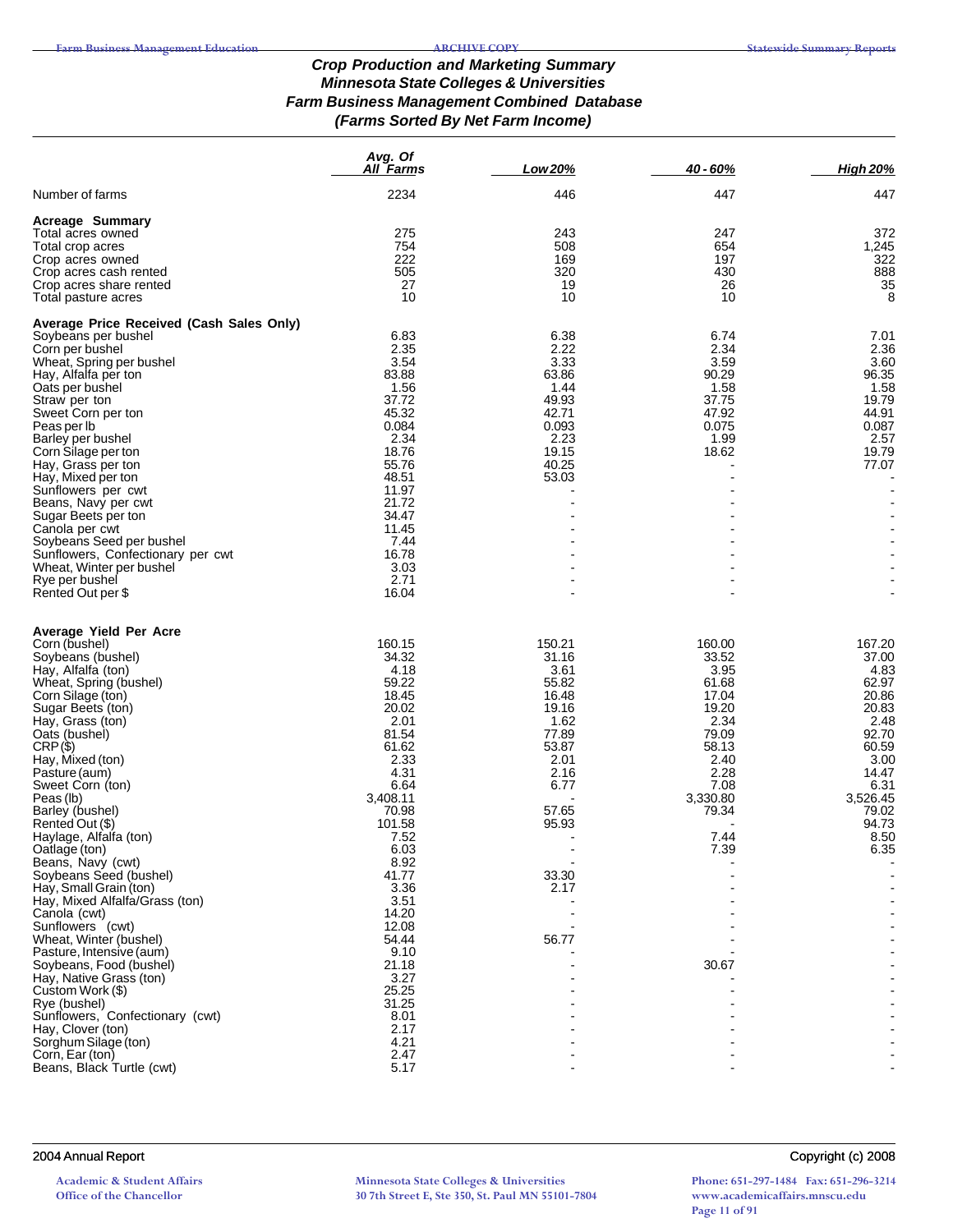## *Household and Personal Expenses Minnesota State Colleges & Universities Farm Business Management Combined Database (Farms Sorted By Net Farm Income)*

|                                     | Avg. Of          |          |          |                 |
|-------------------------------------|------------------|----------|----------|-----------------|
|                                     | <b>All Farms</b> | Low 20%  | 40 - 60% | <b>High 20%</b> |
| Number of farms                     | 728              | 141      | 162      | 121             |
| Average family size                 | 3.6              | 3.1      | 3.7      | 3.9             |
| <b>Family Living Expenses</b>       |                  |          |          |                 |
| Food and meals expense              | 6,148            | 5,406    | 6,186    | 7,078           |
| Medical care                        | 3,368            | 2,810    | 3,176    | 4,817           |
| Health insurance                    | 3,296            | 2,321    | 3,404    | 4,847           |
| Cash donations                      | 1,538            | 1,014    | 1,525    | 2,161           |
| Household supplies                  | 3,716            | 3,319    | 3,799    | 4,018           |
| Clothing                            | 1,611            | 1,125    | 1,671    | 2,233           |
| Personal care                       | 2,563            | 2,338    | 2,629    | 2,582           |
| Child / Dependent care              | 588              | 540      | 458      | 1,081           |
| Alimony and Child support           | 211              | 387      | 204      | 216             |
| Gifts                               | 1,750            | 1,462    | 1,378    | 2,708           |
| Education                           | 1,301            | 902      | 1,589    | 1,720           |
| Recreation                          | 2,505            | 1,880    | 2,420    | 3,723           |
| Utilities (household share)         | 1,654            | 1,640    | 1,658    | 1,515           |
| Nonfarm vehicle operating expense   | 2,860            | 2,892    | 2,868    | 2,742           |
| Household real estate taxes         | 185              | 256      | 165      | 161             |
| Dwelling rent                       | 149              | 79       | 93       | 191             |
| Household repairs                   | 1,512            | 1,450    | 1,675    | 1,911           |
| Nonfarm interest                    | 1,213            | 1,774    | 1,247    | 878             |
| Disability / Long term care insuran | 198              | 167      | 173      | 273             |
| Life insurance payments             | 1,864            | 1,499    | 1,712    | 2,795           |
| Nonfarm property insurance          | 191              | 152      | 154      | 163             |
| Miscellaneous                       | 2,106            | 1,365    | 1,755    | 2,463           |
| Total cash family living expense    | 40,527           | 34,777   | 39,939   | 50,274          |
| Family living from the farm         | 401              | 213      | 455      | 539             |
| Total family living                 | 40,928           | 34,990   | 40,394   | 50,813          |
| Other Nonfarm Expenditures          |                  |          |          |                 |
| Income taxes                        | 5,491            | 4,770    | 4,262    | 9,137           |
| Furnishing & appliance purchases    | 729              | 671      | 786      | 1,026           |
| Nonfarm vehicle purchases           | 2,947            | 2,486    | 2,513    | 4,094           |
| Nonfarm real estate purchases       | 4,434            | 4,666    | 1,715    | 9,151           |
| Other nonfarm capital purchases     | 869              | 470      | 1,527    | 2,542           |
| Nonfarm savings & investments       | 1,935            | $-1,269$ | 2,542    | 6,027           |
| Total other nonfarm expenditures    | 16,403           | 11,795   | 13,345   | 31,977          |
| Total cash family living            |                  |          |          |                 |
| investment & nonfarm capital purch  | 56,931           | 46,572   | 53,284   | 82,250          |

## 2004 Annual Report Copyright (c) 2008

**Academic & Student Affairs Office of the Chancellor**

**Phone: 651-297-1484 Fax: 651-296-3214 www.academicaffairs.mnscu.edu Page 12 of 91**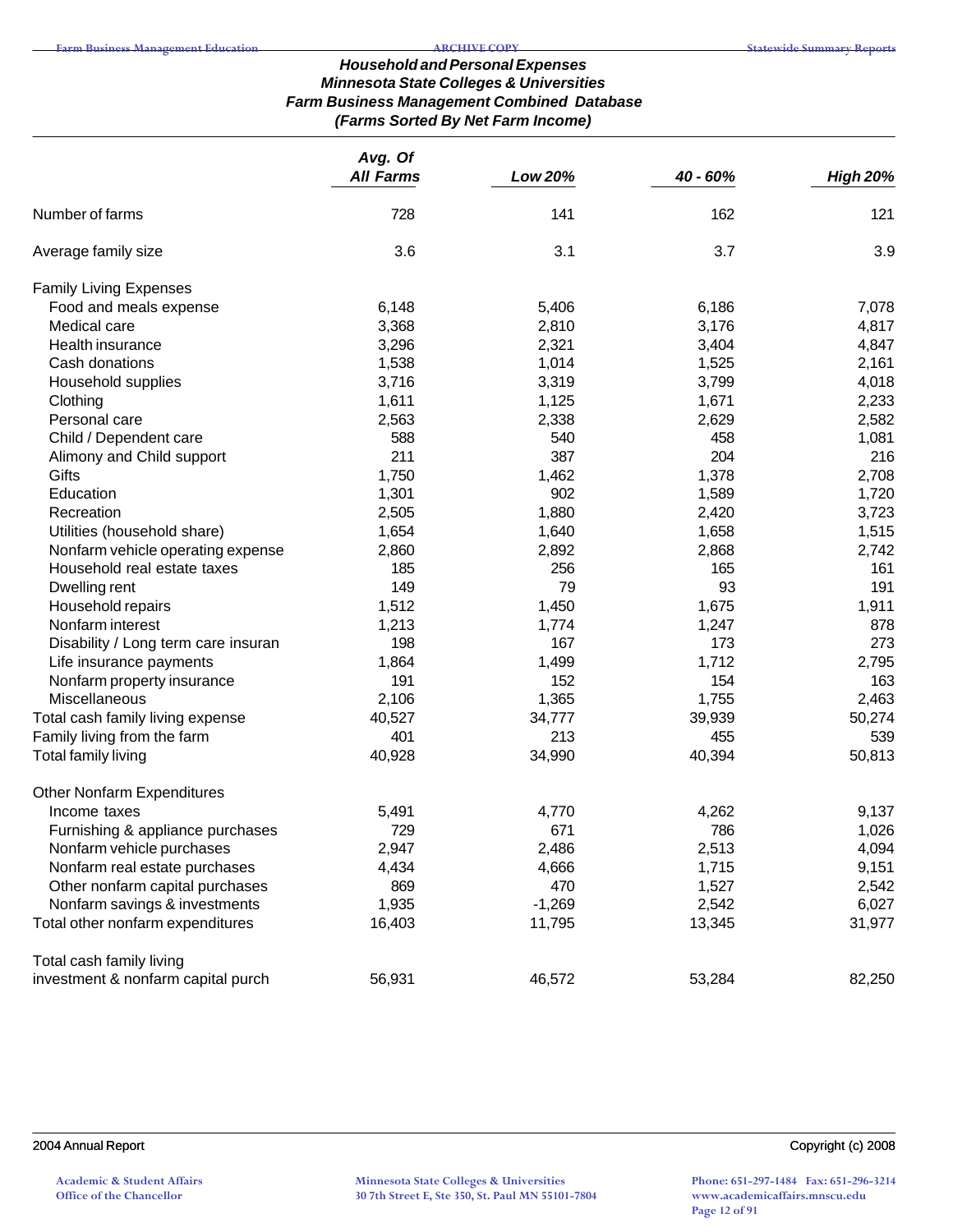### *Operator and Labor Information Minnesota State Colleges & Universities Farm Business Management Combined Database (Farms Sorted By Net Farm Income)*

|                                 | Avg. Of          |           |          |                 |  |
|---------------------------------|------------------|-----------|----------|-----------------|--|
|                                 | <b>All Farms</b> | Low 20%   | 40 - 60% | <b>High 20%</b> |  |
| Number of farms                 | 2234             | 446       | 447      | 447             |  |
| <b>Operator Information</b>     |                  |           |          |                 |  |
| Average number of operators     | 1.2              | 1.1       | 1.1      | 1.4             |  |
| Average age of operators        | 46.0             | 46.7      | 45.0     | 46.8            |  |
| Average number of years farming | 22.7             | 22.3      | 21.7     | 24.3            |  |
| <b>Results Per Operator</b>     |                  |           |          |                 |  |
| Working capital                 | 64,927           | 2,968     | 39,259   | 158,795         |  |
| Total assets (market)           | 1,083,296        | 807,427   | 939,390  | 1,588,782       |  |
| <b>Total liabilities</b>        | 502,033          | 422,807   | 436,734  | 700,526         |  |
| Net worth (market)              | 581,263          | 384,620   | 502,656  | 888,256         |  |
| Net worth excl deferred liabs   | 672,565          | 448,049   | 579,308  | 1,031,066       |  |
| Gross farm income               | 385,444          | 189,617   | 291,144  | 724,075         |  |
| Total farm expense              | 323,566          | 201,776   | 246,993  | 570,667         |  |
| Net farm income                 | 61,878           | $-12,160$ | 44,150   | 153,408         |  |
| Net nonfarm income              | 18,360           | 31,691    | 17,035   | 9,545           |  |
| Family living & tax withdrawals | 39,854           | 34,189    | 38,013   | 47,830          |  |
| Total acres owned               | 234.0            | 225.2     | 223.2    | 259.3           |  |
| Total crop acres                | 641.3            | 471.1     | 591.7    | 868.5           |  |
| Crop acres owned                | 188.9            | 156.6     | 178.7    | 224.9           |  |
| Crop acres cash rented          | 429.3            | 296.9     | 389.6    | 619.4           |  |
| Crop acres share rented         | 23.1             | 17.6      | 23.4     | 24.2            |  |
| Total pasture acres             | 8.9              | 9.3       | 8.8      | 5.3             |  |
| <b>Labor Analysis</b>           |                  |           |          |                 |  |
| Number of farms                 | 2234             | 446       | 447      | 447             |  |
| Total unpaid labor hours        | 2,543            | 1,776     | 2,520    | 3,519           |  |
| Total hired labor hours         | 1,436            | 643       | 739      | 3,934           |  |
| Total labor hours per farm      | 3,979            | 2,418     | 3,258    | 7,453           |  |
| Unpaid hours per operator       | 2,162            | 1,647     | 2,280    | 2,454           |  |
| Value of farm production / hour | 93.62            | 72.49     | 86.11    | 107.84          |  |
| Net farm income / unpaid hour   | 28.62            | $-7.38$   | 19.36    | 62.51           |  |
| Average hourly hired labor wage | 13.72            | 14.02     | 12.14    | 13.75           |  |
| <b>Partnerships &amp; LLCs</b>  |                  |           |          |                 |  |
| Number of farms                 | 213              | 31        | 27       | 84              |  |
| Number of operators             | 2.0              | 1.6       | 1.9      | 2.3             |  |
| Owner withdrawals per farm      | 59,388           |           | 25,601   | 87,052          |  |
| Withdrawals per operator        | 29,309           |           | 14,081   | 37,946          |  |
| <b>Corporations</b>             |                  |           |          |                 |  |
| Number of farms                 | 120              | 17        | 13       | 45              |  |
| Number of operators             | 1.8              | 1.5       | 1.3      | 2.2             |  |

**Academic & Student Affairs Office of the Chancellor**

**Minnesota State Colleges & Universities 30 7th Street E, Ste 350, St. Paul MN 55101-7804**

**Phone: 651-297-1484 Fax: 651-296-3214 www.academicaffairs.mnscu.edu Page 13 of 91**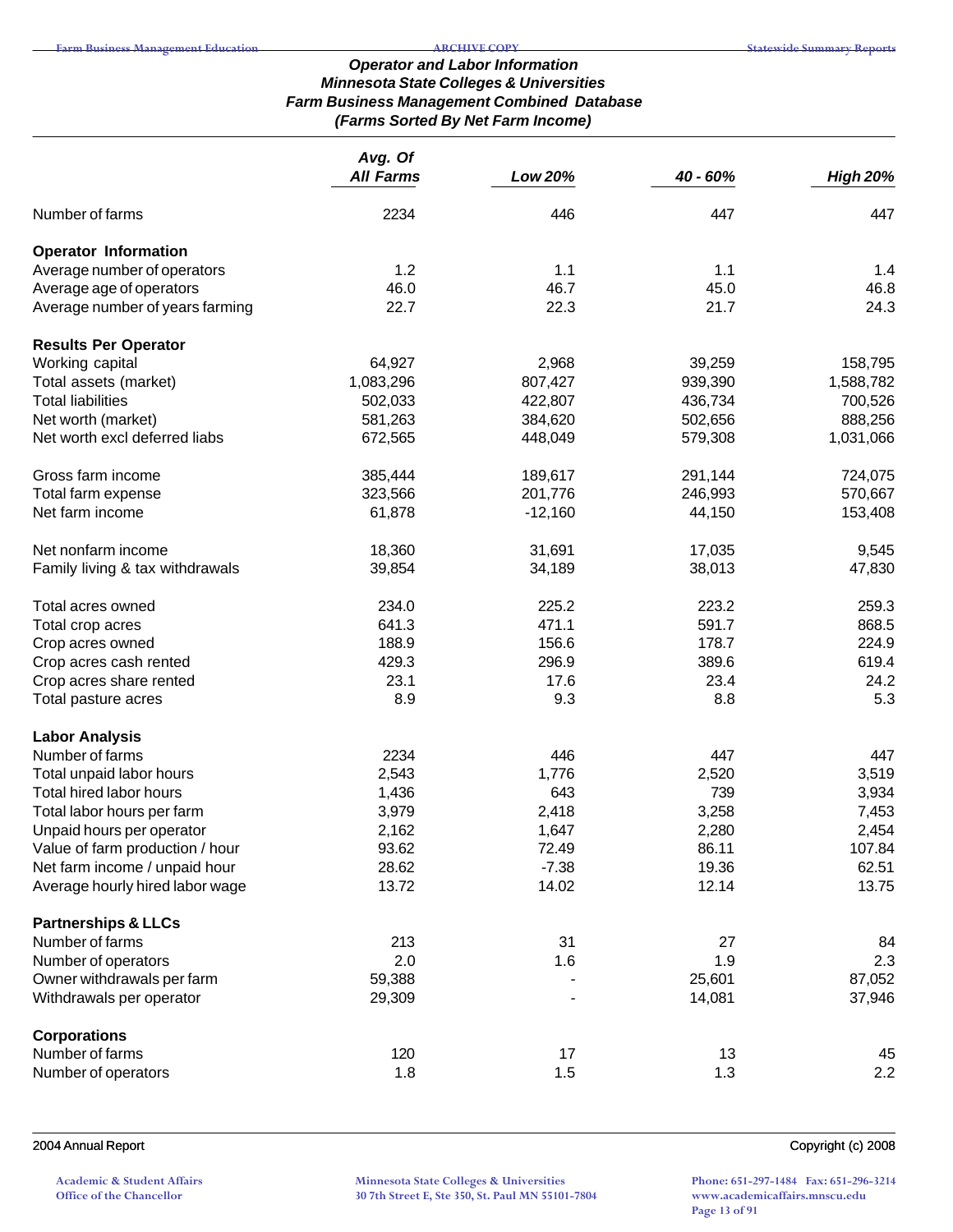### *Nonfarm Summary Minnesota State Colleges & Universities Farm Business Management Combined Database (Farms Sorted By Net Farm Income)*

|                                | Avg. Of<br><b>All Farms</b> | Low 20% | 40 - 60% | <b>High 20%</b> |
|--------------------------------|-----------------------------|---------|----------|-----------------|
|                                |                             |         |          |                 |
| Number of farms                | 2234                        | 446     | 447      | 447             |
| Nonfarm Income                 |                             |         |          |                 |
| Nonfarm wages & salary         | 15,813                      | 26,356  | 14,120   | 7,814           |
| Net nonfarm business income    | 1,473                       | 1,924   | 1,520    | 285             |
| Nonfarm rental income          | 442                         | 744     | 183      | 538             |
| Nonfarm interest income        | 295                         | 376     | 157      | 312             |
| Nonfarm cash dividends         | 146                         | 161     | 175      | 134             |
| Tax refunds                    | 842                         | 1,391   | 826      | 425             |
| Other nonfarm income           | 2,606                       | 3,220   | 1,844    | 4,219           |
| Total nonfarm income           | 21,616                      | 34,171  | 18,824   | 13,728          |
| Gifts and inheritances         | 3,885                       | 3,670   | 5,514    | 6,051           |
| <b>Nonfarm Assets (market)</b> |                             |         |          |                 |
| Checking & savings             | 5,778                       | 5,020   | 4,504    | 9,536           |
| Stocks & bonds                 | 8,774                       | 6,205   | 11,507   | 10,875          |
| Other current assets           | 4,344                       | 1,005   | 7,898    | 4,367           |
| Furniture & appliances         | 9,956                       | 10,544  | 10,003   | 9,864           |
| Nonfarm vehicles               | 11,021                      | 11,160  | 10,421   | 11,765          |
| Cash value of life ins.        | 9,681                       | 5,969   | 9,835    | 14,836          |
| Retirement accounts            | 25,415                      | 20,639  | 20,345   | 34,753          |
| Other intermediate assets      | 7,051                       | 7,605   | 5,852    | 8,780           |
| Nonfarm real estate            | 52,273                      | 56,192  | 46,357   | 60,596          |
| Other long term assets         | 6,562                       | 6,210   | 6,073    | 9,975           |
| Total nonfarm assets           | 140,857                     | 130,548 | 132,795  | 175,347         |
| <b>Nonfarm Liabilities</b>     |                             |         |          |                 |
| Accrued interest               | 75                          | 124     | 40       | 91              |
| Accounts payable               | 1,742                       | 924     | 1,490    | 3,347           |
| <b>Current notes</b>           | 953                         | 1,514   | 757      | 818             |
| Princ due on term debt         | 2,258                       | 2,405   | 2,340    | 2,011           |
| Total current liabilities      | 5,029                       | 4,968   | 4,627    | 6,268           |
| Intermediate liabilities       | 4,123                       | 5,066   | 3,562    | 3,889           |
| Long term liabilities          | 16,394                      | 19,137  | 13,042   | 17,784          |
| Total nonfarm liabilities      | 25,546                      | 29,172  | 21,232   | 27,940          |
| Nonfarm net worth              | 115,311                     | 101,377 | 111,563  | 147,407         |
| Nonfarm debt to asset ratio    | 18 %                        | 22 %    | 16 %     | 16 %            |

## 2004 Annual Report Copyright (c) 2008

**Academic & Student Affairs Office of the Chancellor**

**Phone: 651-297-1484 Fax: 651-296-3214 www.academicaffairs.mnscu.edu Page 14 of 91**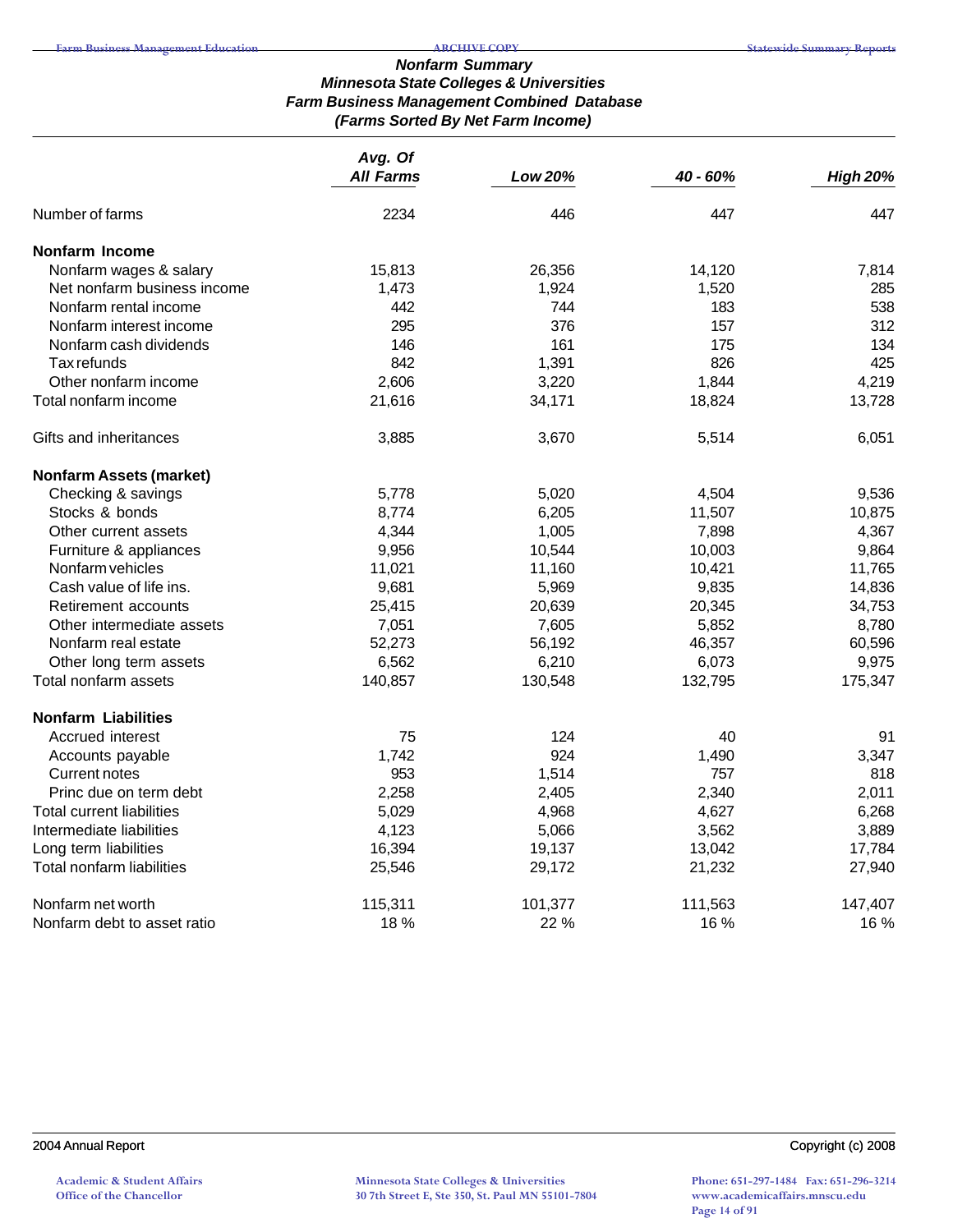#### *Financial Summary Minnesota State Colleges & Universities Farm Business Management Combined Database (Farms Sorted By Net Farm Income)*

|                                                                                                                                                                                                                                                                                     | Avg. Of<br>All Farms                                                                               | Low 20%                                                                                        | 40 - 60%                                                                                       | <b>High 20%</b>                                                                                       |
|-------------------------------------------------------------------------------------------------------------------------------------------------------------------------------------------------------------------------------------------------------------------------------------|----------------------------------------------------------------------------------------------------|------------------------------------------------------------------------------------------------|------------------------------------------------------------------------------------------------|-------------------------------------------------------------------------------------------------------|
| Number of farms                                                                                                                                                                                                                                                                     | 2234                                                                                               | 446                                                                                            | 447                                                                                            | 447                                                                                                   |
| Income Statement<br>Gross cash farm income<br>Total cash farm expense<br>Net cash farm income<br>Inventory change<br>Depreciation and capital adjust<br>Average net farm income<br>Median net farm income                                                                           | 438,358<br>359,325<br>79,033<br>18,682<br>$-24,954$<br>72,761<br>48,649                            | 212,750<br>196,831<br>15,919<br>$-9,984$<br>$-19,046$<br>$-13,111$<br>$-6,321$                 | 315,278<br>256,131<br>59,146<br>9,085<br>$-19,449$<br>48,783<br>47,699                         | 974,523<br>789,272<br>185,251<br>79,834<br>$-45,098$<br>219,987<br>170,927                            |
| <b>Profitability (cost)</b><br>Labor and management earnings<br>Rate of return on assets<br>Rate of return on equity<br>Operating profit margin<br>Asset turnover rate                                                                                                              | 49,125<br>8.0%<br>10.9%<br>17.6 %<br>45.6 %                                                        | $-25,121$<br>$-2.7%$<br>$-18.0%$<br>$-8.0%$<br>33.6 %                                          | 31,393<br>6.3%<br>7.3%<br>14.3 %<br>44.1%                                                      | 170.781<br>13.4 %<br>20.8%<br>26.0%<br>51.6%                                                          |
| Profitability (market)<br>Labor and management earnings<br>Rate of return on assets<br>Rate of return on equity<br>Operating profit margin<br>Asset turnover rate                                                                                                                   | 58,091<br>7.8%<br>11.1 %<br>22.3%<br>34.8%                                                         | $-13,934$<br>0.6%<br>$-4.8%$<br>2.4 %<br>24.5 %                                                | 37,971<br>6.4%<br>8.4 %<br>19.6%<br>32.7 %                                                     | 173,451<br>11.4 %<br>17.8%<br>28.0%<br>40.8%                                                          |
| Liquidity<br>Ending current ratio<br>Ending working capital<br>End working capital to gross inc<br>Term debt coverage ratio<br>Expense as a percent of income<br>Interest as a percent of income                                                                                    | 1.48<br>76,346<br>17.4 %<br>162.8%<br>78.4%<br>5.2%                                                | 1.03<br>3,200<br>1.5%<br>47.4 %<br>97.1 %<br>9.5%                                              | 1.33<br>43,378<br>13.8%<br>131.1 %<br>78.8%<br>6.0%                                            | 1.81<br>227,713<br>23.4 %<br>243.6 %<br>74.5 %<br>3.8%                                                |
| Solvency (cost)<br>Number of farms<br>Ending farm assets<br>Ending farm liabilities<br>Ending total assets<br>Ending total liabilities<br>Ending net worth<br>Net worth change<br>Ending farm debt to asset ratio<br>Beg total debt to asset ratio<br>End total debt to asset ratio | 2,234<br>866,111<br>457,421<br>987,555<br>482,967<br>504,588<br>54,574<br>53 %<br>50 %<br>49 %     | 446<br>536,960<br>358,328<br>643,813<br>387,499<br>256,314<br>$-8,342$<br>67 %<br>58 %<br>60 % | 447<br>675,537<br>376,630<br>793,489<br>397,862<br>395,626<br>37,579<br>56 %<br>51 %<br>50 %   | 447<br>1,668,340<br>771,827<br>1,823,264<br>799,767<br>1,023,497<br>174,444<br>46 %<br>48 %<br>44 %   |
| Solvency (market)<br>Number of farms<br>Ending farm assets<br>Endingfarmliabilities<br>Ending total assets<br>Ending total liabilities<br>Ending net worth<br>Net worth change<br>Ending farm debt to asset ratio<br>Beg total debt to asset ratio<br>End total debt to asset ratio | 2,234<br>1,132,961<br>560,354<br>1,273,818<br>590,327<br>683,491<br>74,211<br>49 %<br>48 %<br>46 % | 446<br>740,061<br>421,052<br>870,609<br>455,892<br>414,717<br>12,092<br>57 %<br>52 %<br>52 %   | 447<br>905,157<br>457,743<br>1,037,952<br>482,557<br>555,395<br>53,354<br>51 %<br>47 %<br>46 % | 447<br>2,102,973<br>972,283<br>2,278,320<br>1,004,557<br>1,273,763<br>193,057<br>46 %<br>47 %<br>44 % |
| Nonfarm Information<br>Net nonfarm income<br>Farms reporting living expenses<br>Total family living expense<br>Total living, invest, & capital                                                                                                                                      | 21,589<br>924<br>38,616<br>57,656                                                                  | 34,171<br>179<br>32,989<br>46,620                                                              | 18,822<br>196<br>37,352<br>51,417                                                              | 13,688<br>167<br>48,308<br>86,621                                                                     |
| Crop Acres<br>Total acres owned<br>Total crop acres<br>Total crop acres owned<br>Total crop acres cash rented<br>Total crop acres share rented                                                                                                                                      | 275<br>754<br>222<br>505<br>27                                                                     | 243<br>508<br>169<br>320<br>19                                                                 | 247<br>654<br>197<br>430<br>26                                                                 | 372<br>1,245<br>322<br>888<br>35                                                                      |

2004 Annual Report Copyright (c) 2008

**Academic & Student Affairs Office of the Chancellor**

**Minnesota State Colleges & Universities 30 7th Street E, Ste 350, St. Paul MN 55101-7804**

**Phone: 651-297-1484 Fax: 651-296-3214 www.academicaffairs.mnscu.edu Page 15 of 91**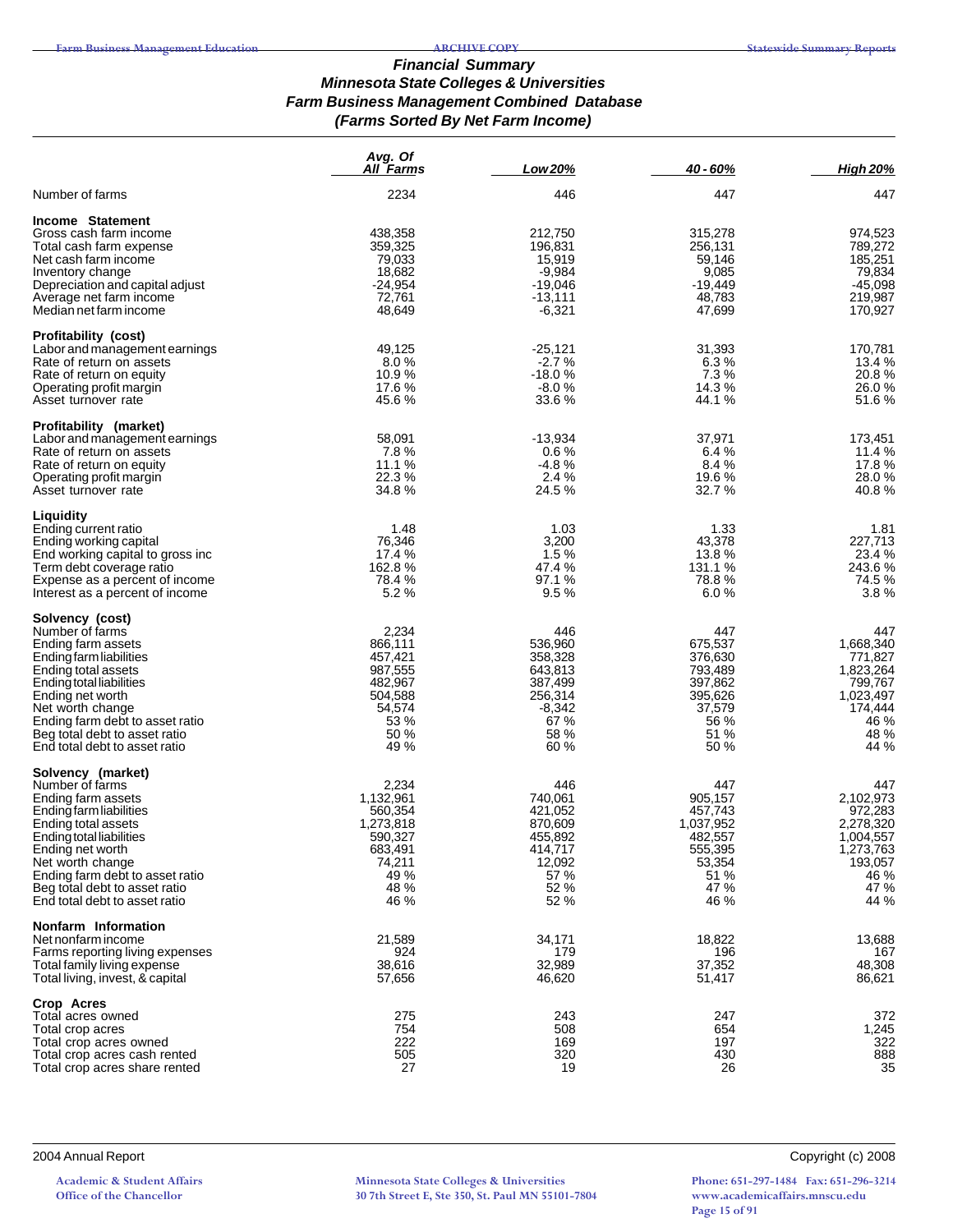## *Barley on Owned Land*

|                                                                                                                                                                                                                                                                                                                              | Avg. Of<br>All Farms                                                                                        |
|------------------------------------------------------------------------------------------------------------------------------------------------------------------------------------------------------------------------------------------------------------------------------------------------------------------------------|-------------------------------------------------------------------------------------------------------------|
| Number of fields<br>Number of farms                                                                                                                                                                                                                                                                                          | 28<br>28                                                                                                    |
| Acres<br>Yield per acre (bu.)<br>Operators share of yield %<br>Value per bu.<br>Total product return per acre<br>Miscellaneous income per acre<br>Gross return per acre                                                                                                                                                      | 50.71<br>70.18<br>100.00<br>2.43<br>170.60<br>22.94<br>193.53                                               |
| <b>Direct Expenses</b><br>Seed<br>Fertilizer<br>Crop chemicals<br>Crop insurance<br>Drying fuel<br>Fuel & oil<br>Repairs<br>Custom hire<br><b>Hired labor</b><br>Operating interest<br><b>Miscellaneous</b><br>Total direct expenses per acre<br>Return over direct exp per acre                                             | 9.12<br>24.53<br>13.07<br>5.47<br>1.47<br>10.47<br>16.17<br>3.01<br>0.46<br>3.29<br>0.28<br>87.35<br>106.19 |
| <b>Overhead Expenses</b><br>Custom hire<br>Hired labor<br>Machinery leases<br>RE & pers. property taxes<br>Farm insurance<br>Utilities<br>Dues & professional fees<br>Interest<br>Mach & bldg depreciation<br>Miscellaneous<br>Total overhead expenses per acre<br>Total dir & ovhd expenses per acre<br>Net return per acre | 1.75<br>4.50<br>1.24<br>6.40<br>3.05<br>2.88<br>1.22<br>20.29<br>11.66<br>2.05<br>55.04<br>142.39<br>51.15  |
| Government payments<br>Net return with govt pmts<br>Labor & management charge<br>Net return over Ibr & mgt                                                                                                                                                                                                                   | 14.54<br>65.69<br>17.55<br>48.14                                                                            |
| <b>Cost of Production</b><br>Total direct expense per bu.<br>Total dir & ovhd exp per bu.<br>Less govt & other income<br>With labor & management                                                                                                                                                                             | 1.24<br>2.03<br>1.49<br>1.74                                                                                |
| Machinery cost per acre<br>Est. labor hours per acre                                                                                                                                                                                                                                                                         | 1.92                                                                                                        |

#### 2004 Annual Report Copyright (c) 2008

**Minnesota State Colleges & Universities 30 7th Street E, Ste 350, St. Paul MN 55101-7804** **Phone: 651-297-1484 Fax: 651-296-3214 www.academicaffairs.mnscu.edu Page 16 of 91**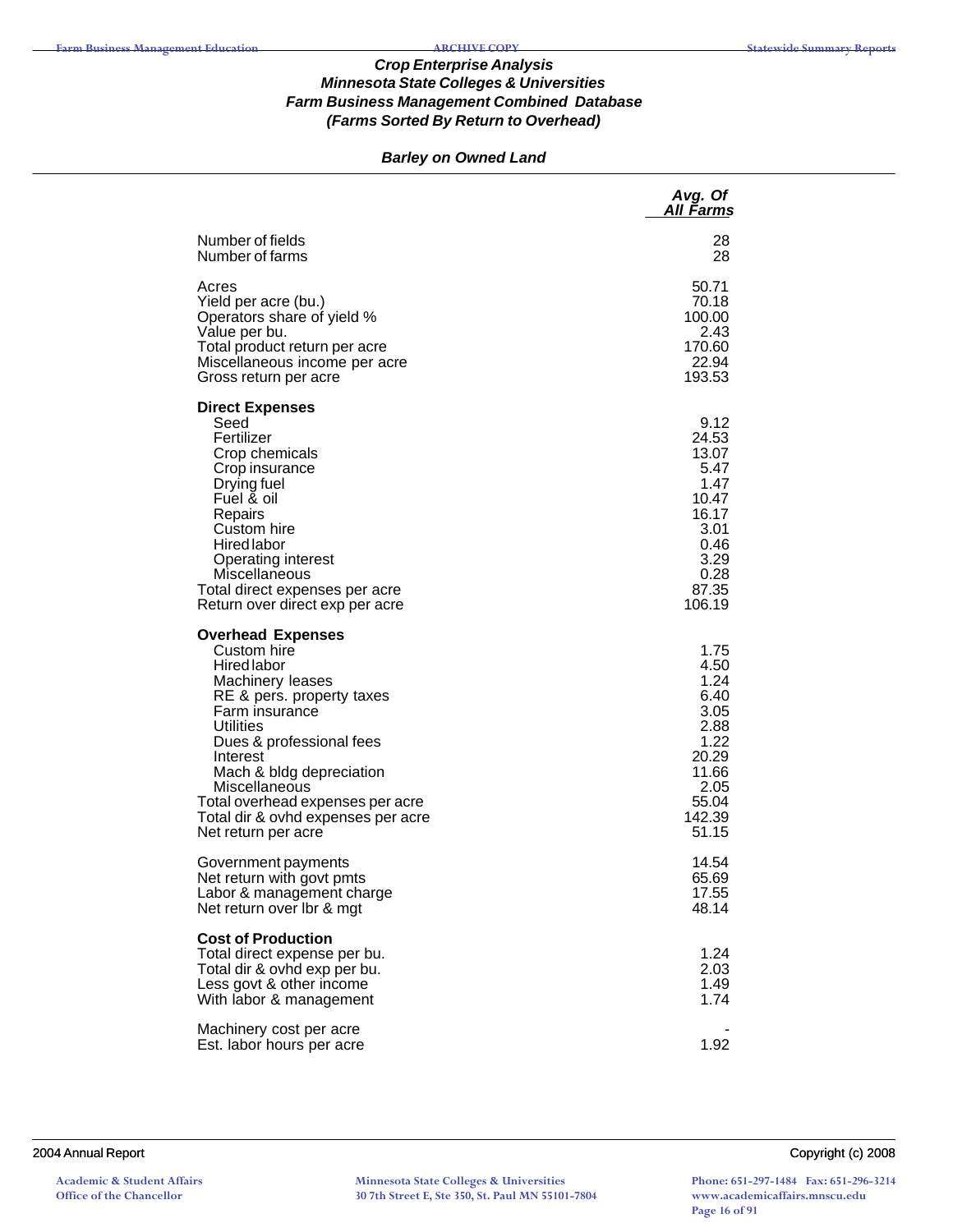## *Barley on Cash Rent*

|                                                                                                                                                                                                                                                                                                        | Avg. Of<br>All Farms                                                                                                |
|--------------------------------------------------------------------------------------------------------------------------------------------------------------------------------------------------------------------------------------------------------------------------------------------------------|---------------------------------------------------------------------------------------------------------------------|
| Number of fields<br>Number of farms                                                                                                                                                                                                                                                                    | 45<br>35                                                                                                            |
| Acres<br>Yield per acre (bu.)<br>Operators share of yield %<br>Value per bu.<br>Other product return per acre<br>Total product return per acre<br>Miscellaneous income per acre<br>Gross return per acre                                                                                               | 104.66<br>70.57<br>100.00<br>2.52<br>0.01<br>177.86<br>13.41<br>191.27                                              |
| <b>Direct Expenses</b><br>Seed<br>Fertilizer<br>Crop chemicals<br>Crop insurance<br>Drying fuel<br>Fuel & oil<br>Repairs<br>Custom hire<br><b>Hired labor</b><br>Land rent<br><b>Operating interest</b><br>Miscellaneous<br>Total direct expenses per acre<br>Return over direct exp per acre          | 8.36<br>27.00<br>17.04<br>7.79<br>0.59<br>9.27<br>14.51<br>1.46<br>0.72<br>46.55<br>2.46<br>0.67<br>136.41<br>54.85 |
| <b>Overhead Expenses</b><br>Custom hire<br><b>Hired labor</b><br>Machinery leases<br>Farm insurance<br>Utilities<br>Dues & professional fees<br>Interest<br>Mach & bldg depreciation<br>Miscellaneous<br>Total overhead expenses per acre<br>Total dir & ovhd expenses per acre<br>Net return per acre | 2.04<br>3.80<br>1.01<br>3.50<br>2.20<br>1.12<br>3.07<br>10.40<br>1.35<br>28.51<br>164.92<br>26.35                   |
| Government payments<br>Net return with govt pmts<br>Labor & management charge<br>Net return over Ibr & mgt                                                                                                                                                                                             | 14.15<br>40.50<br>14.56<br>25.94                                                                                    |
| <b>Cost of Production</b><br>Total direct expense per bu.<br>Total dir & ovhd exp per bu.<br>Less govt & other income<br>With labor & management                                                                                                                                                       | 1.93<br>2.34<br>1.95<br>2.15                                                                                        |
| Machinery cost per acre<br>Est. labor hours per acre                                                                                                                                                                                                                                                   | 1.51                                                                                                                |

#### 2004 Annual Report Copyright (c) 2008

**Minnesota State Colleges & Universities 30 7th Street E, Ste 350, St. Paul MN 55101-7804**

**Phone: 651-297-1484 Fax: 651-296-3214 www.academicaffairs.mnscu.edu Page 17 of 91**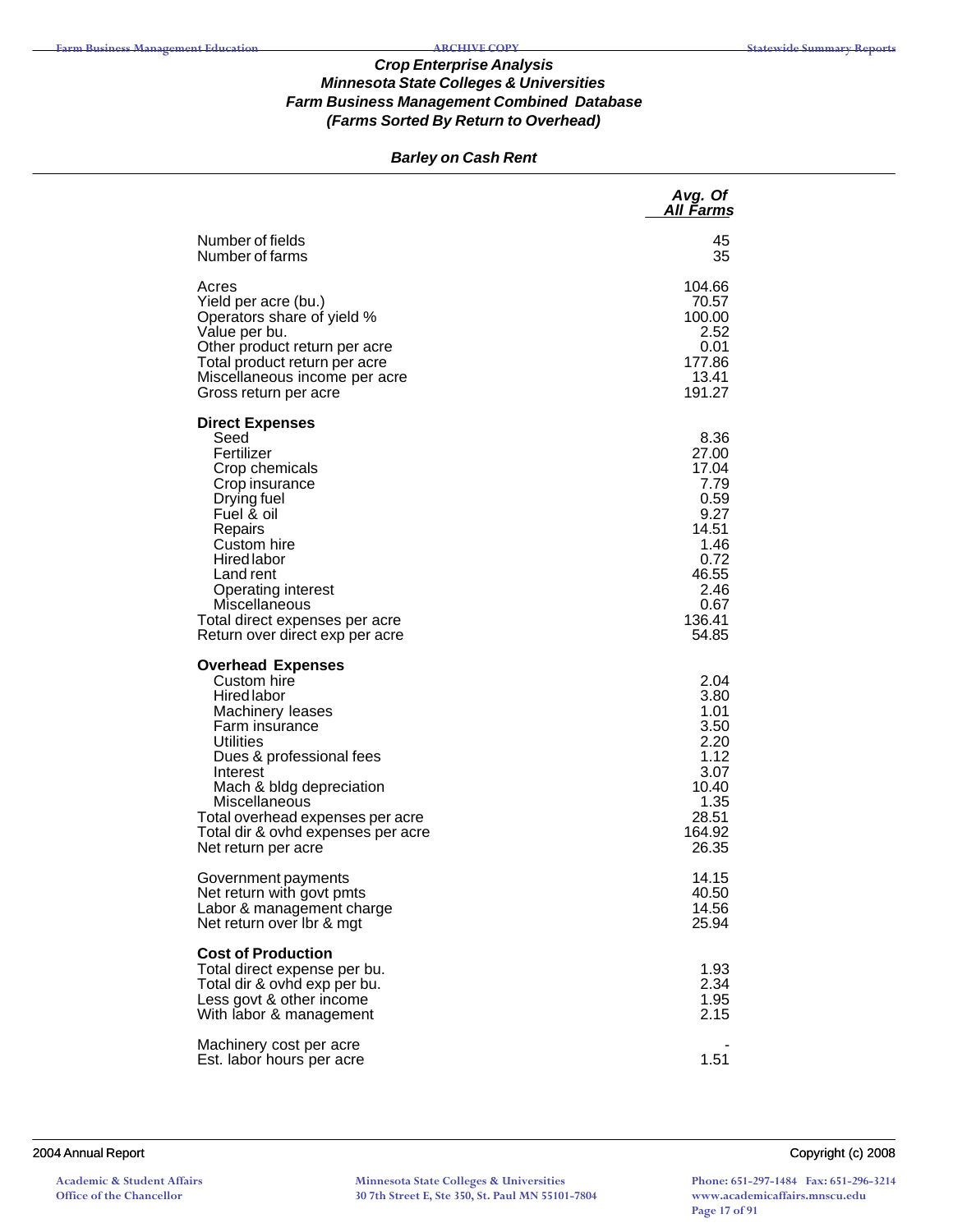# *Beans, Navy on Cash Rent*

|                                                                                                                                                                                                                                                                                                 | Avg. Of<br>All Farms                                                                                              |
|-------------------------------------------------------------------------------------------------------------------------------------------------------------------------------------------------------------------------------------------------------------------------------------------------|-------------------------------------------------------------------------------------------------------------------|
| Number of fields<br>Number of farms                                                                                                                                                                                                                                                             | 15<br>14                                                                                                          |
| Acres<br>Yield per acre (cwt.)<br>Operators share of yield %<br>Value per cwt.<br>Total product return per acre<br>Miscellaneous income per acre<br>Gross return per acre                                                                                                                       | 135.37<br>7.73<br>100.00<br>20.29<br>156.80<br>46.79<br>203.60                                                    |
| <b>Direct Expenses</b><br>Seed<br>Fertilizer<br>Crop chemicals<br>Crop insurance<br>Fuel & oil<br>Repairs<br>Custom hire<br><b>Hired labor</b><br>Land rent<br><b>Operating interest</b><br>Miscellaneous<br>Total direct expenses per acre<br>Return over direct exp per acre                  | 33.30<br>25.66<br>35.41<br>17.76<br>12.53<br>26.32<br>5.34<br>1.12<br>64.16<br>4.41<br>1.11<br>227.13<br>$-23.53$ |
| <b>Overhead Expenses</b><br>Custom hire<br>Hired labor<br>Machinery leases<br>Farm insurance<br>Utilities<br>Dues & professional fees<br>Interest<br>Mach & bldg depreciation<br>Miscellaneous<br>Total overhead expenses per acre<br>Total dir & ovhd expenses per acre<br>Net return per acre | 2.97<br>12.99<br>0.95<br>5.90<br>2.27<br>2.63<br>3.64<br>17.72<br>2.09<br>51.17<br>278.30<br>-74.70               |
| Government payments<br>Net return with govt pmts<br>Labor & management charge<br>Net return over Ibr & mgt                                                                                                                                                                                      | -74.70<br>25.83<br>$-100.54$                                                                                      |
| <b>Cost of Production</b><br>Total direct expense per cwt.<br>Total dir & ovhd exp per cwt.<br>Less govt & other income<br>With labor & management                                                                                                                                              | 29.38<br>36.00<br>29.95<br>33.29                                                                                  |
| Machinery cost per acre<br>Est. labor hours per acre                                                                                                                                                                                                                                            | 2.06                                                                                                              |

**Phone: 651-297-1484 Fax: 651-296-3214 www.academicaffairs.mnscu.edu Page 18 of 91**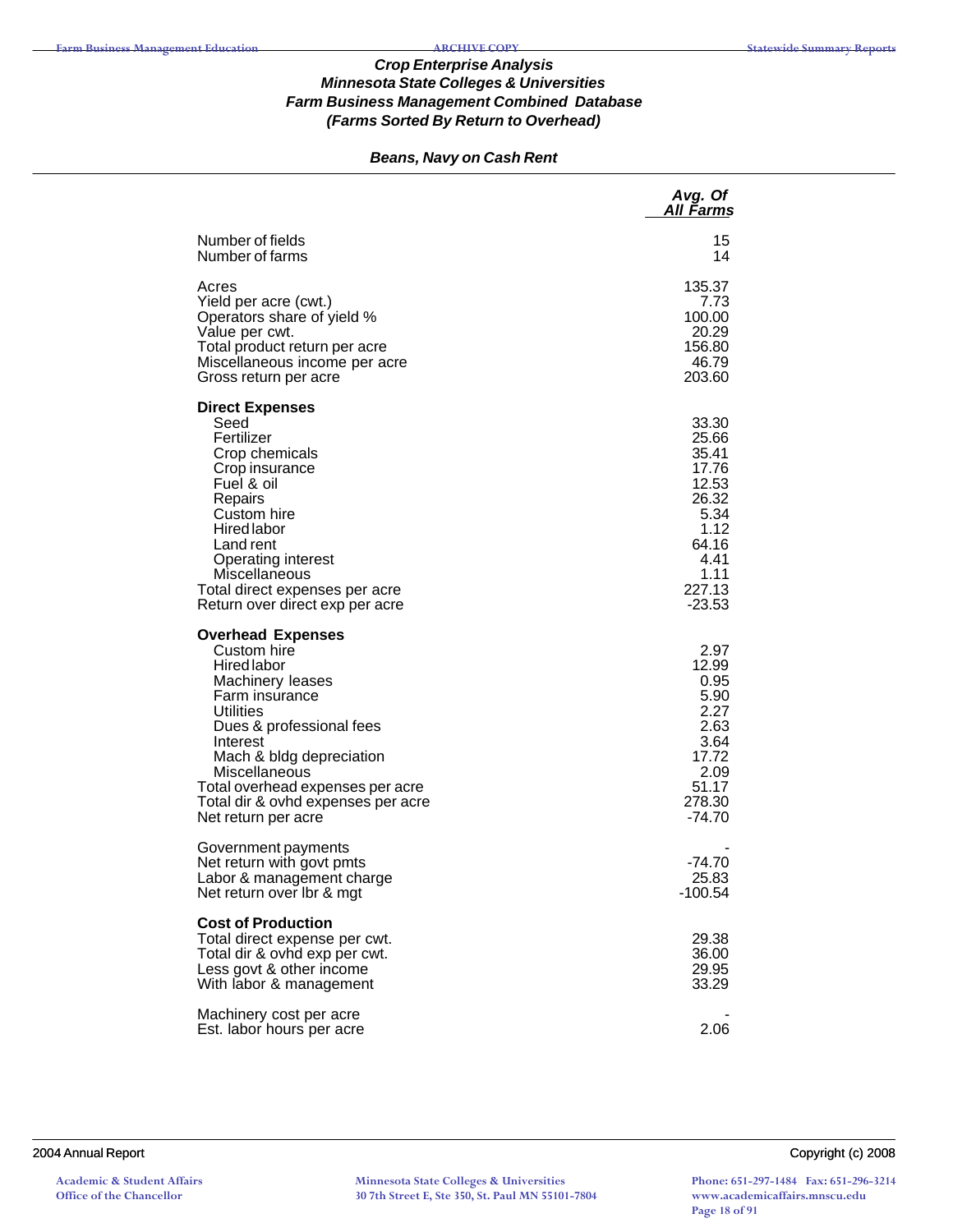## *Canola on Cash Rent*

|                                                                                                                                                                                                                                                                                                                      | Avg. Of<br><b>All Farms</b>                                                                          |
|----------------------------------------------------------------------------------------------------------------------------------------------------------------------------------------------------------------------------------------------------------------------------------------------------------------------|------------------------------------------------------------------------------------------------------|
| Number of fields<br>Number of farms                                                                                                                                                                                                                                                                                  | 12<br>10                                                                                             |
| Acres<br>Yield per acre (cwt.)<br>Operators share of yield %<br>Value per cwt.<br>Total product return per acre<br>Miscellaneous income per acre<br>Gross return per acre                                                                                                                                            | 156.01<br>14.03<br>100.00<br>10.19<br>142.96<br>12.24<br>155.20                                      |
| <b>Direct Expenses</b><br>Seed<br>Fertilizer<br>Crop chemicals<br>Crop insurance<br>Fuel & oil<br>Repairs<br>Custom hire<br>Land rent<br><b>Operating interest</b><br>Miscellaneous<br>Total direct expenses per acre<br>Return over direct exp per acre                                                             | 22.06<br>40.58<br>18.06<br>7.44<br>9.96<br>14.32<br>6.01<br>26.28<br>1.69<br>0.37<br>146.78<br>8.42  |
| <b>Overhead Expenses</b><br>Custom hire<br><b>Hired labor</b><br>Machinery leases<br>Farm insurance<br><b>Utilities</b><br>Dues & professional fees<br>Interest<br>Mach & bldg depreciation<br><b>Miscellaneous</b><br>Total overhead expenses per acre<br>Total dir & ovhd expenses per acre<br>Net return per acre | 2.70<br>4.77<br>0.69<br>2.17<br>2.23<br>1.07<br>2.11<br>15.99<br>0.84<br>32.57<br>179.35<br>$-24.15$ |
| Government payments<br>Net return with govt pmts<br>Labor & management charge<br>Net return over Ibr & mgt                                                                                                                                                                                                           | 13.78<br>$-10.37$<br>17.28<br>$-27.65$                                                               |
| <b>Cost of Production</b><br>Total direct expense per cwt.<br>Total dir & ovhd exp per cwt.<br>Less govt & other income<br>With labor & management                                                                                                                                                                   | 10.46<br>12.78<br>10.93<br>12.16                                                                     |
| Machinery cost per acre<br>Est. labor hours per acre                                                                                                                                                                                                                                                                 | 1.67                                                                                                 |

#### 2004 Annual Report Copyright (c) 2008

**Academic & Student Affairs Office of the Chancellor**

**Minnesota State Colleges & Universities 30 7th Street E, Ste 350, St. Paul MN 55101-7804**

**Phone: 651-297-1484 Fax: 651-296-3214 www.academicaffairs.mnscu.edu Page 19 of 91**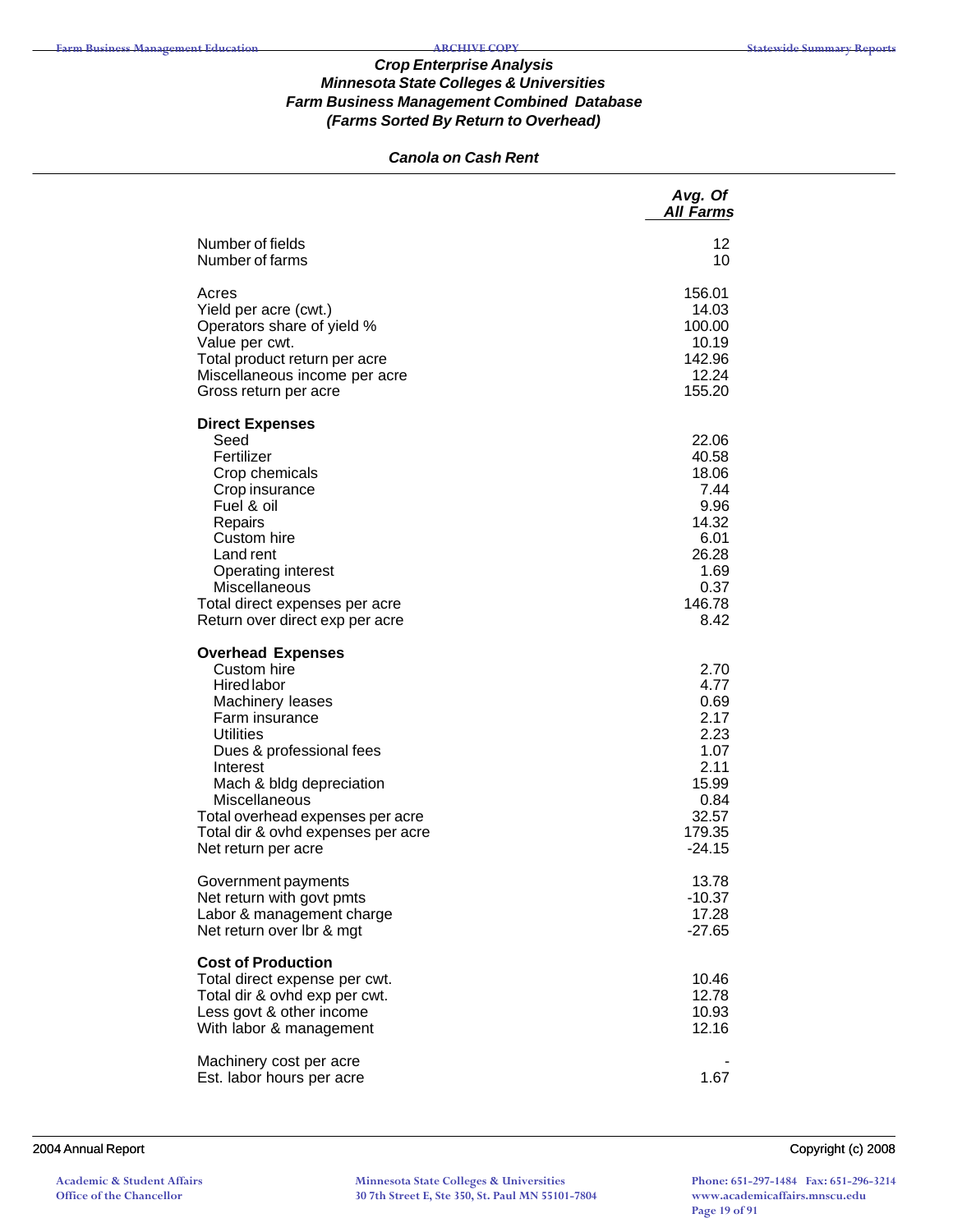#### *Corn on Owned Land*

|                                                                                                                                                                                                                                                                                                                                     | Avg. Of<br><u>All Farms</u>                                                                                                     | Low 20%                                                                                                                       | $40 - 60%$                                                                                                                      | <b>High 20%</b>                                                                                                                 |
|-------------------------------------------------------------------------------------------------------------------------------------------------------------------------------------------------------------------------------------------------------------------------------------------------------------------------------------|---------------------------------------------------------------------------------------------------------------------------------|-------------------------------------------------------------------------------------------------------------------------------|---------------------------------------------------------------------------------------------------------------------------------|---------------------------------------------------------------------------------------------------------------------------------|
| Number of fields<br>Number of farms                                                                                                                                                                                                                                                                                                 | 1241<br>1104                                                                                                                    | 240<br>220                                                                                                                    | 256<br>221                                                                                                                      | 254<br>221                                                                                                                      |
| Acres<br>Yield per acre (bu.)<br>Operators share of yield %<br>Value per bu.<br>Other product return per acre<br>Total product return per acre<br>Miscellaneous income per acre<br>Gross return per acre                                                                                                                            | 113.00<br>160.18<br>100.00<br>2.04<br>0.09<br>327.36<br>24.32<br>351.68                                                         | 82.35<br>116.69<br>100.00<br>1.94<br>0.23<br>226.73<br>22.59<br>249.31                                                        | 120.02<br>162.38<br>100.00<br>2.01<br>0.22<br>327.13<br>19.18<br>346.31                                                         | 130.22<br>185.70<br>100.00<br>2.13<br>394.94<br>35.24<br>430.18                                                                 |
| <b>Direct Expenses</b><br>Seed<br>Fertilizer<br>Crop chemicals<br>Crop insurance<br>Drying fuel<br>Fuel & oil<br>Repairs<br>Custom hire<br>Machinery leases<br>Hauling and trucking<br>Marketing<br>Operating interest<br>Miscellaneous<br>Total direct expenses per acre<br>Return over direct exp per acre                        | 43.02<br>55.95<br>27.07<br>10.50<br>22.23<br>14.81<br>26.15<br>4.88<br>0.59<br>0.73<br>1.12<br>6.03<br>1.87<br>214.96<br>136.72 | 39.96<br>52.14<br>30.93<br>8.80<br>22.03<br>17.29<br>31.02<br>7.74<br>0.49<br>1.32<br>2.97<br>6.44<br>3.96<br>225.08<br>24.23 | 43.56<br>57.92<br>27.26<br>11.66<br>22.06<br>14.66<br>27.10<br>4.39<br>0.87<br>0.73<br>0.78<br>7.74<br>1.93<br>220.67<br>125.64 | 44.11<br>53.18<br>23.67<br>10.61<br>22.28<br>13.58<br>23.01<br>2.90<br>0.38<br>0.78<br>0.51<br>4.69<br>1.11<br>200.80<br>229.38 |
| <b>Overhead Expenses</b><br>Custom hire<br>Hired labor<br>Machinery leases<br>RE & pers. property taxes<br>Farm insurance<br><b>Utilities</b><br>Dues & professional fees<br>Interest<br>Mach & bldg depreciation<br>Miscellaneous<br>Total overhead expenses per acre<br>Total dir & ovhd expenses per acre<br>Net return per acre | 1.95<br>6.79<br>2.82<br>11.64<br>5.35<br>3.46<br>1.14<br>43.25<br>26.76<br>5.48<br>108.63<br>323.59<br>28.08                    | 2.84<br>6.43<br>2.15<br>9.25<br>5.41<br>3.67<br>1.39<br>34.35<br>26.12<br>5.58<br>97.20<br>322.28<br>$-72.97$                 | 1.90<br>7.30<br>2.34<br>11.87<br>5.35<br>3.50<br>1.26<br>43.75<br>24.70<br>6.32<br>108.31<br>328.98<br>17.33                    | 1.71<br>6.82<br>3.32<br>13.01<br>5.14<br>3.23<br>0.91<br>48.64<br>28.76<br>5.33<br>116.88<br>317.68<br>112.50                   |
| Government payments<br>Net return with govt pmts<br>Labor & management charge<br>Net return over Ibr & mgt                                                                                                                                                                                                                          | 23.14<br>51.22<br>29.13<br>22.09                                                                                                | 17.55<br>$-55.42$<br>29.91<br>$-85.33$                                                                                        | 24.26<br>41.59<br>29.20<br>12.39                                                                                                | 24.76<br>137.26<br>28.29<br>108.97                                                                                              |
| <b>Cost of Production</b><br>Total direct expense per bu.<br>Total dir & ovhd exp per bu.<br>Less govt & other income<br>With labor & management                                                                                                                                                                                    | 1.34<br>2.02<br>1.72<br>1.91                                                                                                    | 1.93<br>2.76<br>2.42<br>2.67                                                                                                  | 1.36<br>2.03<br>1.76<br>1.94                                                                                                    | 1.08<br>1.71<br>1.39<br>1.54                                                                                                    |
| Machinery cost per acre<br>Est. labor hours per acre                                                                                                                                                                                                                                                                                | 2.92                                                                                                                            | 3.67                                                                                                                          | 2.85                                                                                                                            | 2.67                                                                                                                            |

2004 Annual Report Copyright (c) 2008

**Academic & Student Affairs Office of the Chancellor**

**Minnesota State Colleges & Universities 30 7th Street E, Ste 350, St. Paul MN 55101-7804**

**Phone: 651-297-1484 Fax: 651-296-3214 www.academicaffairs.mnscu.edu Page 20 of 91**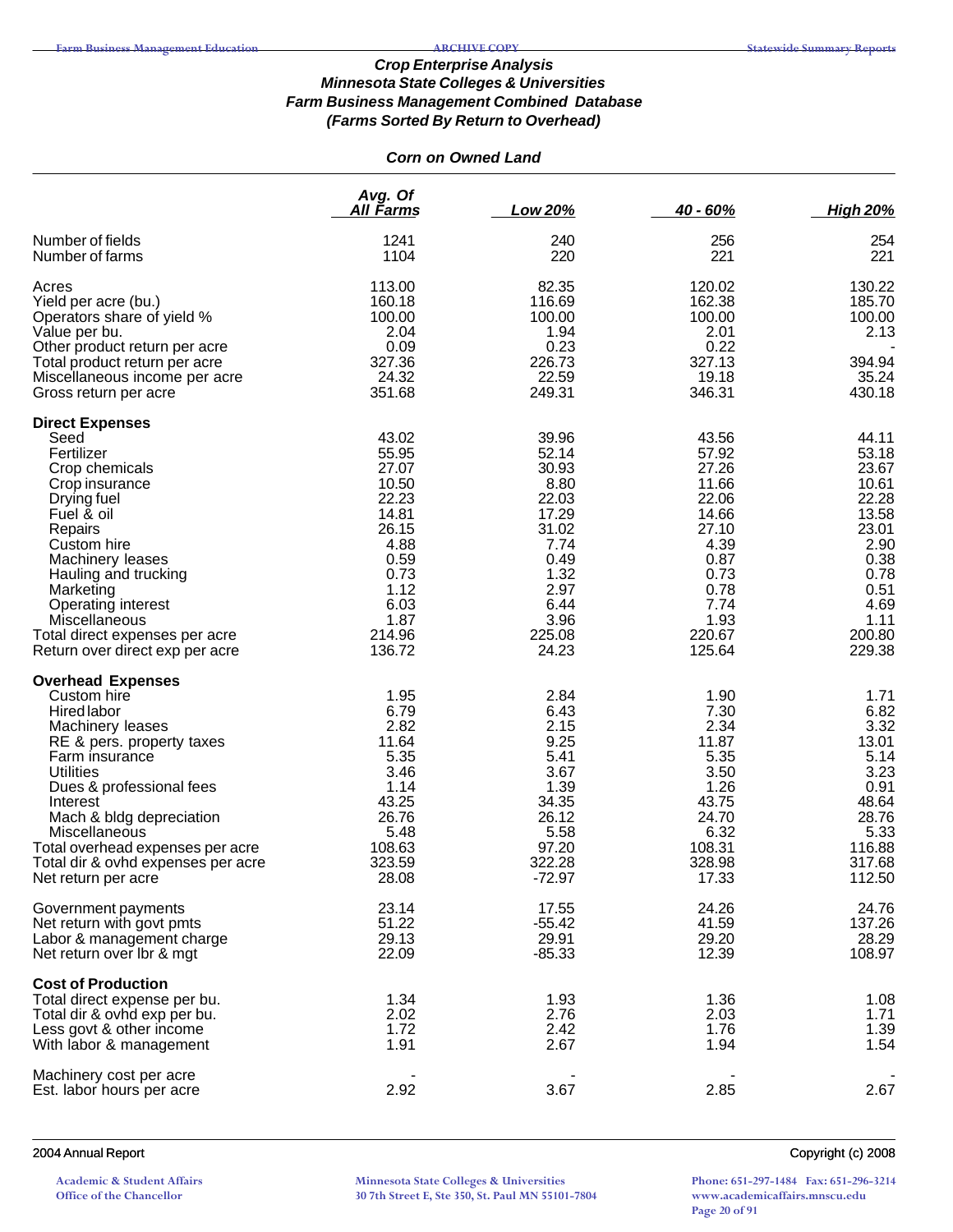## *Corn on Cash Rent*

|                                                                                                                                                                                                                                                                                                                           | Avg. Of<br><b>All Farms</b>                                                                                                             | Low 20%                                                                                                                                    | $40 - 60%$                                                                                                                              | <b>High 20%</b>                                                                                                                          |
|---------------------------------------------------------------------------------------------------------------------------------------------------------------------------------------------------------------------------------------------------------------------------------------------------------------------------|-----------------------------------------------------------------------------------------------------------------------------------------|--------------------------------------------------------------------------------------------------------------------------------------------|-----------------------------------------------------------------------------------------------------------------------------------------|------------------------------------------------------------------------------------------------------------------------------------------|
| Number of fields<br>Number of farms                                                                                                                                                                                                                                                                                       | 1840<br>1315                                                                                                                            | 308<br>263                                                                                                                                 | 384<br>263                                                                                                                              | 372<br>263                                                                                                                               |
| Acres<br>Yield per acre (bu.)<br>Operators share of yield %<br>Value per bu.<br>Other product return per acre<br>Total product return per acre<br>Miscellaneous income per acre<br>Gross return per acre                                                                                                                  | 190.77<br>159.62<br>100.00<br>2.06<br>0.08<br>328.93<br>22.51<br>351.44                                                                 | 164.03<br>142.84<br>100.00<br>1.93<br>0.02<br>275.78<br>11.67<br>287.45                                                                    | 182.37<br>159.43<br>100.00<br>2.01<br>0.07<br>320.84<br>18.63<br>339.48                                                                 | 221.00<br>171.33<br>100.00<br>2.21<br>378.84<br>36.23<br>415.08                                                                          |
| <b>Direct Expenses</b><br>Seed<br>Fertilizer<br>Crop chemicals<br>Crop insurance<br>Drying fuel<br>Fuel & oil<br>Repairs<br>Custom hire<br>Land rent<br>Machinery leases<br>Hauling and trucking<br>Marketing<br>Operating interest<br>Miscellaneous<br>Total direct expenses per acre<br>Return over direct exp per acre | 43.33<br>57.09<br>25.88<br>12.04<br>21.42<br>14.02<br>22.24<br>4.31<br>95.07<br>1.33<br>0.54<br>1.00<br>6.55<br>1.56<br>306.37<br>45.07 | 42.68<br>63.26<br>28.32<br>12.54<br>25.76<br>15.26<br>26.45<br>6.56<br>94.50<br>3.55<br>1.06<br>0.97<br>7.63<br>1.69<br>330.22<br>$-42.77$ | 43.17<br>57.11<br>26.44<br>11.52<br>21.16<br>13.54<br>21.90<br>3.94<br>94.22<br>1.53<br>0.35<br>0.80<br>6.73<br>1.69<br>304.12<br>35.36 | 43.08<br>53.12<br>23.25<br>12.63<br>19.85<br>13.28<br>19.97<br>2.89<br>95.61<br>0.58<br>0.29<br>0.74<br>5.71<br>1.38<br>292.38<br>122.70 |
| <b>Overhead Expenses</b><br>Custom hire<br>Hired labor<br>Machinery leases<br>Farm insurance<br><b>Utilities</b><br>Dues & professional fees<br>Interest<br>Mach & bldg depreciation<br>Miscellaneous<br>Total overhead expenses per acre<br>Total dir & ovhd expenses per acre<br>Net return per acre                    | 1.76<br>6.28<br>4.03<br>4.46<br>2.99<br>1.19<br>5.58<br>22.01<br>4.54<br>52.84<br>359.22<br>$-7.77$                                     | 2.60<br>5.10<br>3.04<br>4.11<br>2.82<br>1.20<br>6.61<br>22.62<br>4.89<br>52.99<br>383.21<br>$-95.76$                                       | 1.44<br>6.36<br>3.02<br>4.10<br>2.66<br>1.15<br>5.10<br>20.77<br>4.60<br>49.20<br>353.32<br>$-13.85$                                    | 1.17<br>7.13<br>6.56<br>4.53<br>3.06<br>1.28<br>5.14<br>23.03<br>5.20<br>57.09<br>349.48<br>65.60                                        |
| Government payments<br>Net return with govt pmts<br>Labor & management charge<br>Net return over Ibr & mgt                                                                                                                                                                                                                | 23.48<br>15.71<br>26.03<br>$-10.32$                                                                                                     | 21.22<br>$-74.55$<br>27.64<br>$-102.19$                                                                                                    | 23.12<br>9.27<br>26.93<br>$-17.66$                                                                                                      | 24.24<br>89.84<br>26.13<br>63.71                                                                                                         |
| <b>Cost of Production</b><br>Total direct expense per bu.<br>Total dir & ovhd exp per bu.<br>Less govt & other income<br>With labor & management                                                                                                                                                                          | 1.92<br>2.25<br>1.96<br>2.12                                                                                                            | 2.31<br>2.68<br>2.45<br>2.65                                                                                                               | 1.91<br>2.22<br>1.95<br>2.12                                                                                                            | 1.71<br>2.04<br>1.69<br>1.84                                                                                                             |
| Machinery cost per acre<br>Est. labor hours per acre                                                                                                                                                                                                                                                                      | 2.54                                                                                                                                    | 2.77                                                                                                                                       | 2.59                                                                                                                                    | 2.43                                                                                                                                     |

**Academic & Student Affairs Office of the Chancellor**

**Minnesota State Colleges & Universities 30 7th Street E, Ste 350, St. Paul MN 55101-7804**

2004 Annual Report Copyright (c) 2008

**Phone: 651-297-1484 Fax: 651-296-3214 www.academicaffairs.mnscu.edu Page 21 of 91**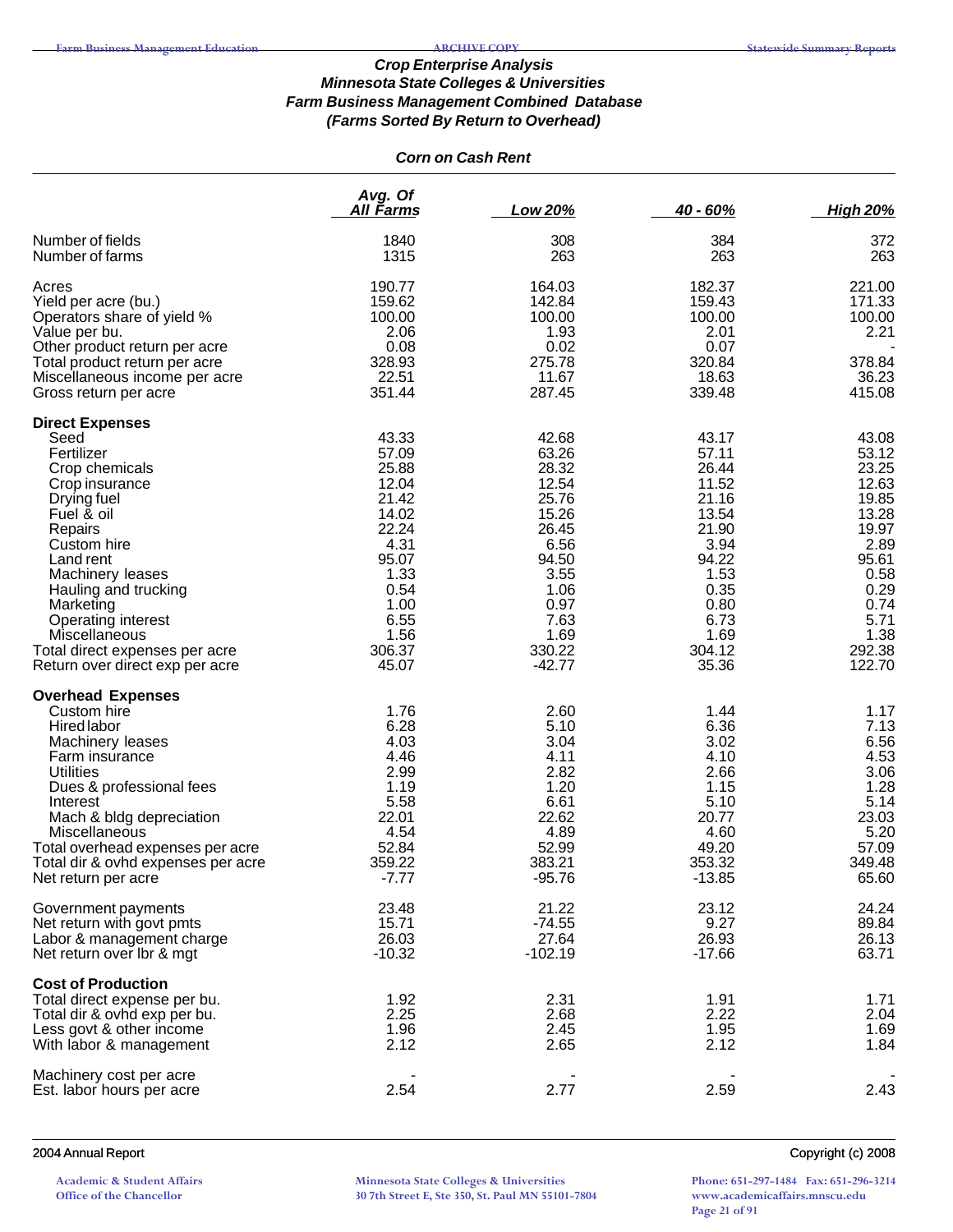# *Corn Silage on Owned Land*

|                                                                                                                                                                                                                                                                                                                                            | Avg. Of<br><u>All Farms</u>                                                                                    | Low 20%                                                                                                        | $40 - 60%$                                                                                                     | <b>High 20%</b>                                                                                               |
|--------------------------------------------------------------------------------------------------------------------------------------------------------------------------------------------------------------------------------------------------------------------------------------------------------------------------------------------|----------------------------------------------------------------------------------------------------------------|----------------------------------------------------------------------------------------------------------------|----------------------------------------------------------------------------------------------------------------|---------------------------------------------------------------------------------------------------------------|
| Number of fields<br>Number of farms                                                                                                                                                                                                                                                                                                        | 413<br>402                                                                                                     | 83<br>80                                                                                                       | 81<br>81                                                                                                       | 84<br>81                                                                                                      |
| Acres<br>Yield per acre (ton)<br>Operators share of yield %<br>Value per ton<br>Total product return per acre<br>Miscellaneous income per acre<br>Gross return per acre                                                                                                                                                                    | 41.38<br>18.13<br>100.00<br>18.99<br>344.17<br>23.88<br>368.05                                                 | 37.17<br>9.94<br>100.00<br>17.93<br>178.27<br>25.72<br>203.99                                                  | 44.10<br>18.61<br>100.00<br>18.50<br>344.26<br>21.24<br>365.50                                                 | 39.03<br>24.70<br>100.00<br>20.01<br>494.25<br>31.39<br>525.64                                                |
| <b>Direct Expenses</b><br>Seed<br>Fertilizer<br>Crop chemicals<br>Crop insurance<br>Fuel & oil<br>Repairs<br>Custom hire<br>Machinery leases<br>Marketing<br><b>Operating interest</b><br>Miscellaneous<br>Total direct expenses per acre<br>Return over direct exp per acre                                                               | 37.53<br>35.66<br>28.21<br>7.08<br>20.12<br>34.46<br>18.93<br>0.30<br>0.30<br>3.78<br>5.06<br>191.42<br>176.63 | 32.15<br>34.92<br>23.21<br>5.91<br>21.08<br>36.61<br>19.51<br>0.31<br>3.46<br>7.15<br>184.32<br>19.68          | 39.44<br>39.03<br>29.53<br>6.81<br>19.44<br>39.66<br>16.53<br>0.65<br>1.21<br>4.11<br>5.77<br>202.17<br>163.33 | 39.81<br>34.79<br>29.68<br>8.49<br>19.66<br>30.57<br>12.36<br>0.03<br>3.52<br>4.92<br>183.82<br>341.82        |
| <b>Overhead Expenses</b><br>Custom hire<br><b>Hired labor</b><br>Machinery leases<br>RE & pers. property taxes<br>Farm insurance<br><b>Utilities</b><br>Dues & professional fees<br>Interest<br>Mach & bldg depreciation<br>Miscellaneous<br>Total overhead expenses per acre<br>Total dir & ovhd expenses per acre<br>Net return per acre | 6.78<br>14.69<br>4.43<br>7.35<br>5.01<br>3.19<br>1.30<br>37.20<br>29.20<br>5.93<br>115.07<br>306.49<br>61.56   | 5.51<br>13.90<br>3.31<br>6.77<br>4.42<br>3.37<br>1.31<br>24.77<br>27.59<br>4.88<br>95.83<br>280.15<br>$-76.15$ | 6.53<br>10.23<br>1.49<br>7.27<br>5.22<br>3.07<br>0.78<br>35.63<br>27.56<br>5.64<br>103.41<br>305.58<br>59.92   | 6.13<br>17.66<br>7.16<br>8.12<br>4.71<br>3.93<br>0.99<br>44.07<br>34.42<br>7.48<br>134.67<br>318.49<br>207.15 |
| Government payments<br>Net return with govt pmts<br>Labor & management charge<br>Net return over Ibr & mgt                                                                                                                                                                                                                                 | 15.84<br>77.40<br>28.19<br>49.21                                                                               | 11.58<br>$-64.58$<br>28.95<br>$-93.53$                                                                         | 16.65<br>76.57<br>29.27<br>47.31                                                                               | 17.33<br>224.48<br>27.99<br>196.50                                                                            |
| <b>Cost of Production</b><br>Total direct expense per ton<br>Total dir & ovhd exp per ton<br>Less govt & other income<br>With labor & management                                                                                                                                                                                           | 10.56<br>16.91<br>14.72<br>16.27                                                                               | 18.54<br>28.18<br>24.43<br>27.34                                                                               | 10.86<br>16.42<br>14.38<br>15.96                                                                               | 7.44<br>12.89<br>10.92<br>12.05                                                                               |
| Machinery cost per acre<br>Est. labor hours per acre                                                                                                                                                                                                                                                                                       | 4.93                                                                                                           | 4.80                                                                                                           | 4.87                                                                                                           | 5.12                                                                                                          |

2004 Annual Report Copyright (c) 2008

**Phone: 651-297-1484 Fax: 651-296-3214 www.academicaffairs.mnscu.edu Page 22 of 91**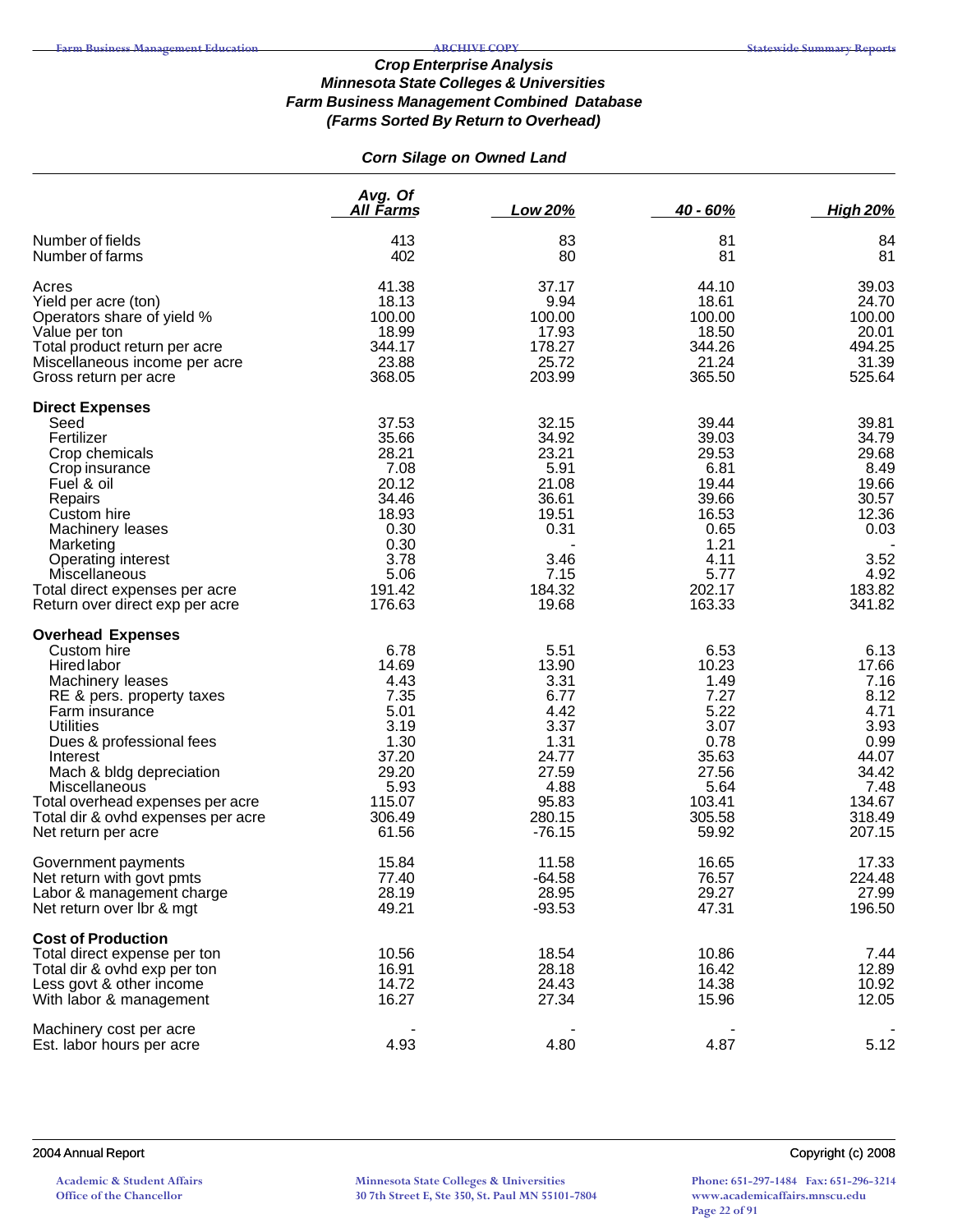# *Corn Silage on Cash Rent*

|                                                        | Avg. Of          |                    |                |                 |
|--------------------------------------------------------|------------------|--------------------|----------------|-----------------|
|                                                        | <b>All Farms</b> | Low 20%            | 40 - 60%       | <b>High 20%</b> |
| Number of fields                                       | 348              | 67                 | 68             | 72              |
| Number of farms                                        | 328              | 65                 | 65             | 66              |
|                                                        |                  |                    |                |                 |
| Acres                                                  | 49.18            | 39.39              | 49.75          | 53.61           |
| Yield per acre (ton)                                   | 18.23            | 13.57              | 18.10          | 22.34           |
| Operators share of yield %                             | 100.00           | 100.00             | 100.00         | 100.00          |
| Value per ton                                          | 19.05            | 18.13              | 18.36          | 20.63           |
| Total product return per acre                          | 347.25           | 246.09             | 332.43         | 460.92          |
| Miscellaneous income per acre                          | 22.36            | 10.78              | 20.24          | 31.16           |
| Gross return per acre                                  | 369.61           | 256.87             | 352.67         | 492.09          |
| <b>Direct Expenses</b>                                 |                  |                    |                |                 |
| Seed                                                   | 39.20            | 39.86              | 38.56          | 41.03           |
| Fertilizer                                             | 37.54            | 40.25              | 40.37          | 36.58           |
| Crop chemicals                                         | 28.64            | 31.10              | 26.77          | 26.83           |
| Crop insurance                                         | 8.23             | 8.39               | 9.09           | 7.33            |
| Fuel & oil                                             | 20.16            | 18.59              | 18.76          | 20.79           |
| Repairs                                                | 29.95            | 34.68              | 27.97          | 26.88           |
| Custom hire                                            | 22.71            | 34.41              | 24.74          | 13.38           |
| Land rent                                              | 64.31            | 65.53              | 67.90          | 61.36           |
| Operating interest                                     | 3.95             | 3.49               | 3.83           | 4.10            |
| Miscellaneous                                          | 6.67             | 6.37               | 5.11           | 2.94            |
| Total direct expenses per acre                         | 261.38           | 282.66             | 263.11         | 241.22          |
| Return over direct exp per acre                        | 108.23           | $-25.79$           | 89.55          | 250.87          |
| <b>Overhead Expenses</b>                               |                  |                    |                |                 |
| Custom hire                                            | 6.70             | 4.49               | 2.41           | 12.23           |
| Hired labor                                            | 15.11            | 11.42              | 14.85          | 15.12           |
| Machinery leases                                       | 5.27             | 3.85               | 6.81           | 8.05            |
| Farm insurance                                         | 4.05             | 4.07               | 3.67           | 3.84            |
| <b>Utilities</b>                                       | 2.92             | 3.51               | 2.53           | 2.61            |
| Dues & professional fees                               | 1.10             | 1.90               | 0.58           | 0.52            |
| Interest                                               | 8.06             | 7.78               | 9.15           | 9.05            |
| Mach & bldg depreciation                               | 25.88            | 25.35              | 25.74          | 26.81           |
| Miscellaneous                                          | 4.61             | 4.52               | 3.74           | 4.02            |
| Total overhead expenses per acre                       | 73.69            | 66.90              | 69.47          | 82.24           |
| Total dir & ovhd expenses per acre                     | 335.08           | 349.55             | 332.59         | 323.46          |
| Net return per acre                                    | 34.53            | $-92.68$           | 20.08          | 168.63          |
|                                                        |                  |                    |                |                 |
| Government payments                                    | 16.25            | 16.77              | 18.15          | 16.01           |
| Net return with govt pmts                              | 50.78            | $-75.91$           | 38.23          | 184.64          |
| Labor & management charge<br>Net return over lbr & mgt | 28.37<br>22.41   | 29.71<br>$-105.62$ | 27.09<br>11.13 | 30.00<br>154.64 |
|                                                        |                  |                    |                |                 |
| <b>Cost of Production</b>                              |                  |                    |                |                 |
| Total direct expense per ton                           | 14.34            | 20.82              | 14.53          | 10.80           |
| Total dir & ovhd exp per ton                           | 18.38            | 25.75              | 18.37          | 14.48           |
| Less govt & other income                               | 16.26            | 23.72              | 16.25          | 12.37           |
| With labor & management                                | 17.82            | 25.91              | 17.75          | 13.71           |
| Machinery cost per acre                                |                  |                    |                |                 |
| Est. labor hours per acre                              | 5.35             | 4.51               | 5.22           | 6.07            |
|                                                        |                  |                    |                |                 |

**Minnesota State Colleges & Universities 30 7th Street E, Ste 350, St. Paul MN 55101-7804** **Phone: 651-297-1484 Fax: 651-296-3214 www.academicaffairs.mnscu.edu Page 23 of 91**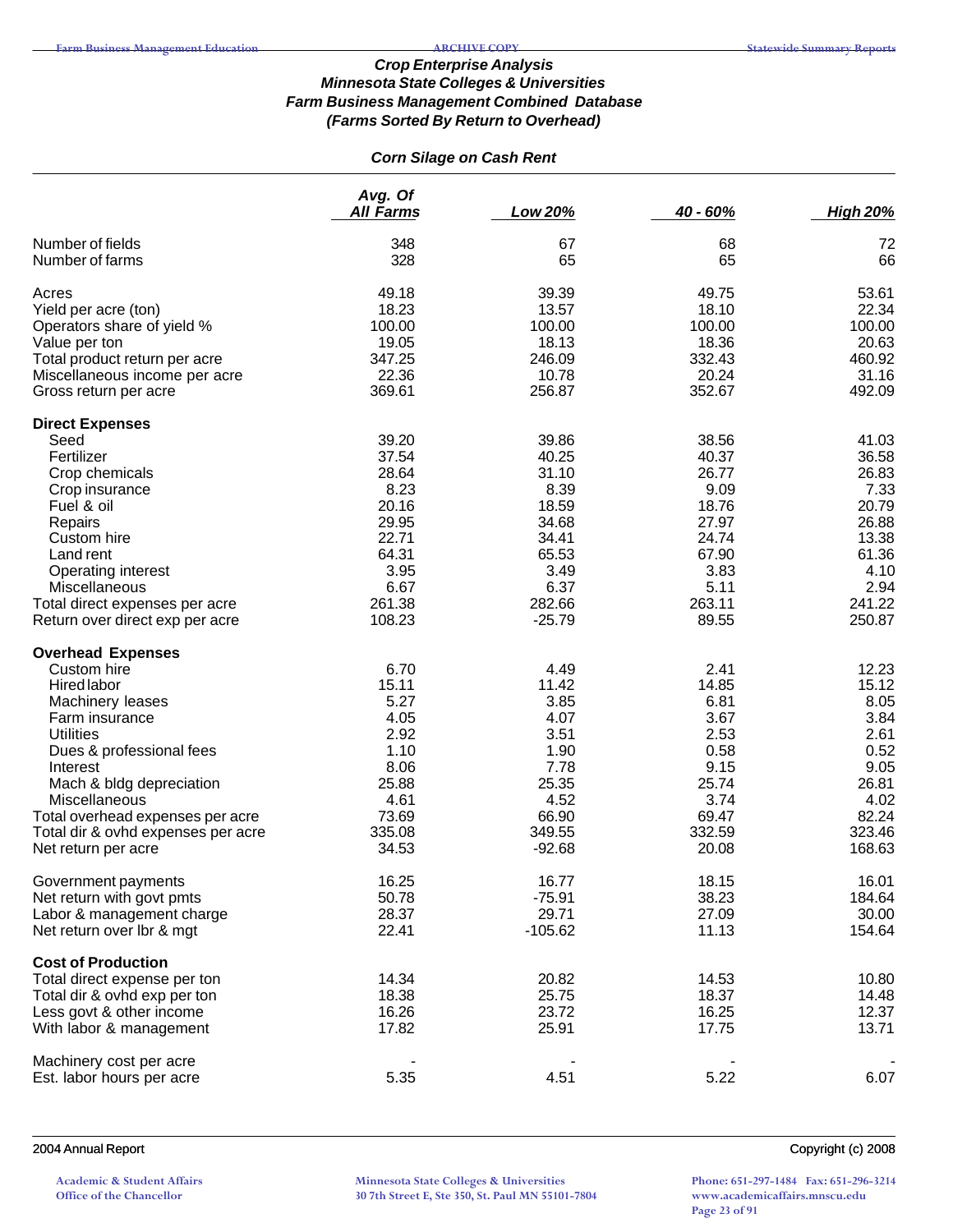## *CRP on Owned Land*

|                                    | Avg. Of<br><b>All Farms</b> | Low 20% | 40 - 60% | <b>High 20%</b> |
|------------------------------------|-----------------------------|---------|----------|-----------------|
| Number of fields                   | 185                         | 43      | 36       | 36              |
| Number of farms                    | 172                         | 34      | 35       | 35              |
| Acres                              | 61.73                       | 94.96   | 61.00    | 11.13           |
| Yield per acre (\$)                | 57.15                       | 37.97   | 72.75    | 139.35          |
| Operators share of yield %         | 100.00                      | 100.00  | 100.00   | 100.00          |
| Value per \$                       | 1.00                        | 1.00    | 1.00     | 1.00            |
| Total product return per acre      | 57.15                       | 37.97   | 72.75    | 139.35          |
| Miscellaneous income per acre      | 0.38                        | 0.06    |          | 3.04            |
| Gross return per acre              | 57.53                       | 38.03   | 72.75    | 142.38          |
| <b>Direct Expenses</b>             |                             |         |          |                 |
| Seed                               | 0.38                        | 0.37    | 0.21     | 4.53            |
| Fuel & oil                         | 2.20                        | 2.30    | 2.31     | 2.91            |
| Repairs                            | 3.98                        | 4.37    | 4.90     | 5.02            |
| Operating interest                 | 0.62                        | 0.63    | 0.75     | 1.27            |
| Miscellaneous                      | 0.38                        | 0.21    | 0.18     | 0.80            |
| Total direct expenses per acre     | 7.55                        | 7.87    | 8.35     | 14.53           |
| Return over direct exp per acre    | 49.99                       | 30.16   | 64.40    | 127.86          |
| <b>Overhead Expenses</b>           |                             |         |          |                 |
| Custom hire                        | 0.41                        | 0.54    | 0.22     | 0.89            |
| <b>Hired labor</b>                 | 0.65                        | 0.65    | 0.75     | 0.82            |
| Machinery leases                   | 0.57                        | 1.09    | 0.25     | 0.89            |
| RE & pers. property taxes          | 5.84                        | 4.48    | 7.02     | 13.76           |
| Farm insurance                     | 2.52                        | 2.37    | 1.94     | 1.42            |
| <b>Utilities</b>                   | 0.63                        | 0.69    | 0.56     | 1.12            |
| Interest                           | 16.74                       | 17.68   | 11.31    | 36.00           |
| Mach & bldg depreciation           | 3.07                        | 2.39    | 5.01     | 5.89            |
| Miscellaneous                      | 1.01                        | 0.84    | 0.85     | 1.33            |
| Total overhead expenses per acre   | 31.44                       | 30.73   | 27.92    | 62.11           |
| Total dir & ovhd expenses per acre | 38.99                       | 38.60   | 36.27    | 76.64           |
| Net return per acre                | 18.54                       | $-0.57$ | 36.48    | 65.74           |
| Government payments                |                             |         |          |                 |
| Net return with govt pmts          | 18.54                       | $-0.57$ | 36.48    | 65.74           |
| Labor & management charge          | 4.48                        | 3.82    | 6.25     | 7.87            |
| Net return over lbr & mgt          | 14.06                       | $-4.40$ | 30.23    | 57.88           |
| <b>Cost of Production</b>          |                             |         |          |                 |
| Total direct expense per \$        | 0.13                        | 0.21    | 0.11     | 0.10            |
| Total dir & ovhd exp per \$        | 0.68                        | 1.02    | 0.50     | 0.55            |
| Less govt & other income           | 0.68                        | 1.02    | 0.50     | 0.53            |
| With labor & management            | 0.75                        | 1.12    | 0.58     | 0.58            |
| Machinery cost per acre            |                             |         |          |                 |
| Est. labor hours per acre          | 0.41                        | 0.37    | 0.53     | 0.72            |

**Phone: 651-297-1484 Fax: 651-296-3214 www.academicaffairs.mnscu.edu Page 24 of 91**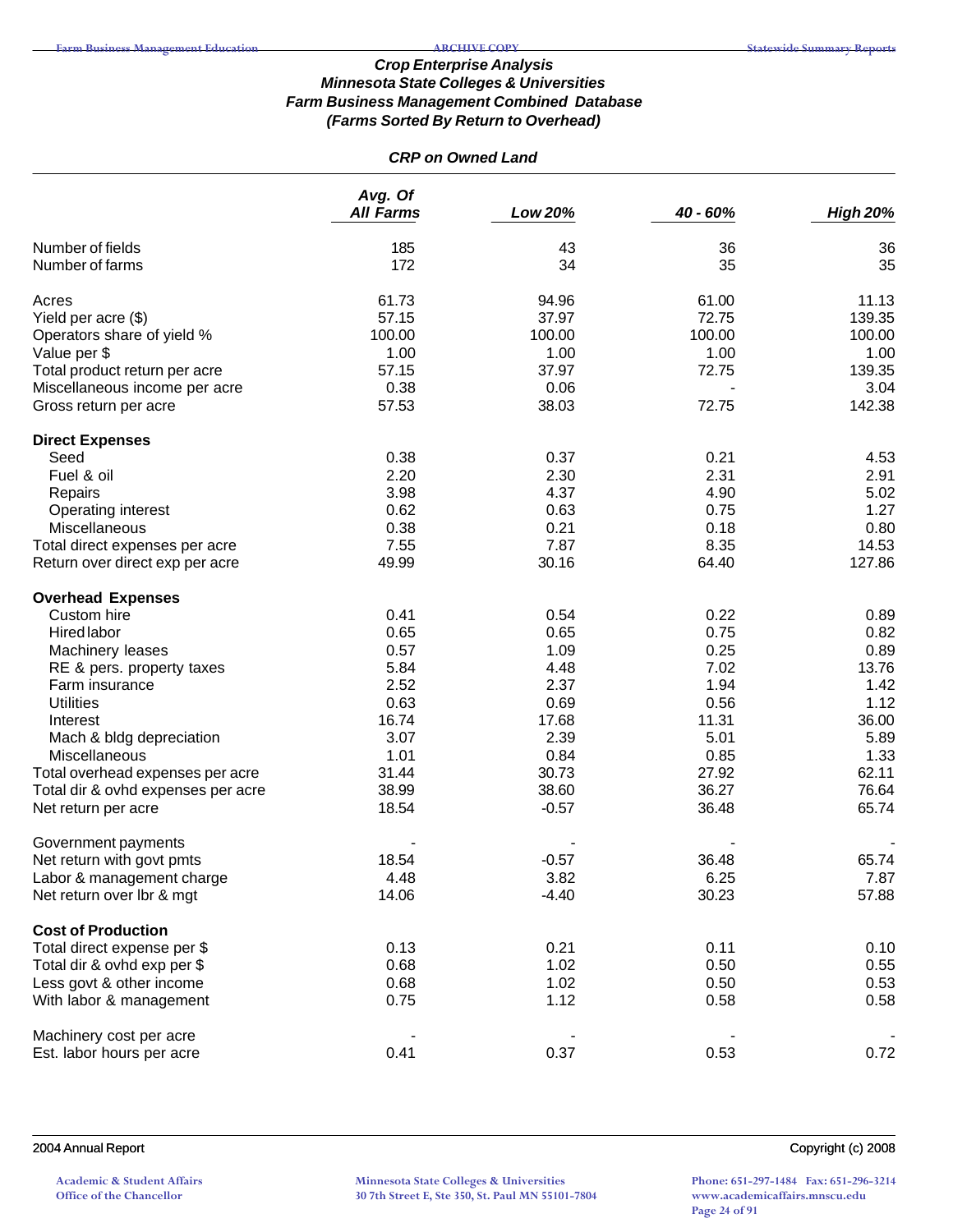## *CRP on Cash Rent*

|                                           | Avg. Of<br><b>All Farms</b> |
|-------------------------------------------|-----------------------------|
| Number of fields                          | 23                          |
| Number of farms                           | 18                          |
| Acres                                     | 54.75                       |
| Yield per acre (\$)                       | 68.50                       |
| Operators share of yield %                | 100.00                      |
| Value per \$                              | 1.00                        |
| Total product return per acre             | 68.50                       |
| Miscellaneous income per acre             |                             |
| Gross return per acre                     | 68.50                       |
| <b>Direct Expenses</b>                    |                             |
| Fuel & oil                                | 1.66                        |
| Repairs                                   | 3.26                        |
| Land rent                                 | 50.33                       |
| Operating interest                        | 0.38                        |
| Miscellaneous                             | 0.36                        |
| Total direct expenses per acre            | 55.98                       |
| Return over direct exp per acre           | 12.52                       |
| <b>Overhead Expenses</b>                  |                             |
| Custom hire                               | 0.80                        |
| Hired labor                               | 0.99                        |
| Farm insurance                            | 3.88                        |
| <b>Utilities</b>                          | 0.42                        |
| Interest                                  | 0.43                        |
| Mach & bldg depreciation<br>Miscellaneous | 1.94<br>0.83                |
| Total overhead expenses per acre          | 9.29                        |
| Total dir & ovhd expenses per acre        | 65.27                       |
| Net return per acre                       | 3.24                        |
|                                           |                             |
| Government payments                       |                             |
| Net return with govt pmts                 | 3.24                        |
| Labor & management charge                 | 2.86                        |
| Net return over lbr & mgt                 | 0.38                        |
| <b>Cost of Production</b>                 |                             |
| Total direct expense per \$               | 0.82                        |
| Total dir & ovhd exp per \$               | 0.95                        |
| Less govt & other income                  | 0.95                        |
| With labor & management                   | 0.99                        |
| Machinery cost per acre                   |                             |
| Est. labor hours per acre                 | 0.22                        |

**Academic & Student Affairs Office of the Chancellor**

**Minnesota State Colleges & Universities 30 7th Street E, Ste 350, St. Paul MN 55101-7804**

**Phone: 651-297-1484 Fax: 651-296-3214 www.academicaffairs.mnscu.edu Page 25 of 91**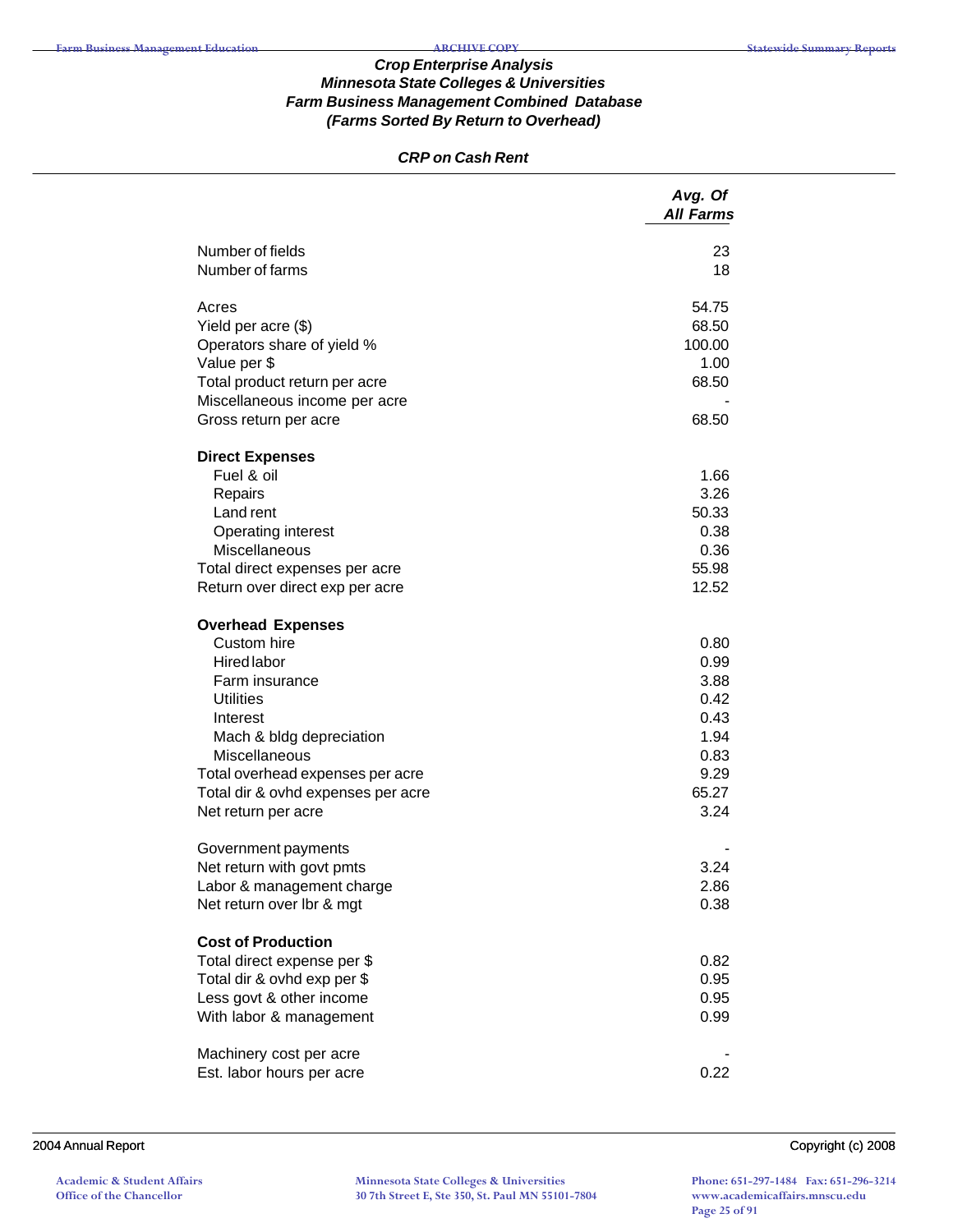# *Custom Work on Cash Rent*

|                                      | Avg. Of<br><b>All Farms</b> |
|--------------------------------------|-----------------------------|
| Number of fields                     | 11                          |
| Number of farms                      | 10                          |
| Acres                                | 510.73                      |
| Yield per acre (\$)                  | 21.65                       |
| Operators share of yield %           | 100.00                      |
| Value per \$                         | 1.00                        |
| Total product return per acre        | 21.65                       |
| Miscellaneous income per acre        | 9.65                        |
| Gross return per acre                | 31.31                       |
| <b>Direct Expenses</b>               |                             |
| Fuel & oil                           | 5.61                        |
| Repairs                              | 7.77                        |
| <b>Operating interest</b>            | 2.56                        |
| Total direct expenses per acre       | 15.94                       |
| Return over direct exp per acre      | 15.37                       |
| <b>Overhead Expenses</b>             |                             |
| Custom hire                          | 0.14                        |
| Hired labor                          | 1.15                        |
| Machinery leases                     | 0.66                        |
| Farm insurance                       | 1.67                        |
| <b>Utilities</b>                     | 1.11                        |
| Interest<br>Mach & bldg depreciation | 2.68<br>8.58                |
| Miscellaneous                        | 2.21                        |
| Total overhead expenses per acre     | 18.20                       |
| Total dir & ovhd expenses per acre   | 34.14                       |
| Net return per acre                  | $-2.83$                     |
| Government payments                  |                             |
| Net return with govt pmts            | $-2.83$                     |
| Labor & management charge            | 9.64                        |
| Net return over lbr & mgt            | $-12.47$                    |
| <b>Cost of Production</b>            |                             |
| Total direct expense per \$          | 0.74                        |
| Total dir & ovhd exp per \$          | 1.58                        |
| Less govt & other income             | 1.13                        |
| With labor & management              | 1.58                        |
| Machinery cost per acre              |                             |
| Est. labor hours per acre            | 0.76                        |

**Minnesota State Colleges & Universities 30 7th Street E, Ste 350, St. Paul MN 55101-7804**

2004 Annual Report Copyright (c) 2008

**Phone: 651-297-1484 Fax: 651-296-3214 www.academicaffairs.mnscu.edu Page 26 of 91**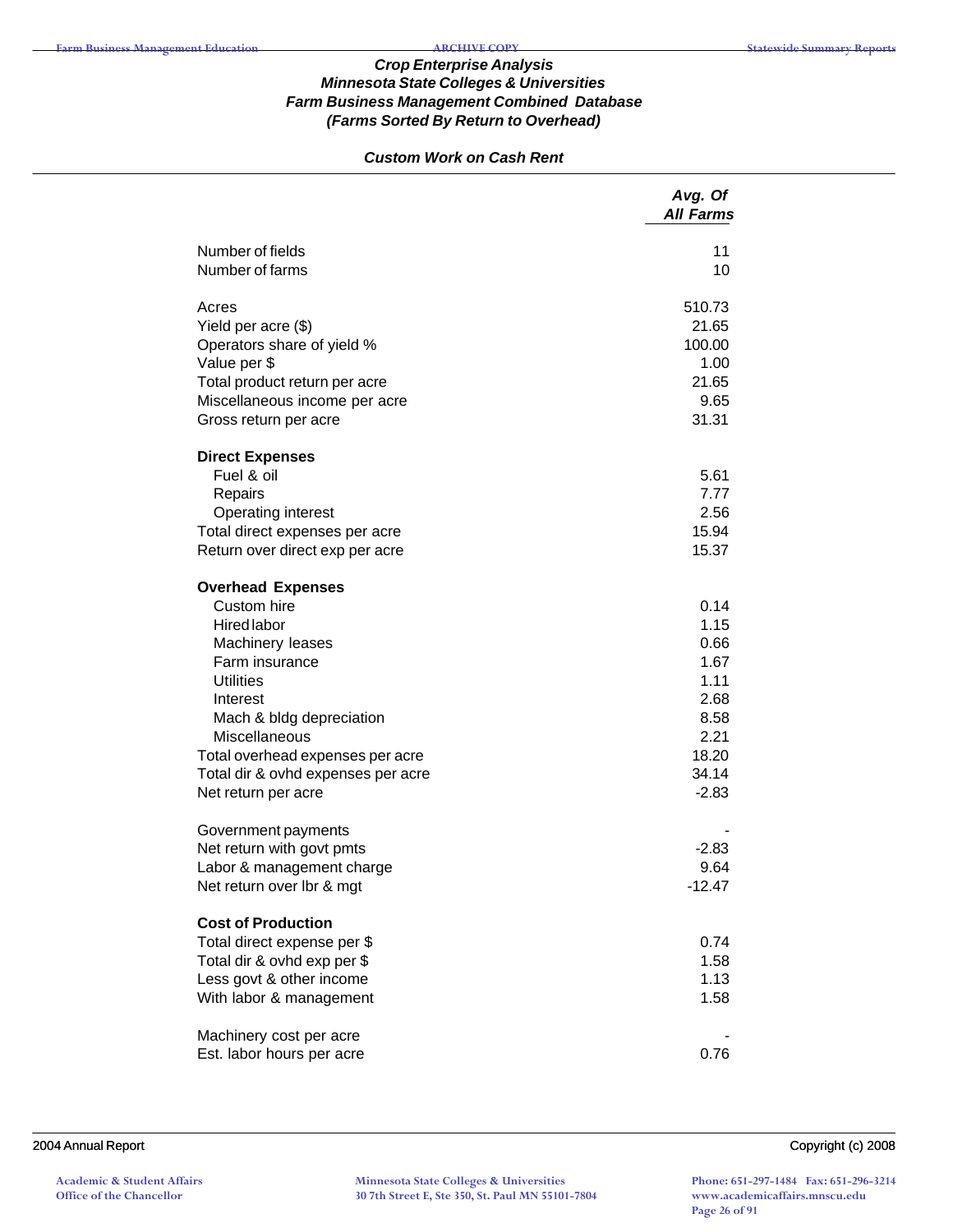# *Hay, Alfalfa on Owned Land*

|                                    | Avg. Of          |          |          |                 |
|------------------------------------|------------------|----------|----------|-----------------|
|                                    | <b>All Farms</b> | Low 20%  | 40 - 60% | <b>High 20%</b> |
| Number of fields                   | 436              | 92       | 85       | 86              |
| Number of farms                    | 416              | 83       | 83       | 84              |
| Acres                              | 50.73            | 37.32    | 50.10    | 58.13           |
| Yield per acre (ton)               | 4.21             | 2.80     | 4.09     | 5.52            |
| Operators share of yield %         | 100.00           | 100.00   | 100.00   | 100.00          |
| Value per ton                      | 88.33            | 68.34    | 82.79    | 103.83          |
| Total product return per acre      | 372.04           | 191.21   | 338.56   | 573.36          |
| Miscellaneous income per acre      | 1.69             | 2.27     | 1.53     | 1.31            |
| Gross return per acre              | 373.73           | 193.49   | 340.09   | 574.67          |
| <b>Direct Expenses</b>             |                  |          |          |                 |
| Fertilizer                         | 17.98            | 23.92    | 19.53    | 11.79           |
| Crop chemicals                     | 3.12             | 1.13     | 2.71     | 4.50            |
| Crop insurance                     | 1.29             | 1.46     | 1.14     | 0.72            |
| Fuel & oil                         | 18.57            | 21.09    | 17.04    | 19.44           |
| Repairs                            | 33.54            | 33.53    | 32.17    | 33.48           |
| Custom hire                        | 11.18            | 10.50    | 12.52    | 8.62            |
| Machinery leases                   | 0.20             |          | 0.19     | 0.59            |
| <b>Operating interest</b>          | 3.72             | 5.09     | 2.74     | 3.17            |
| Miscellaneous                      | 4.83             | 6.01     | 2.84     | 3.90            |
| Total direct expenses per acre     | 94.41            | 102.74   | 90.89    | 86.21           |
| Return over direct exp per acre    | 279.32           | 90.75    | 249.20   | 488.46          |
| <b>Overhead Expenses</b>           |                  |          |          |                 |
| Custom hire                        | 4.31             | 4.15     | 5.63     | 1.31            |
| Hired labor                        | 13.30            | 7.21     | 11.39    | 22.09           |
| Machinery leases                   | 4.75             | 3.27     | 1.91     | 9.44            |
| RE & pers. property taxes          | 8.36             | 7.03     | 8.37     | 10.42           |
| Farm insurance                     | 5.41             | 4.55     | 5.16     | 5.80            |
| <b>Utilities</b>                   | 3.77             | 4.33     | 3.81     | 3.29            |
| Dues & professional fees           | 1.13             | 1.47     | 1.03     | 0.88            |
| Interest                           | 35.60            | 30.07    | 33.40    | 39.55           |
| Mach & bldg depreciation           | 30.02            | 25.81    | 31.12    | 38.15           |
| Miscellaneous                      | 6.23             | 4.14     | 6.62     | 7.95            |
| Total overhead expenses per acre   | 112.87           | 92.03    | 108.44   | 138.88          |
| Total dir & ovhd expenses per acre | 207.29           | 194.77   | 199.33   | 225.09          |
| Net return per acre                | 166.44           | $-1.28$  | 140.76   | 349.58          |
| Government payments                | 16.14            | 12.41    | 15.97    | 17.22           |
| Net return with govt pmts          | 182.58           | 11.13    | 156.73   | 366.80          |
| Labor & management charge          | 28.85            | 30.82    | 32.30    | 26.39           |
| Net return over lbr & mgt          | 153.73           | $-19.69$ | 124.42   | 340.41          |
| <b>Cost of Production</b>          |                  |          |          |                 |
| Total direct expense per ton       | 22.42            | 36.72    | 22.23    | 15.61           |
| Total dir & ovhd exp per ton       | 49.22            | 69.61    | 48.74    | 40.76           |
| Less govt & other income           | 44.98            | 64.36    | 44.46    | 37.40           |
| With labor & management            | 51.83            | 75.38    | 52.36    | 42.18           |
| Machinery cost per acre            |                  |          |          |                 |
| Est. labor hours per acre          | 4.44             | 3.94     | 4.56     | 5.18            |
|                                    |                  |          |          |                 |

2004 Annual Report Copyright (c) 2008

**Academic & Student Affairs Office of the Chancellor**

**Minnesota State Colleges & Universities 30 7th Street E, Ste 350, St. Paul MN 55101-7804**

**Phone: 651-297-1484 Fax: 651-296-3214 www.academicaffairs.mnscu.edu Page 27 of 91**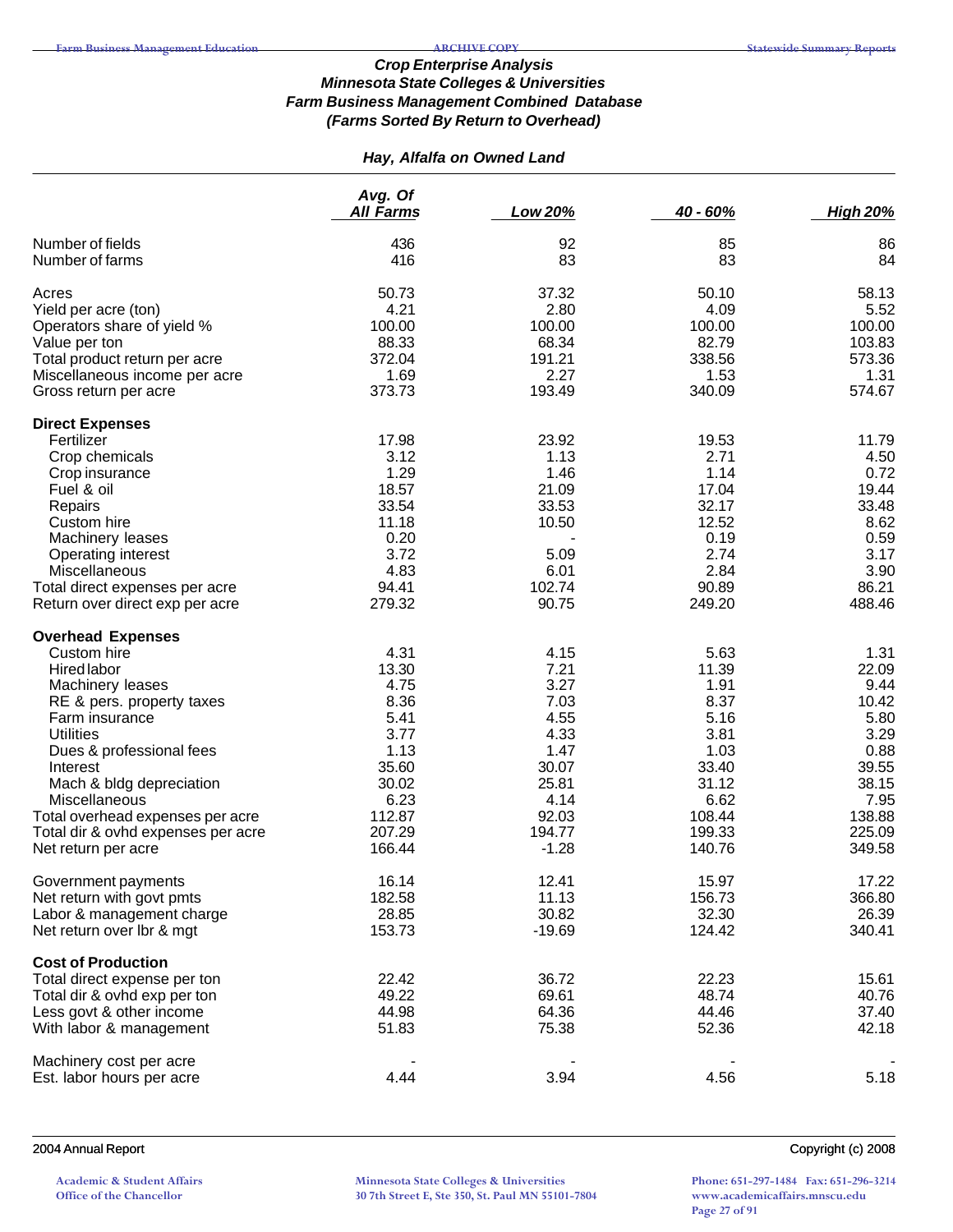# *Hay, Alfalfa on Cash Rent*

|                                             | Avg. Of          |                |                |                 |
|---------------------------------------------|------------------|----------------|----------------|-----------------|
|                                             | <b>All Farms</b> | Low 20%        | 40 - 60%       | <b>High 20%</b> |
| Number of fields                            | 443              | 90             | 85             | 87              |
| Number of farms                             | 405              | 81             | 81             | 81              |
|                                             |                  |                |                |                 |
| Acres                                       | 56.34            | 59.19          | 55.36          | 59.56           |
| Yield per acre (ton)                        | 4.19<br>100.00   | 2.80<br>100.00 | 4.15<br>100.00 | 5.72<br>100.00  |
| Operators share of yield %<br>Value per ton | 86.55            | 70.13          | 82.81          | 99.10           |
| Total product return per acre               | 363.00           | 196.68         | 343.77         | 566.80          |
| Miscellaneous income per acre               | 1.52             | 3.55           |                |                 |
| Gross return per acre                       | 364.52           | 200.23         | 343.77         | 566.80          |
|                                             |                  |                |                |                 |
| <b>Direct Expenses</b>                      |                  |                |                |                 |
| Seed<br>Fertilizer                          | 0.25<br>20.86    | 0.85<br>22.48  | 0.12<br>21.23  | 0.24<br>18.28   |
| Crop chemicals                              | 5.09             | 1.48           | 3.62           | 5.96            |
| Crop insurance                              | 1.34             | 0.92           | 0.95           | 2.02            |
| Fuel & oil                                  | 17.86            | 15.46          | 18.32          | 19.50           |
| Repairs                                     | 29.50            | 29.50          | 28.68          | 30.89           |
| Custom hire                                 | 18.95            | 30.40          | 13.18          | 10.43           |
| Land rent                                   | 72.85            | 48.66          | 74.69          | 90.44           |
| Operating interest                          | 4.11             | 4.61           | 3.73           | 3.17            |
| Miscellaneous                               | 5.32             | 6.77           | 4.40           | 3.78            |
| Total direct expenses per acre              | 176.12           | 161.13         | 168.91         | 184.73          |
| Return over direct exp per acre             | 188.40           | 39.10          | 174.86         | 382.08          |
|                                             |                  |                |                |                 |
| <b>Overhead Expenses</b><br>Custom hire     | 4.09             | 2.30           | 6.34           | 2.06            |
| Hired labor                                 | 12.45            | 9.69           | 10.74          | 17.26           |
| Machinery leases                            | 4.26             | 4.29           | 1.77           | 6.61            |
| Farm insurance                              | 4.32             | 3.64           | 4.75           | 4.31            |
| <b>Utilities</b>                            | 3.19             | 3.36           | 3.01           | 2.84            |
| Dues & professional fees                    | 1.68             | 1.73           | 1.52           | 2.26            |
| Interest                                    | 7.67             | 7.73           | 8.19           | 7.97            |
| Mach & bldg depreciation                    | 24.27            | 19.26          | 22.80          | 29.01           |
| Miscellaneous                               | 5.07             | 4.05           | 5.28           | 6.57            |
| Total overhead expenses per acre            | 67.01            | 56.05          | 64.41          | 78.88           |
| Total dir & ovhd expenses per acre          | 243.13           | 217.18         | 233.32         | 263.61          |
| Net return per acre                         | 121.39           | $-16.95$       | 110.45         | 303.20          |
| Government payments                         | 17.21            | 13.04          | 17.58          | 17.89           |
| Net return with govt pmts                   | 138.60           | $-3.90$        | 128.03         | 321.09          |
| Labor & management charge                   | 27.70            | 26.60          | 31.76          | 27.94           |
| Net return over lbr & mgt                   | 110.90           | $-30.51$       | 96.27          | 293.15          |
| <b>Cost of Production</b>                   |                  |                |                |                 |
| Total direct expense per ton                | 41.99            | 57.45          | 40.69          | 32.30           |
| Total dir & ovhd exp per ton                | 57.97            | 77.44          | 56.20          | 46.09           |
| Less govt & other income                    | 53.50            | 71.52          | 51.97          | 42.96           |
| With labor & management                     | 60.10            | 81.01          | 59.62          | 47.85           |
|                                             |                  |                |                |                 |
| Machinery cost per acre                     |                  |                |                |                 |
| Est. labor hours per acre                   | 4.10             | 3.91           | 3.82           | 4.26            |

**Academic & Student Affairs Office of the Chancellor**

**Minnesota State Colleges & Universities 30 7th Street E, Ste 350, St. Paul MN 55101-7804** **Phone: 651-297-1484 Fax: 651-296-3214 www.academicaffairs.mnscu.edu Page 28 of 91**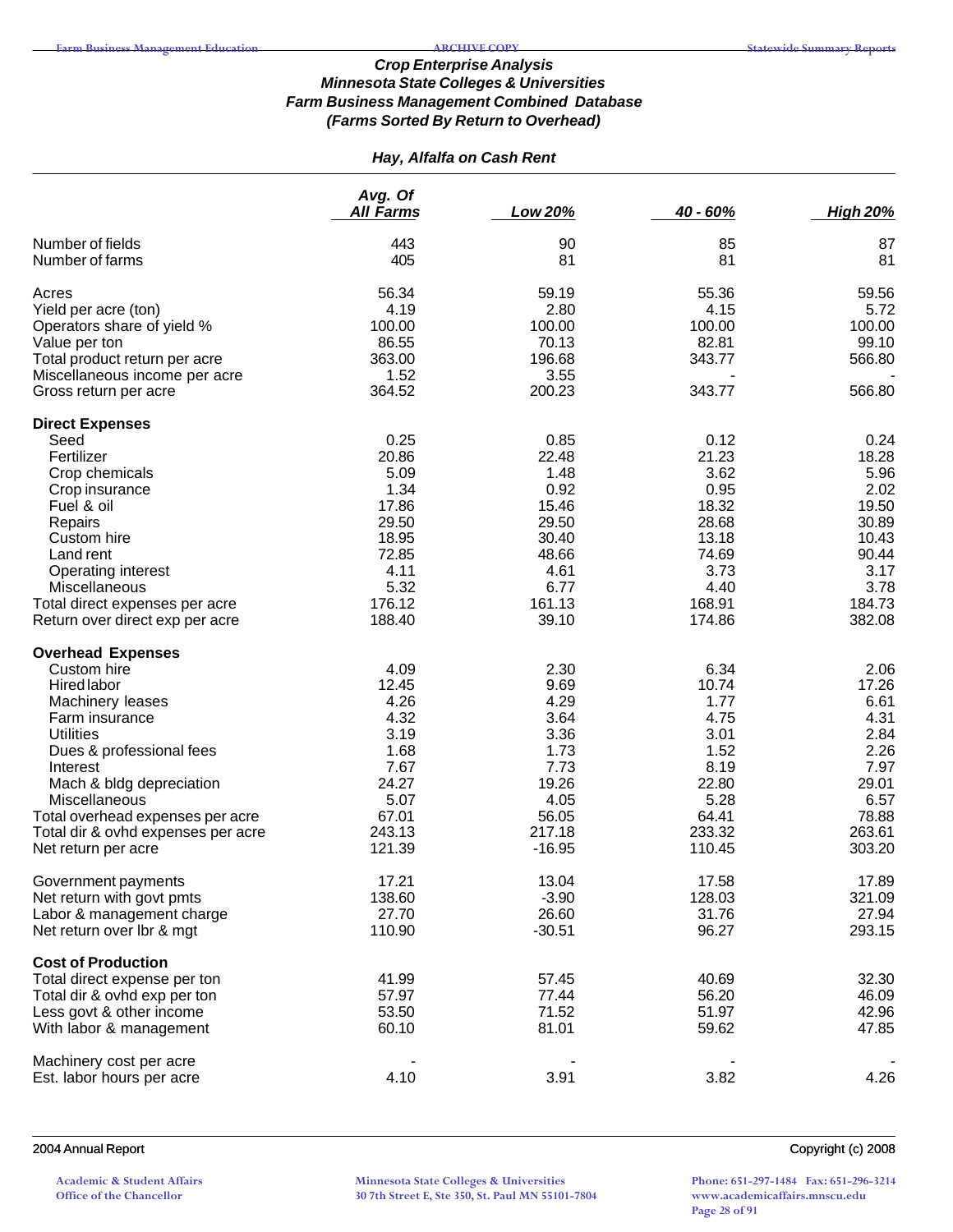# *Hay, Grass on Owned Land*

|                                     | Avg. Of<br><b>All Farms</b> | Low 20%  | 40 - 60% | <b>High 20%</b> |
|-------------------------------------|-----------------------------|----------|----------|-----------------|
|                                     |                             |          |          |                 |
| Number of fields<br>Number of farms | 109<br>106                  | 22<br>21 | 22<br>21 | 22<br>22        |
|                                     |                             |          |          |                 |
| Acres                               | 20.06                       | 15.84    | 30.77    | 14.75           |
| Yield per acre (ton)                | 2.41                        | 1.45     | 2.38     | 3.76            |
| Operators share of yield %          | 100.00                      | 100.00   | 100.00   | 100.00          |
| Value per ton                       | 52.02                       | 41.68    | 53.77    | 58.68           |
| Total product return per acre       | 125.29                      | 60.28    | 128.12   | 220.81          |
| Miscellaneous income per acre       |                             |          | 128.12   |                 |
| Gross return per acre               | 125.29                      | 60.28    |          | 220.81          |
| <b>Direct Expenses</b>              |                             |          |          |                 |
| Fertilizer                          | 8.44                        | 4.42     | 12.78    | 8.75            |
| Crop chemicals                      | 0.62                        |          |          | 2.40            |
| Fuel & oil                          | 9.52                        | 11.87    | 7.80     | 9.43            |
| Repairs                             | 16.22                       | 20.90    | 13.33    | 15.27           |
| Custom hire                         | 7.77                        | 11.60    | 12.86    | 3.08            |
| <b>Utilities</b>                    | 0.35                        |          |          | 0.79            |
| Operating interest                  | 1.55                        | 3.03     | 0.93     | 2.14            |
| Miscellaneous                       | 2.01                        | 0.85     | 2.04     | 1.78            |
| Total direct expenses per acre      | 46.49                       | 52.67    | 49.74    | 43.64           |
| Return over direct exp per acre     | 78.80                       | 7.61     | 78.38    | 177.17          |
| <b>Overhead Expenses</b>            |                             |          |          |                 |
| Custom hire                         | 2.71                        | 2.89     | 3.68     | 2.61            |
| <b>Hired labor</b>                  | 5.45                        | 4.46     | 7.28     | 4.39            |
| Machinery leases                    | 1.95                        | 1.60     | 1.69     | 4.43            |
| RE & pers. property taxes           | 5.94                        | 5.54     | 4.18     | 6.89            |
| Farm insurance                      | 2.32                        | 2.66     | 1.92     | 3.22            |
| <b>Utilities</b>                    | 1.15                        | 1.67     | 0.78     | 1.70            |
| Dues & professional fees            | 0.29                        | 0.39     | 0.12     | 0.66            |
| Interest                            | 19.23                       | 20.30    | 13.33    | 33.24           |
| Mach & bldg depreciation            | 15.07                       | 17.00    | 12.25    | 21.23           |
| Miscellaneous                       | 2.07                        | 2.55     | 1.33     | 3.88            |
| Total overhead expenses per acre    | 56.19                       | 59.06    | 46.56    | 82.24           |
| Total dir & ovhd expenses per acre  | 102.68                      | 111.74   | 96.30    | 125.88          |
| Net return per acre                 | 22.61                       | $-51.45$ | 31.82    | 94.93           |
| Government payments                 | 6.65                        | 6.13     | 5.98     | 9.75            |
| Net return with govt pmts           | 29.26                       | $-45.32$ | 37.81    | 104.68          |
| Labor & management charge           | 15.50                       | 19.23    | 10.43    | 20.47           |
| Net return over lbr & mgt           | 13.76                       | $-64.55$ | 27.37    | 84.21           |
| <b>Cost of Production</b>           |                             |          |          |                 |
| Total direct expense per ton        | 19.30                       | 36.42    | 20.88    | 11.60           |
| Total dir & ovhd exp per ton        | 42.63                       | 77.26    | 40.42    | 33.45           |
| Less govt & other income            | 39.87                       | 73.02    | 37.90    | 30.86           |
| With labor & management             | 46.31                       | 86.32    | 42.28    | 36.30           |
|                                     |                             |          |          |                 |
| Machinery cost per acre             | 2.69                        | 3.17     | 2.08     |                 |
| Est. labor hours per acre           |                             |          |          | 2.54            |

2004 Annual Report Copyright (c) 2008

**Minnesota State Colleges & Universities 30 7th Street E, Ste 350, St. Paul MN 55101-7804**

**Phone: 651-297-1484 Fax: 651-296-3214 www.academicaffairs.mnscu.edu Page 29 of 91**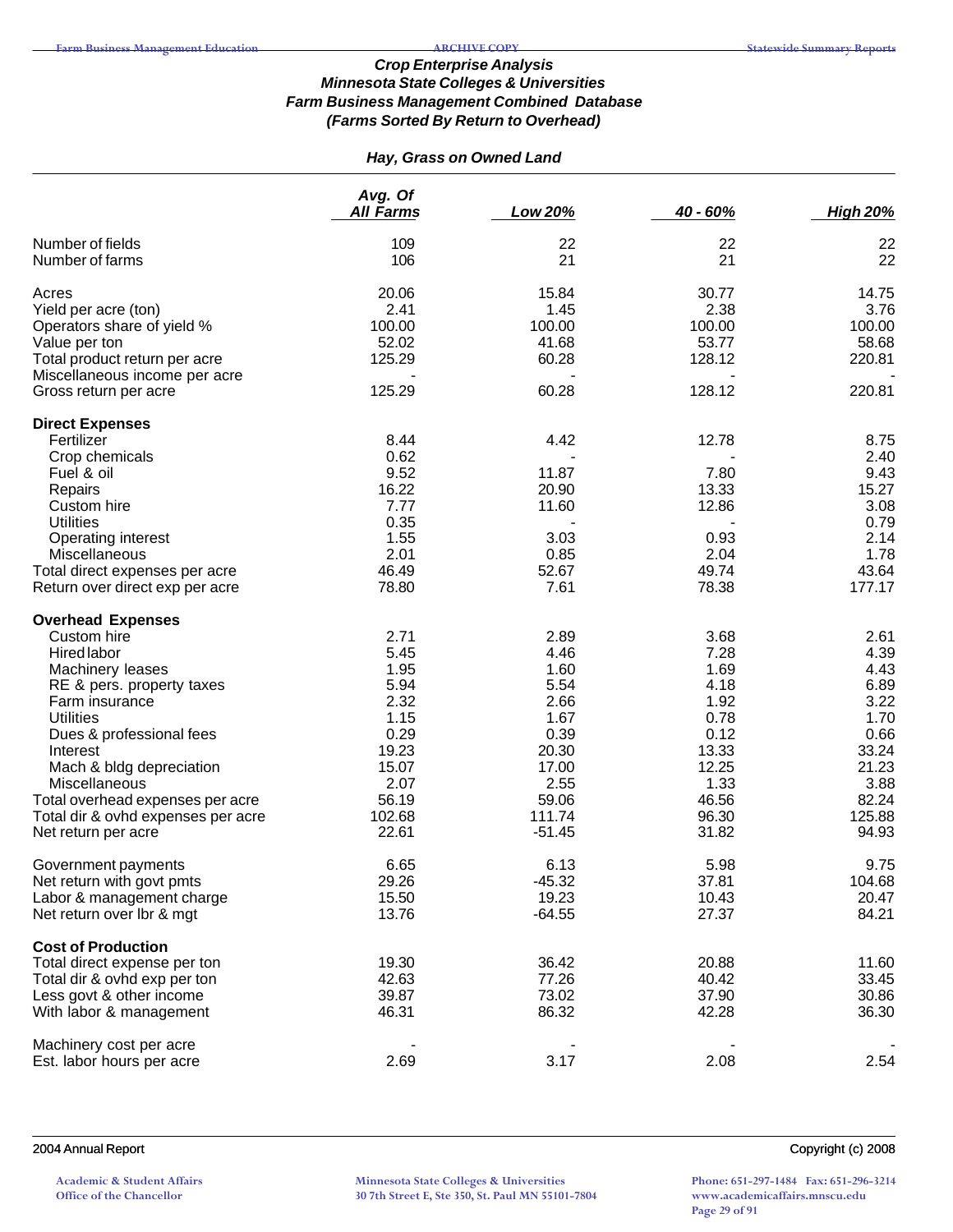# *Hay, Grass on Cash Rent*

|                                                                | Avg. Of<br><b>All Farms</b> | Low 20%  | 40 - 60% | <b>High 20%</b> |
|----------------------------------------------------------------|-----------------------------|----------|----------|-----------------|
| Number of fields                                               | 100                         | 20       | 19       | 20              |
| Number of farms                                                | 91                          | 18       | 18       | 19              |
| Acres                                                          | 50.10                       | 17.83    | 55.70    | 37.68           |
| Yield per acre (ton)                                           | 1.71                        | 1.54     | 1.44     | 2.46            |
| Operators share of yield %                                     | 100.00                      | 100.00   | 100.00   | 100.00          |
| Value per ton                                                  | 51.50                       | 48.57    | 45.59    | 61.65           |
| Total product return per acre<br>Miscellaneous income per acre | 88.09                       | 74.92    | 65.65    | 151.60          |
| Gross return per acre                                          | 88.09                       | 74.92    | 65.65    | 151.60          |
| <b>Direct Expenses</b>                                         |                             |          |          |                 |
| Seed                                                           | 1.55                        | 1.40     |          |                 |
| Fertilizer                                                     | 6.77                        | 16.93    | 3.16     | 6.20            |
| Fuel & oil                                                     | 7.88                        | 12.46    | 6.95     | 7.17            |
| Repairs                                                        | 13.47                       | 27.68    | 13.27    | 9.00            |
| Custom hire                                                    | 1.47                        | 4.11     | 1.60     | 3.06            |
| Land rent                                                      | 19.23                       | 53.69    | 14.42    | 22.84           |
| Machinery leases                                               | 0.82                        |          | 3.65     | 0.32            |
| Operating interest                                             | 1.48                        | 2.39     | 0.55     | 1.38            |
| Miscellaneous                                                  | 1.88                        | 1.36     | 1.75     | 1.75            |
| Total direct expenses per acre                                 | 54.55                       | 120.02   | 45.37    | 51.71           |
| Return over direct exp per acre                                | 33.54                       | $-45.10$ | 20.28    | 99.88           |
| <b>Overhead Expenses</b>                                       |                             |          |          |                 |
| Custom hire                                                    | 1.89                        | 2.28     | 1.27     | 3.07            |
| Hired labor                                                    | 2.56                        | 5.93     | 1.70     | 4.24            |
| Machinery leases                                               | 1.34                        | 0.78     | 0.98     | 3.39            |
| Farm insurance                                                 | 1.48                        | 2.07     | 1.72     | 1.46            |
| <b>Utilities</b>                                               | 0.83                        | 1.74     | 0.79     | 1.42            |
| Dues & professional fees                                       | 0.28                        | 1.25     | 0.00     | 0.79            |
| Interest                                                       | 3.26                        | 5.62     | 2.71     | 3.76            |
| Mach & bldg depreciation                                       | 9.12                        | 16.02    | 7.99     | 7.80            |
| Miscellaneous                                                  | 1.73                        | 2.45     | 0.89     | 1.75            |
| Total overhead expenses per acre                               | 22.48                       | 38.14    | 18.04    | 27.68           |
| Total dir & ovhd expenses per acre                             | 77.03                       | 158.16   | 63.41    | 79.39           |
| Net return per acre                                            | 11.06                       | $-83.24$ | 2.24     | 72.20           |
| Government payments                                            | 3.26                        | 9.28     | 1.04     | 9.05            |
| Net return with govt pmts                                      | 14.33                       | $-73.95$ | 3.29     | 81.25           |
| Labor & management charge                                      | 11.41                       | 19.24    | 8.16     | 12.08           |
| Net return over lbr & mgt                                      | 2.92                        | $-93.19$ | $-4.88$  | 69.18           |
| <b>Cost of Production</b>                                      |                             |          |          |                 |
| Total direct expense per ton                                   | 31.89                       | 77.81    | 31.51    | 21.03           |
| Total dir & ovhd exp per ton                                   | 45.03                       | 102.54   | 44.04    | 32.29           |
| Less govt & other income                                       | 43.12                       | 96.52    | 43.31    | 28.61           |
| With labor & management                                        | 49.79                       | 108.99   | 48.98    | 33.52           |
| Machinery cost per acre                                        |                             |          |          |                 |
| Est. labor hours per acre                                      | 2.08                        | 3.10     | 1.70     | 1.64            |

2004 Annual Report Copyright (c) 2008

**Minnesota State Colleges & Universities 30 7th Street E, Ste 350, St. Paul MN 55101-7804** **Phone: 651-297-1484 Fax: 651-296-3214 www.academicaffairs.mnscu.edu Page 30 of 91**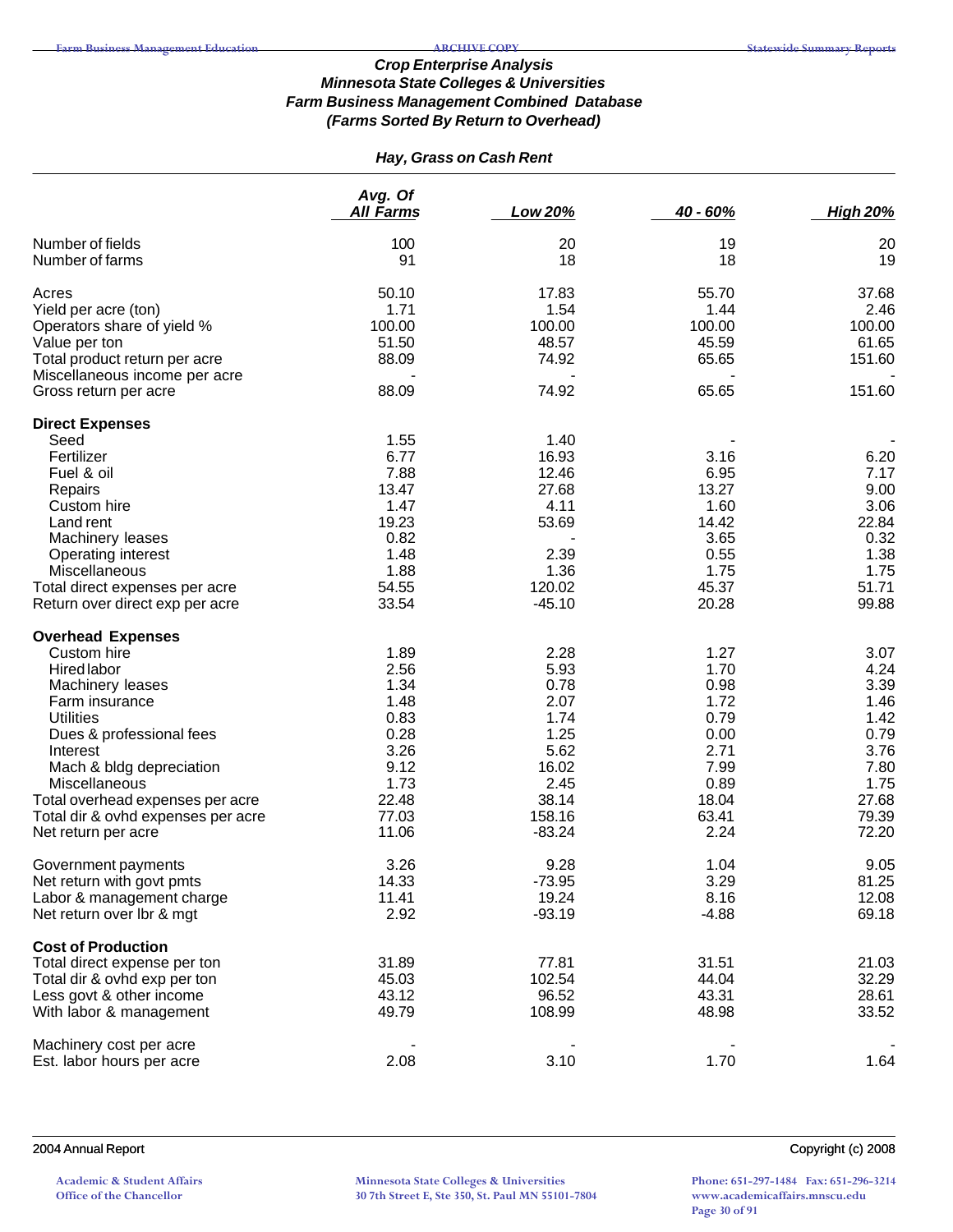# *Hay, Mixed on Owned Land*

|                                     | Avg. Of<br>All Farms | Low 20%  | 40 - 60% | <b>High 20%</b> |
|-------------------------------------|----------------------|----------|----------|-----------------|
| Number of fields<br>Number of farms | 92<br>84             | 21<br>16 | 17<br>17 | 17<br>17        |
| Acres                               | 82.95                | 65.70    | 94.18    | 41.77           |
| Yield per acre (ton)                | 2.35                 | 1.43     | 2.39     | 3.93            |
| Operators share of yield %          | 100.00               | 100.00   | 100.00   | 100.00          |
| Value per ton                       | 52.80                | 34.80    | 48.93    | 73.03           |
| Total product return per acre       | 124.21               | 49.76    | 116.98   | 286.92          |
| Miscellaneous income per acre       | 2.15                 | 0.36     | 2.01     | 4.06            |
| Gross return per acre               | 126.36               | 50.12    | 119.00   | 290.97          |
| <b>Direct Expenses</b>              |                      |          |          |                 |
| Seed                                | 0.22                 | 0.10     | 0.51     | 0.86            |
| Fertilizer                          | 17.10                | 10.76    | 14.84    | 12.19           |
| Crop chemicals                      | 0.32                 | 0.95     | 0.11     | 0.38            |
| Crop insurance                      | 0.90                 | 0.21     | 0.57     | 1.14            |
| Fuel & oil                          | 11.41                | 10.45    | 9.35     | 12.72           |
| Repairs                             | 18.99                | 20.40    | 16.41    | 21.66           |
| Custom hire                         | 1.46                 | 1.86     | 0.22     | 4.64            |
| Operating interest                  | 2.22                 | 2.43     | 2.51     | 2.99            |
| Miscellaneous                       | 3.58                 | 1.24     | 4.04     | 0.73            |
| Total direct expenses per acre      | 56.21                | 48.40    | 48.57    | 57.31           |
| Return over direct exp per acre     | 70.15                | 1.72     | 70.43    | 233.66          |
| <b>Overhead Expenses</b>            |                      |          |          |                 |
| Custom hire                         | 3.18                 | 0.56     | 1.23     | 1.77            |
| Hired labor                         | 4.26                 | 1.26     | 1.26     | 6.46            |
| Machinery leases                    | 0.53                 | 0.18     | 0.22     | 1.43            |
| RE & pers. property taxes           | 5.05                 | 6.04     | 4.26     | 6.16            |
| Farm insurance                      | 2.44                 | 3.87     | 2.07     | 2.83            |
| <b>Utilities</b>                    | 1.73                 | 1.81     | 2.02     | 2.41            |
| Dues & professional fees            | 0.43                 | 1.18     | 0.26     | 0.68            |
| Interest                            | 13.51                | 11.55    | 11.33    | 42.56           |
| Mach & bldg depreciation            | 16.36                | 10.20    | 17.90    | 20.27           |
| Miscellaneous                       | 3.03                 | 3.82     | 2.59     | 4.20            |
| Total overhead expenses per acre    | 50.50                | 40.47    | 43.14    | 88.78           |
| Total dir & ovhd expenses per acre  | 106.71               | 88.87    | 91.70    | 146.09          |
| Net return per acre                 | 19.65                | $-38.75$ | 27.29    | 144.89          |
| Government payments                 | 6.54                 | 5.39     | 7.04     | 16.29           |
| Net return with govt pmts           | 26.19                | $-33.36$ | 34.34    | 161.18          |
| Labor & management charge           | 19.94                | 19.58    | 25.27    | 21.93           |
| Net return over lbr & mgt           | 6.25                 | $-52.94$ | 9.07     | 139.25          |
| <b>Cost of Production</b>           |                      |          |          |                 |
| Total direct expense per ton        | 23.89                | 33.85    | 20.31    | 14.59           |
| Total dir & ovhd exp per ton        | 45.36                | 62.15    | 38.36    | 37.19           |
| Less govt & other income            | 41.66                | 58.13    | 34.57    | 32.01           |
| With labor & management             | 50.14                | 71.82    | 45.14    | 37.59           |
| Machinery cost per acre             |                      |          |          |                 |
| Est. labor hours per acre           | 2.87                 | 2.49     | 2.96     | 2.82            |
|                                     |                      |          |          |                 |

#### 2004 Annual Report Copyright (c) 2008

**Academic & Student Affairs Office of the Chancellor**

**Minnesota State Colleges & Universities 30 7th Street E, Ste 350, St. Paul MN 55101-7804**

**Phone: 651-297-1484 Fax: 651-296-3214 www.academicaffairs.mnscu.edu Page 31 of 91**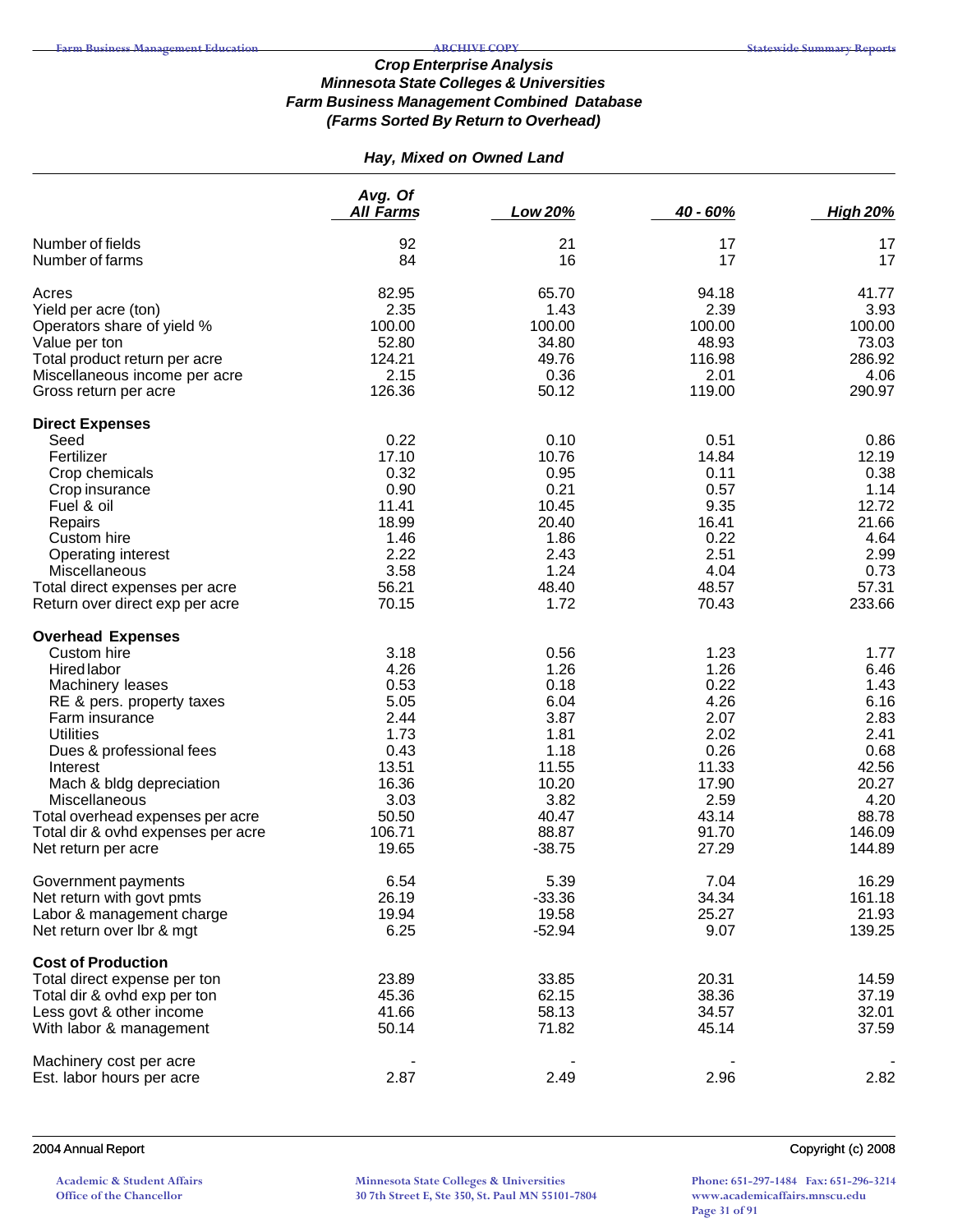# *Hay, Mixed on Cash Rent*

|                                                                                                                                                                                                                                                                                                               | Avg. Of<br><u>All Farms</u>                                                                                | Low 20%                                                                                              | $40 - 60%$                                                                                        | <b>High 20%</b>                                                                                             |
|---------------------------------------------------------------------------------------------------------------------------------------------------------------------------------------------------------------------------------------------------------------------------------------------------------------|------------------------------------------------------------------------------------------------------------|------------------------------------------------------------------------------------------------------|---------------------------------------------------------------------------------------------------|-------------------------------------------------------------------------------------------------------------|
| Number of fields<br>Number of farms                                                                                                                                                                                                                                                                           | 80<br>76                                                                                                   | 17<br>15                                                                                             | 15<br>15                                                                                          | 16<br>16                                                                                                    |
| Acres<br>Yield per acre (ton)<br>Operators share of yield %<br>Value per ton<br>Total product return per acre<br>Miscellaneous income per acre<br>Gross return per acre                                                                                                                                       | 82.75<br>2.28<br>100.00<br>60.07<br>137.06<br>1.43<br>138.49                                               | 45.76<br>1.33<br>100.00<br>52.10<br>69.20<br>4.01<br>73.21                                           | 78.84<br>2.14<br>100.00<br>52.90<br>113.44<br>0.44<br>113.88                                      | 123.90<br>2.90<br>100.00<br>69.75<br>202.34<br>2.95<br>205.28                                               |
| <b>Direct Expenses</b><br>Seed<br>Fertilizer<br>Crop chemicals<br>Crop insurance<br>Fuel & oil<br>Repairs<br>Custom hire<br>Land rent<br>Machinery leases<br>Operating interest<br>Miscellaneous<br>Total direct expenses per acre<br>Return over direct exp per acre                                         | 0.85<br>13.54<br>0.19<br>0.97<br>11.59<br>18.84<br>2.18<br>17.90<br>0.57<br>2.09<br>2.29<br>71.02<br>67.47 | 14.16<br>0.39<br>1.32<br>10.51<br>15.65<br>10.60<br>21.95<br>3.32<br>2.03<br>79.92<br>$-6.71$        | 0.82<br>10.57<br>0.53<br>1.49<br>9.95<br>17.14<br>1.24<br>22.78<br>3.42<br>0.60<br>68.53<br>45.34 | 0.29<br>11.53<br>0.18<br>1.00<br>12.93<br>23.99<br>0.44<br>16.05<br>1.70<br>1.16<br>1.00<br>70.27<br>135.02 |
| <b>Overhead Expenses</b><br>Custom hire<br><b>Hired labor</b><br>Machinery leases<br>Farm insurance<br><b>Utilities</b><br>Dues & professional fees<br>Interest<br>Mach & bldg depreciation<br>Miscellaneous<br>Total overhead expenses per acre<br>Total dir & ovhd expenses per acre<br>Net return per acre | 2.53<br>5.41<br>1.00<br>2.12<br>1.64<br>0.28<br>3.94<br>14.45<br>2.97<br>34.34<br>105.36<br>33.13          | 0.22<br>0.89<br>0.84<br>4.16<br>2.04<br>0.89<br>4.65<br>14.71<br>2.46<br>30.88<br>110.80<br>$-37.59$ | 1.52<br>2.65<br>0.60<br>1.96<br>1.30<br>0.41<br>1.80<br>10.19<br>1.87<br>22.31<br>90.84<br>23.04  | 4.49<br>10.32<br>1.88<br>2.20<br>1.88<br>0.23<br>5.10<br>15.56<br>2.98<br>44.63<br>114.90<br>90.39          |
| Government payments<br>Net return with govt pmts<br>Labor & management charge<br>Net return over Ibr & mgt                                                                                                                                                                                                    | 7.98<br>41.11<br>19.67<br>21.44                                                                            | 7.60<br>$-29.99$<br>19.22<br>$-49.21$                                                                | 10.47<br>33.50<br>17.40<br>16.10                                                                  | 9.36<br>99.75<br>18.10<br>81.65                                                                             |
| <b>Cost of Production</b><br>Total direct expense per ton<br>Total dir & ovhd exp per ton<br>Less govt & other income<br>With labor & management                                                                                                                                                              | 31.13<br>46.18<br>42.05<br>50.67                                                                           | 60.16<br>83.41<br>74.67<br>89.14                                                                     | 31.96<br>42.36<br>37.28<br>45.39                                                                  | 24.22<br>39.61<br>35.36<br>41.60                                                                            |
| Machinery cost per acre<br>Est. labor hours per acre                                                                                                                                                                                                                                                          | 3.29                                                                                                       | 2.63                                                                                                 | 2.35                                                                                              | 3.92                                                                                                        |

**Academic & Student Affairs Office of the Chancellor**

**Minnesota State Colleges & Universities 30 7th Street E, Ste 350, St. Paul MN 55101-7804** **Phone: 651-297-1484 Fax: 651-296-3214 www.academicaffairs.mnscu.edu Page 32 of 91**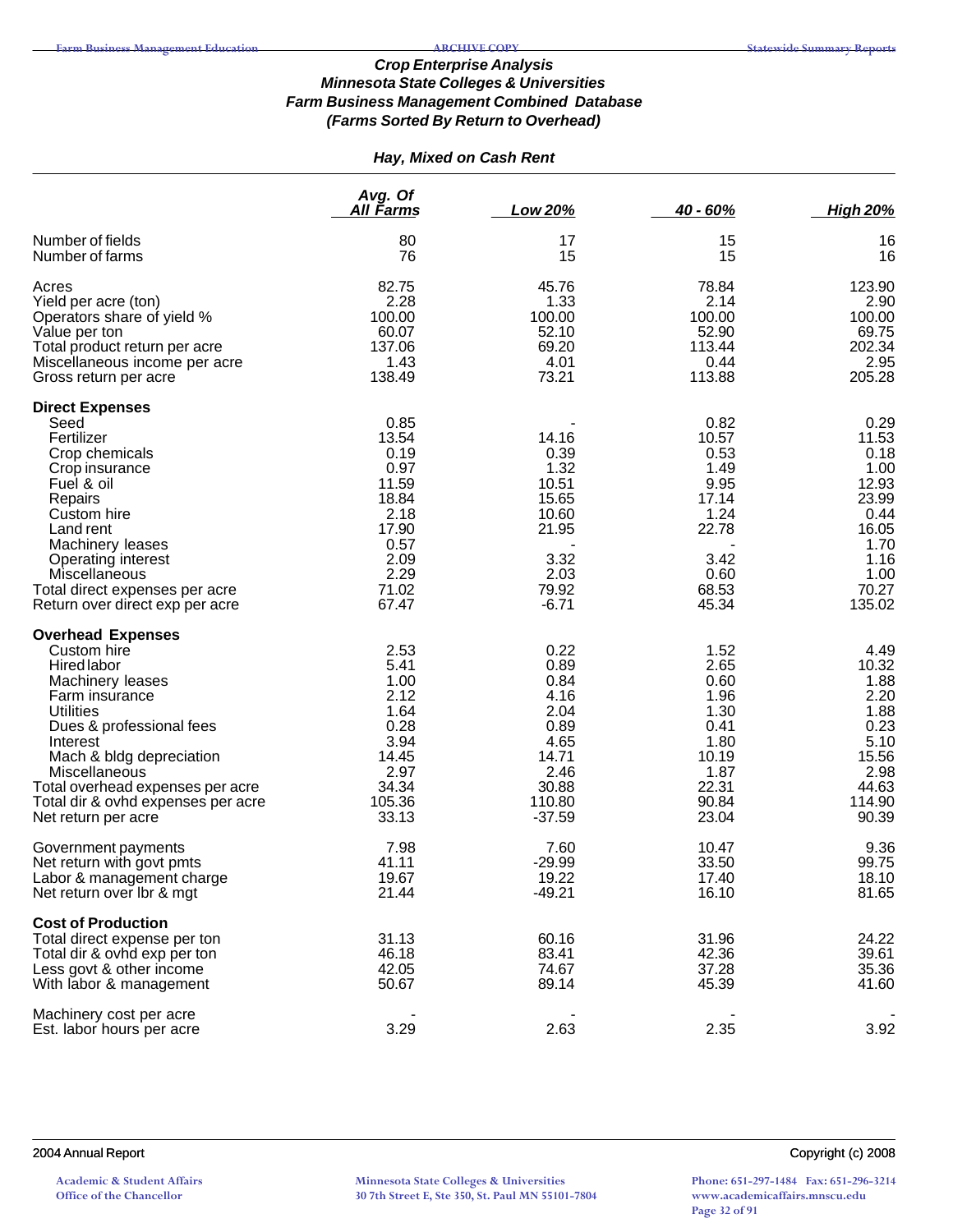# *Hay, Small Grain on Owned Land*

|                                                                                                                                                                                                                                                                                                                                            | Avg. Of<br><b>All Farms</b>                                                                                   |
|--------------------------------------------------------------------------------------------------------------------------------------------------------------------------------------------------------------------------------------------------------------------------------------------------------------------------------------------|---------------------------------------------------------------------------------------------------------------|
| Number of fields<br>Number of farms                                                                                                                                                                                                                                                                                                        | 10<br>10                                                                                                      |
| Acres<br>Yield per acre (ton)<br>Operators share of yield %<br>Value per ton<br>Total product return per acre<br>Miscellaneous income per acre<br>Gross return per acre                                                                                                                                                                    | 24.75<br>2.50<br>100.00<br>40.98<br>102.41<br>5.88<br>108.30                                                  |
| <b>Direct Expenses</b><br>Seed<br>Fertilizer<br>Crop insurance<br>Fuel & oil<br>Repairs<br><b>Operating interest</b><br>Miscellaneous<br>Total direct expenses per acre<br>Return over direct exp per acre                                                                                                                                 | 13.43<br>13.56<br>3.04<br>12.51<br>22.74<br>3.54<br>3.85<br>72.67<br>35.62                                    |
| <b>Overhead Expenses</b><br>Custom hire<br><b>Hired labor</b><br>Machinery leases<br>RE & pers. property taxes<br>Farm insurance<br><b>Utilities</b><br>Dues & professional fees<br>Interest<br>Mach & bldg depreciation<br>Miscellaneous<br>Total overhead expenses per acre<br>Total dir & ovhd expenses per acre<br>Net return per acre | 4.19<br>9.54<br>0.91<br>7.92<br>5.78<br>3.12<br>0.51<br>33.98<br>23.19<br>3.87<br>93.00<br>165.68<br>$-57.38$ |
| Government payments<br>Net return with govt pmts<br>Labor & management charge<br>Net return over Ibr & mgt                                                                                                                                                                                                                                 | 14.99<br>$-42.39$<br>22.86<br>$-65.25$                                                                        |
| <b>Cost of Production</b><br>Total direct expense per ton<br>Total dir & ovhd exp per ton<br>Less govt & other income<br>With labor & management                                                                                                                                                                                           | 29.08<br>66.29<br>57.94<br>67.08                                                                              |
| Machinery cost per acre<br>Est. labor hours per acre                                                                                                                                                                                                                                                                                       | 3.67                                                                                                          |

2004 Annual Report Copyright (c) 2008

**Minnesota State Colleges & Universities 30 7th Street E, Ste 350, St. Paul MN 55101-7804** **Phone: 651-297-1484 Fax: 651-296-3214 www.academicaffairs.mnscu.edu Page 33 of 91**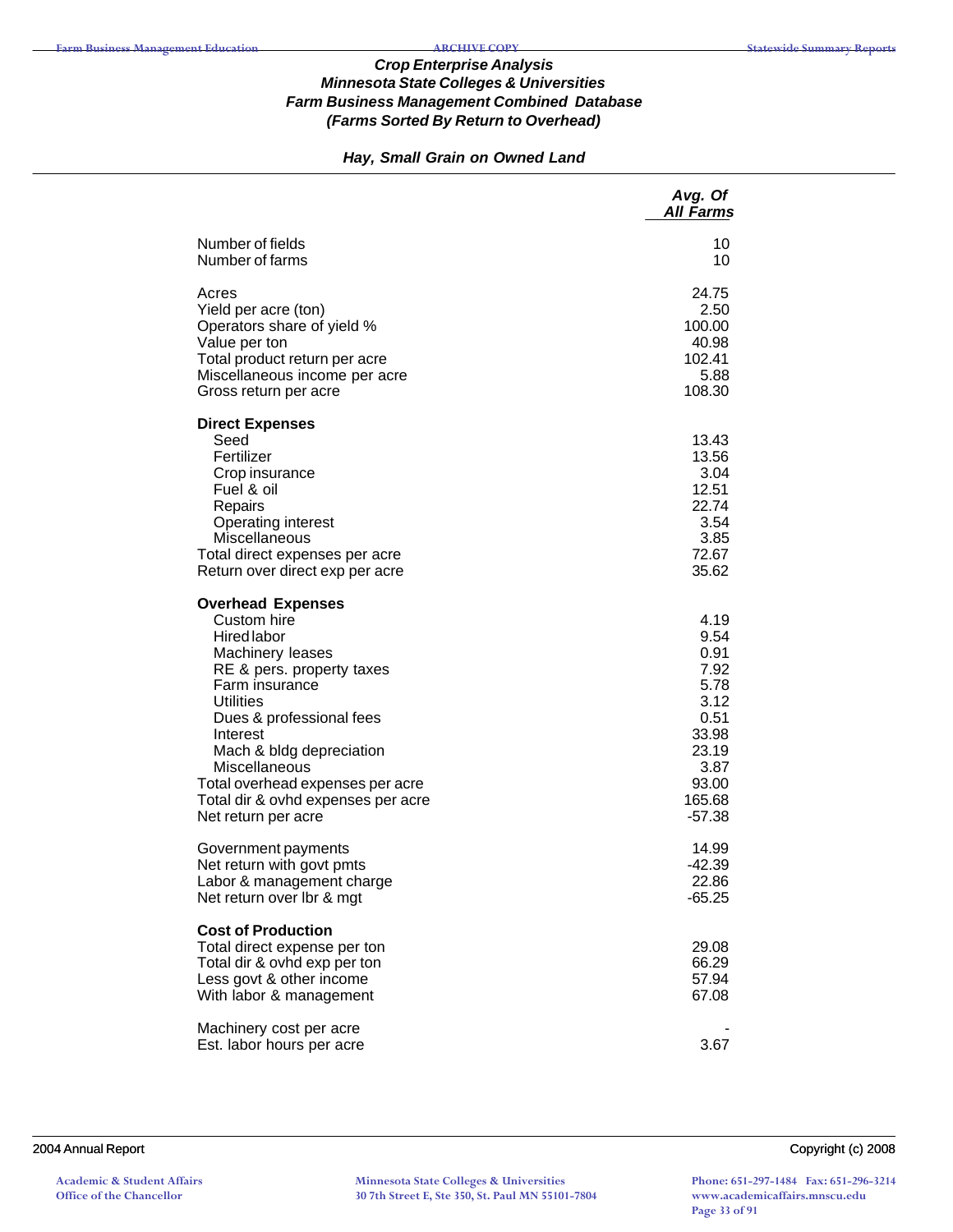# *Hay, Small Grain on Cash Rent*

|                                                                                                                                                                                                                                                                                   | Avg. Of<br><b>All Farms</b>                                                                         |
|-----------------------------------------------------------------------------------------------------------------------------------------------------------------------------------------------------------------------------------------------------------------------------------|-----------------------------------------------------------------------------------------------------|
| Number of fields<br>Number of farms                                                                                                                                                                                                                                               | 11<br>10                                                                                            |
| Acres<br>Yield per acre (ton)<br>Operators share of yield %<br>Value per ton<br>Total product return per acre<br>Miscellaneous income per acre<br>Gross return per acre                                                                                                           | 21.50<br>2.40<br>100.00<br>46.98<br>112.75<br>1.30<br>114.05                                        |
| <b>Direct Expenses</b><br>Seed<br>Fertilizer<br>Crop chemicals<br>Crop insurance<br>Fuel & oil<br>Repairs<br>Custom hire<br>Land rent<br><b>Operating interest</b><br>Miscellaneous<br>Total direct expenses per acre<br>Return over direct exp per acre                          | 17.95<br>23.54<br>1.97<br>0.44<br>11.10<br>13.95<br>2.21<br>19.53<br>2.32<br>2.70<br>95.71<br>18.34 |
| <b>Overhead Expenses</b><br>Custom hire<br><b>Hired labor</b><br>Machinery leases<br>Farm insurance<br><b>Utilities</b><br>Interest<br>Mach & bldg depreciation<br>Miscellaneous<br>Total overhead expenses per acre<br>Total dir & ovhd expenses per acre<br>Net return per acre | 1.37<br>1.32<br>0.86<br>2.56<br>1.36<br>5.97<br>15.43<br>3.56<br>32.42<br>128.13<br>$-14.08$        |
| Government payments<br>Net return with govt pmts<br>Labor & management charge<br>Net return over lbr & mgt                                                                                                                                                                        | 5.64<br>-8.44<br>20.48<br>$-28.92$                                                                  |
| <b>Cost of Production</b><br>Total direct expense per ton<br>Total dir & ovhd exp per ton<br>Less govt & other income<br>With labor & management                                                                                                                                  | 39.89<br>53.39<br>50.50<br>59.04                                                                    |
| Machinery cost per acre<br>Est. labor hours per acre                                                                                                                                                                                                                              | 2.86                                                                                                |

#### 2004 Annual Report Copyright (c) 2008

**Minnesota State Colleges & Universities 30 7th Street E, Ste 350, St. Paul MN 55101-7804**

**Phone: 651-297-1484 Fax: 651-296-3214 www.academicaffairs.mnscu.edu Page 34 of 91**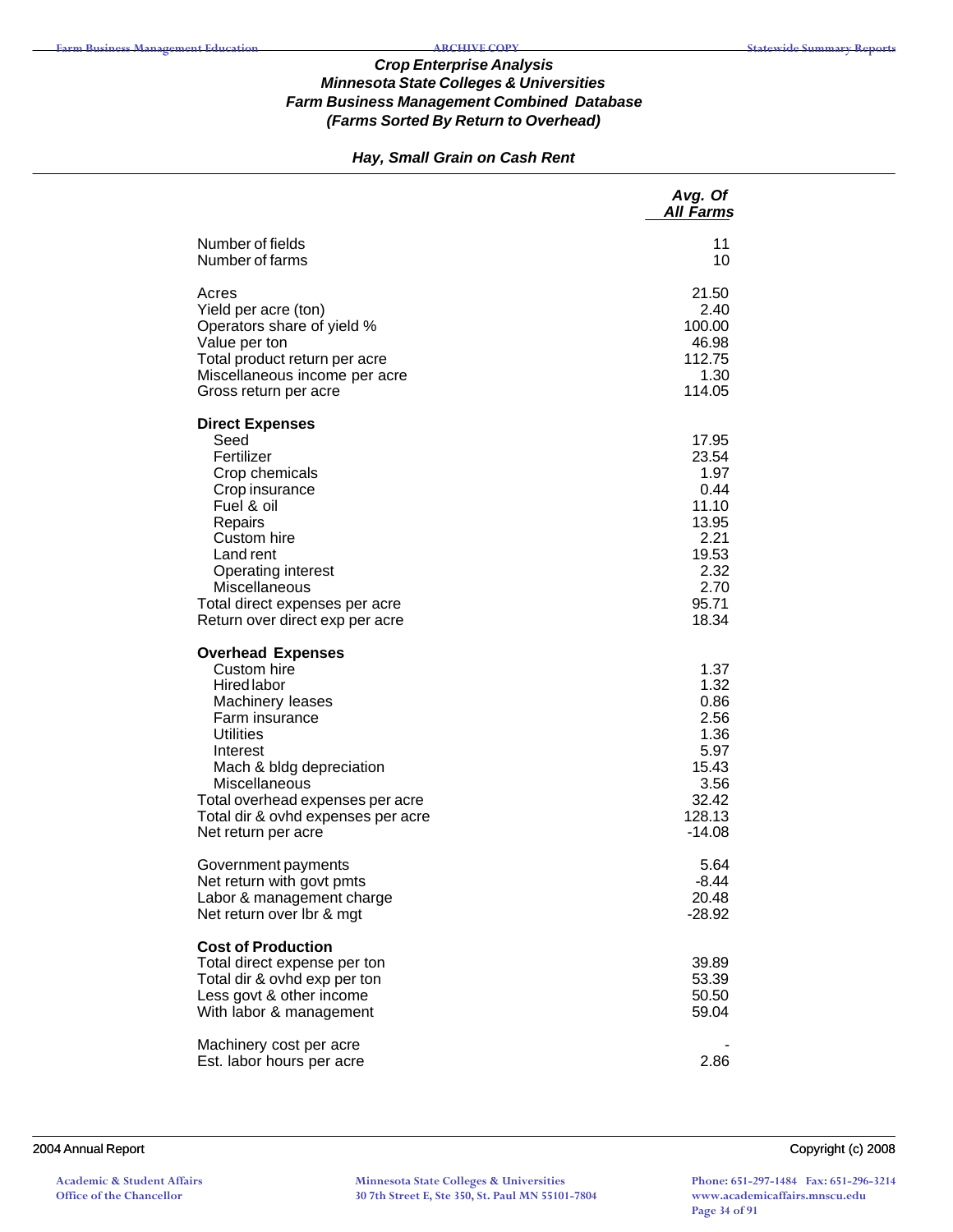# *Haylage, Alfalfa on Owned Land*

|                                                                                                                                                                                                                                                                                                                                            | Avg. Of<br><b>All Farms</b>                                                                                  |
|--------------------------------------------------------------------------------------------------------------------------------------------------------------------------------------------------------------------------------------------------------------------------------------------------------------------------------------------|--------------------------------------------------------------------------------------------------------------|
| Number of fields<br>Number of farms                                                                                                                                                                                                                                                                                                        | 11<br>11                                                                                                     |
| Acres<br>Yield per acre (ton)<br>Operators share of yield %<br>Value per ton<br>Total product return per acre<br>Miscellaneous income per acre<br>Gross return per acre                                                                                                                                                                    | 52.71<br>7.80<br>100.00<br>53.69<br>418.73<br>418.73                                                         |
| <b>Direct Expenses</b><br>Fertilizer<br>Crop chemicals<br>Crop insurance<br>Fuel & oil<br>Repairs<br>Custom hire<br>Machinery leases<br>Operating interest<br>Miscellaneous<br>Total direct expenses per acre<br>Return over direct exp per acre                                                                                           | 25.12<br>5.04<br>2.05<br>17.91<br>25.91<br>17.99<br>0.28<br>1.83<br>1.83<br>97.97<br>320.76                  |
| <b>Overhead Expenses</b><br>Custom hire<br><b>Hired labor</b><br>Machinery leases<br>RE & pers. property taxes<br>Farm insurance<br><b>Utilities</b><br>Dues & professional fees<br>Interest<br>Mach & bldg depreciation<br>Miscellaneous<br>Total overhead expenses per acre<br>Total dir & ovhd expenses per acre<br>Net return per acre | 1.74<br>13.65<br>1.39<br>8.73<br>5.82<br>3.17<br>0.55<br>24.43<br>26.57<br>7.47<br>93.52<br>191.49<br>227.24 |
| Government payments<br>Net return with govt pmts<br>Labor & management charge<br>Net return over Ibr & mgt                                                                                                                                                                                                                                 | 25.12<br>252.35<br>30.45<br>221.90                                                                           |
| <b>Cost of Production</b><br>Total direct expense per ton<br>Total dir & ovhd exp per ton<br>Less govt & other income<br>With labor & management                                                                                                                                                                                           | 12.56<br>24.55<br>21.33<br>25.24                                                                             |
| Machinery cost per acre<br>Est. labor hours per acre                                                                                                                                                                                                                                                                                       | 3.53                                                                                                         |

#### 2004 Annual Report Copyright (c) 2008

**Academic & Student Affairs Office of the Chancellor**

**Minnesota State Colleges & Universities 30 7th Street E, Ste 350, St. Paul MN 55101-7804**

**Phone: 651-297-1484 Fax: 651-296-3214 www.academicaffairs.mnscu.edu Page 35 of 91**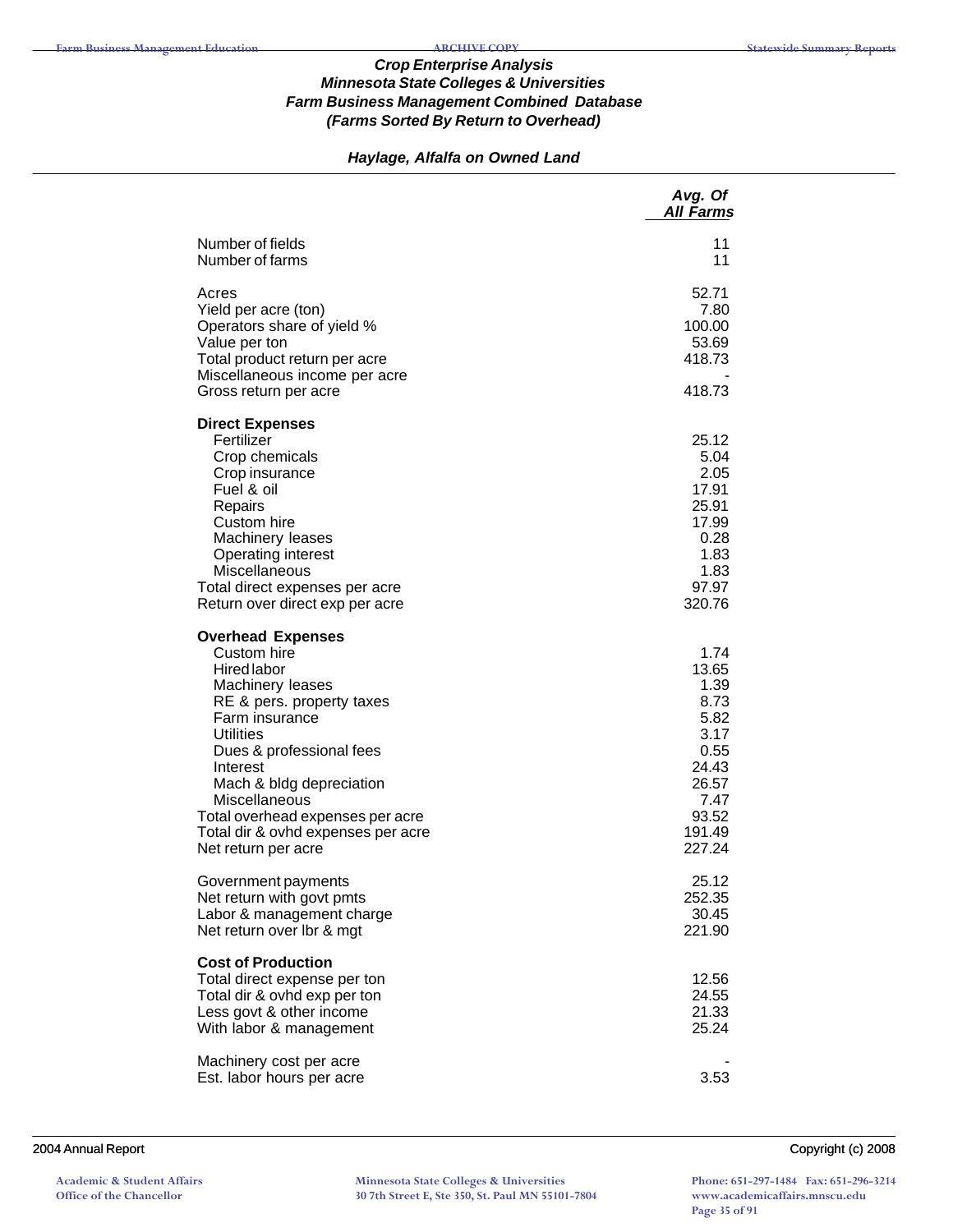## *Oatlage on Owned Land*

|                                                                                                                                                                                                                                                                                                                | Avg. Of<br>All Farms                                                                               |
|----------------------------------------------------------------------------------------------------------------------------------------------------------------------------------------------------------------------------------------------------------------------------------------------------------------|----------------------------------------------------------------------------------------------------|
| Number of fields<br>Number of farms                                                                                                                                                                                                                                                                            | 10<br>10                                                                                           |
| Acres<br>Yield per acre (ton)<br>Operators share of yield %<br>Value per ton<br>Total product return per acre<br>Miscellaneous income per acre<br>Gross return per acre                                                                                                                                        | 18.12<br>8.34<br>100.00<br>15.85<br>132.13<br>132.13                                               |
| <b>Direct Expenses</b><br>Seed<br>Fertilizer<br>Crop insurance<br>Fuel & oil<br>Repairs<br>Custom hire<br>Operating interest<br>Miscellaneous<br>Total direct expenses per acre<br>Return over direct exp per acre                                                                                             | 12.23<br>9.49<br>0.35<br>11.14<br>17.08<br>2.36<br>1.12<br>2.72<br>56.50<br>75.63                  |
| <b>Overhead Expenses</b><br>Custom hire<br><b>Hired labor</b><br>Machinery leases<br>RE & pers. property taxes<br>Farm insurance<br><b>Utilities</b><br>Interest<br>Mach & bldg depreciation<br>Miscellaneous<br>Total overhead expenses per acre<br>Total dir & ovhd expenses per acre<br>Net return per acre | 0.40<br>4.34<br>0.27<br>5.44<br>3.41<br>1.89<br>22.64<br>17.62<br>3.09<br>59.11<br>115.61<br>16.52 |
| Government payments<br>Net return with govt pmts<br>Labor & management charge<br>Net return over Ibr & mgt                                                                                                                                                                                                     | 14.21<br>30.73<br>19.35<br>11.38                                                                   |
| <b>Cost of Production</b><br>Total direct expense per ton<br>Total dir & ovhd exp per ton<br>Less govt & other income<br>With labor & management                                                                                                                                                               | 6.78<br>13.87<br>12.16<br>14.48                                                                    |
| Machinery cost per acre<br>Est. labor hours per acre                                                                                                                                                                                                                                                           | 2.41                                                                                               |

#### 2004 Annual Report Copyright (c) 2008

**Minnesota State Colleges & Universities 30 7th Street E, Ste 350, St. Paul MN 55101-7804**

**Phone: 651-297-1484 Fax: 651-296-3214 www.academicaffairs.mnscu.edu Page 36 of 91**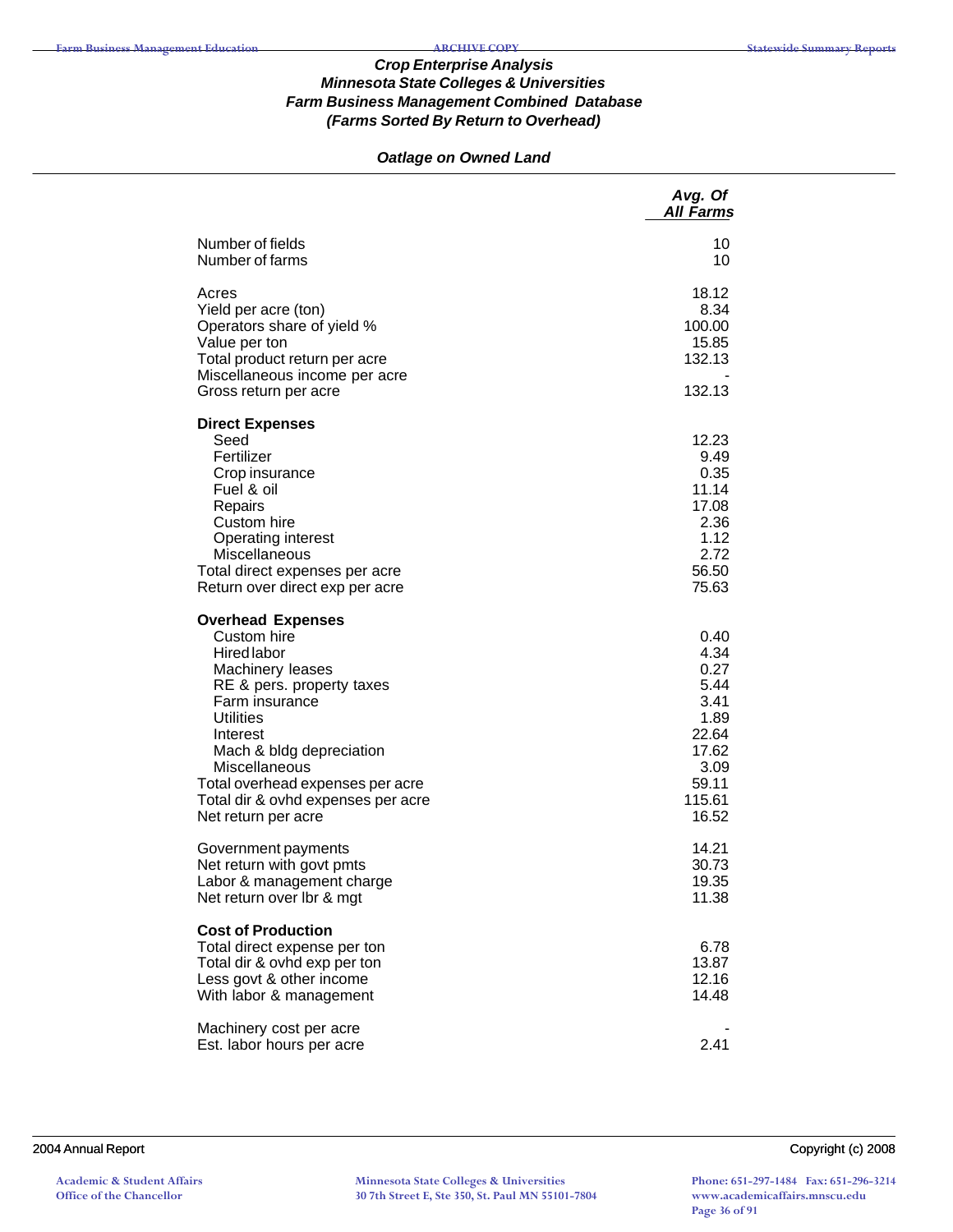# *Oatlage on Cash Rent*

|                                                                                                                                                                                                                                                                                    | Avg. Of<br><b>All Farms</b>                                                                   |
|------------------------------------------------------------------------------------------------------------------------------------------------------------------------------------------------------------------------------------------------------------------------------------|-----------------------------------------------------------------------------------------------|
| Number of fields<br>Number of farms                                                                                                                                                                                                                                                | 11<br>11                                                                                      |
| Acres<br>Yield per acre (ton)<br>Operators share of yield %<br>Value per ton<br>Total product return per acre<br>Miscellaneous income per acre<br>Gross return per acre                                                                                                            | 35.95<br>5.08<br>100.00<br>21.39<br>108.54<br>108.54                                          |
| <b>Direct Expenses</b><br>Seed<br>Fertilizer<br>Fuel & oil<br>Repairs<br>Custom hire<br>Land rent<br><b>Operating interest</b><br>Miscellaneous<br>Total direct expenses per acre<br>Return over direct exp per acre                                                               | 12.30<br>8.75<br>16.51<br>41.39<br>3.03<br>39.60<br>1.55<br>2.55<br>125.68<br>$-17.13$        |
| <b>Overhead Expenses</b><br>Custom hire<br><b>Hired labor</b><br>Farm insurance<br>Utilities<br>Dues & professional fees<br>Interest<br>Mach & bldg depreciation<br>Miscellaneous<br>Total overhead expenses per acre<br>Total dir & ovhd expenses per acre<br>Net return per acre | 3.26<br>10.88<br>3.28<br>1.84<br>0.44<br>4.92<br>15.39<br>3.30<br>43.31<br>168.99<br>$-60.45$ |
| Government payments<br>Net return with govt pmts<br>Labor & management charge<br>Net return over Ibr & mgt                                                                                                                                                                         | 9.53<br>$-50.91$<br>16.91<br>-67.82                                                           |
| <b>Cost of Production</b><br>Total direct expense per ton<br>Total dir & ovhd exp per ton<br>Less govt & other income<br>With labor & management                                                                                                                                   | 24.76<br>33.30<br>31.42<br>34.75                                                              |
| Machinery cost per acre<br>Est. labor hours per acre                                                                                                                                                                                                                               | 2.90                                                                                          |

### 2004 Annual Report Copyright (c) 2008

**Phone: 651-297-1484 Fax: 651-296-3214 www.academicaffairs.mnscu.edu Page 37 of 91**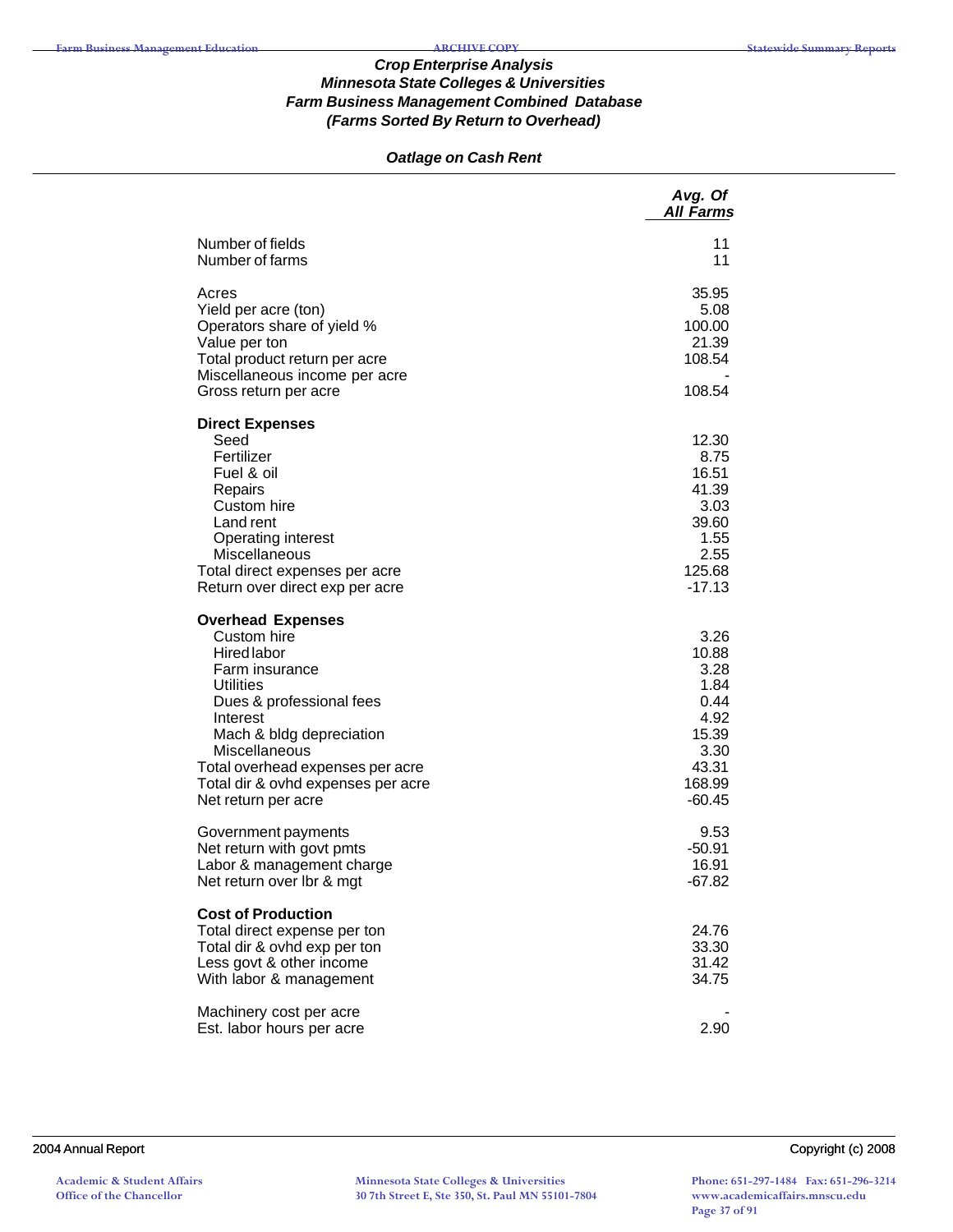# *Oats on Owned Land*

|                                                                                                                                                                                                                                                                                                                                     | Avg. Of<br><u>All Farms</u>                                                                                | Low 20%                                                                                                       | $40 - 60%$                                                                                                | <b>High 20%</b>                                                                                             |
|-------------------------------------------------------------------------------------------------------------------------------------------------------------------------------------------------------------------------------------------------------------------------------------------------------------------------------------|------------------------------------------------------------------------------------------------------------|---------------------------------------------------------------------------------------------------------------|-----------------------------------------------------------------------------------------------------------|-------------------------------------------------------------------------------------------------------------|
| Number of fields<br>Number of farms                                                                                                                                                                                                                                                                                                 | 75<br>75                                                                                                   | 15<br>15                                                                                                      | 15<br>15                                                                                                  | 15<br>15                                                                                                    |
| Acres<br>Yield per acre (bu.)<br>Operators share of yield %<br>Value per bu.<br>Other product return per acre<br>Total product return per acre<br>Miscellaneous income per acre<br>Gross return per acre                                                                                                                            | 28.82<br>79.57<br>100.00<br>1.42<br>3.99<br>116.96<br>37.05<br>154.01                                      | 27.95<br>50.16<br>100.00<br>1.35<br>67.60<br>18.98<br>86.57                                                   | 32.45<br>77.15<br>100.00<br>1.41<br>0.64<br>109.16<br>24.61<br>133.77                                     | 19.51<br>88.43<br>100.00<br>1.43<br>3.61<br>129.92<br>149.87<br>279.79                                      |
| <b>Direct Expenses</b><br>Seed<br>Fertilizer<br>Crop chemicals<br>Crop insurance<br>Fuel & oil<br>Repairs<br>Custom hire<br><b>Hired labor</b><br><b>Utilities</b><br><b>Operating interest</b><br>Miscellaneous<br>Total direct expenses per acre<br>Return over direct exp per acre                                               | 8.42<br>15.45<br>4.85<br>2.55<br>10.30<br>14.26<br>3.83<br>0.46<br>0.11<br>1.62<br>1.30<br>63.15<br>90.87  | 8.79<br>21.35<br>2.69<br>2.09<br>10.43<br>15.78<br>3.20<br>2.36<br>0.55<br>1.11<br>3.37<br>71.72<br>14.85     | 8.62<br>14.82<br>3.32<br>1.07<br>10.23<br>9.51<br>3.75<br>1.39<br>0.84<br>53.56<br>80.22                  | 10.01<br>4.09<br>3.42<br>0.47<br>11.10<br>16.01<br>4.47<br>1.44<br>1.64<br>52.66<br>227.13                  |
| <b>Overhead Expenses</b><br>Custom hire<br>Hired labor<br>Machinery leases<br>RE & pers. property taxes<br>Farm insurance<br><b>Utilities</b><br>Dues & professional fees<br>Interest<br>Mach & bldg depreciation<br>Miscellaneous<br>Total overhead expenses per acre<br>Total dir & ovhd expenses per acre<br>Net return per acre | 1.16<br>3.64<br>1.66<br>6.57<br>2.32<br>1.73<br>0.38<br>18.75<br>12.36<br>1.88<br>50.45<br>113.60<br>40.42 | 1.54<br>6.20<br>2.08<br>5.24<br>2.39<br>1.98<br>0.15<br>21.64<br>11.61<br>2.70<br>55.52<br>127.24<br>$-40.67$ | 0.60<br>1.94<br>0.68<br>4.96<br>2.15<br>1.40<br>0.23<br>14.19<br>11.85<br>1.28<br>39.27<br>92.82<br>40.95 | 1.06<br>4.26<br>4.58<br>9.89<br>2.69<br>1.68<br>0.60<br>19.93<br>16.24<br>1.89<br>62.82<br>115.48<br>164.31 |
| Government payments<br>Net return with govt pmts<br>Labor & management charge<br>Net return over Ibr & mgt                                                                                                                                                                                                                          | 10.39<br>50.81<br>16.15<br>34.66                                                                           | 8.52<br>$-32.15$<br>15.69<br>$-47.84$                                                                         | 8.51<br>49.46<br>17.64<br>31.82                                                                           | 14.66<br>178.97<br>17.05<br>161.92                                                                          |
| <b>Cost of Production</b><br>Total direct expense per bu.<br>Total dir & ovhd exp per bu.<br>Less govt & other income<br>With labor & management                                                                                                                                                                                    | 0.79<br>1.43<br>0.78<br>0.98                                                                               | 1.43<br>2.54<br>1.99<br>2.30                                                                                  | 0.69<br>1.20<br>0.77<br>0.99                                                                              | 0.60<br>1.31<br>$-0.60$<br>$-0.40$                                                                          |
| Machinery cost per acre<br>Est. labor hours per acre                                                                                                                                                                                                                                                                                | 2.02                                                                                                       | 2.25                                                                                                          | 1.78                                                                                                      | 2.60                                                                                                        |

**Phone: 651-297-1484 Fax: 651-296-3214 www.academicaffairs.mnscu.edu Page 38 of 91**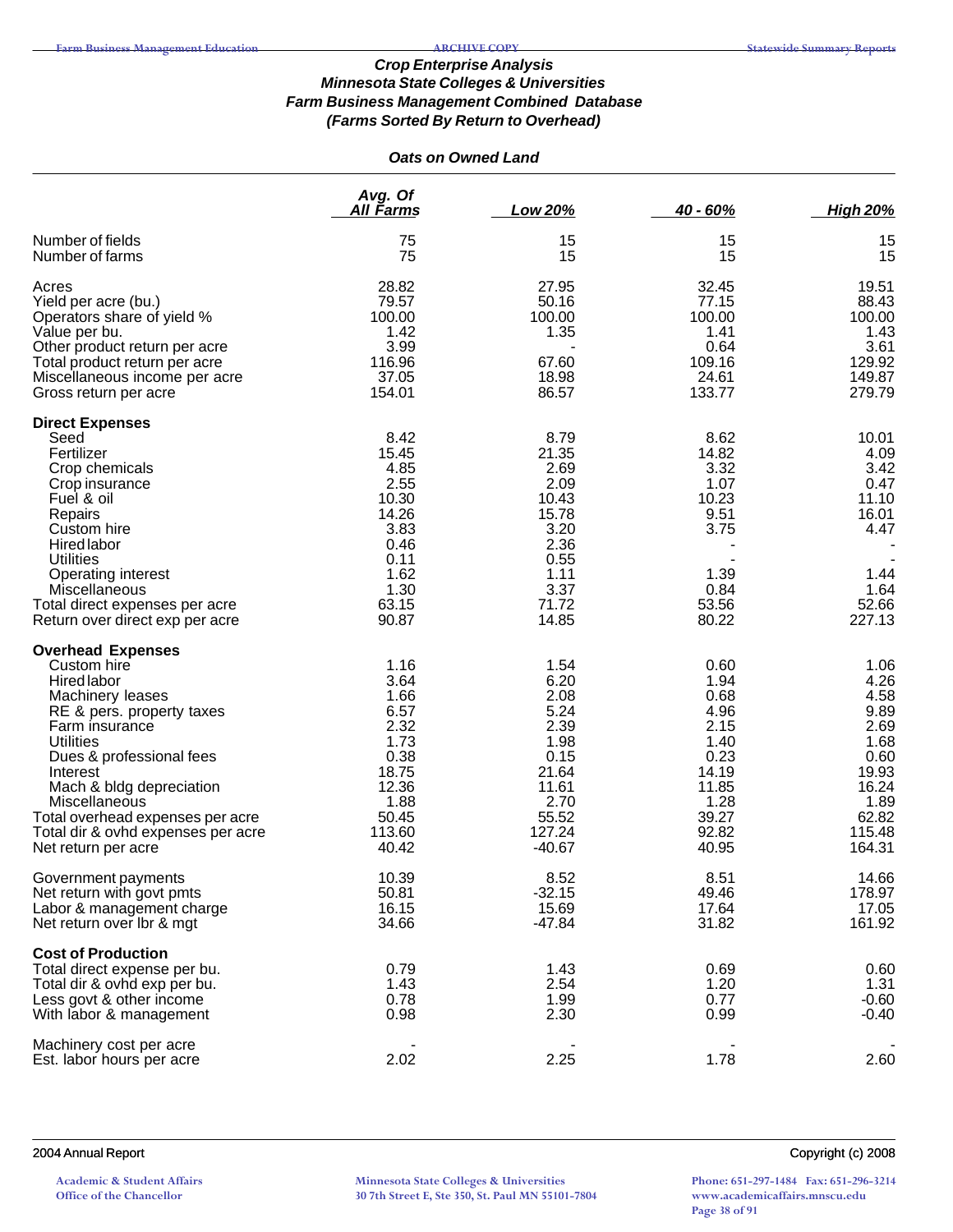# *Oats on Cash Rent*

|                                                                                                                                                                                                                                                                                                        | Avg. Of<br>All Farms                                                                                       | Low 20%                                                                                               | $40 - 60%$                                                                                        | <b>High 20%</b>                                                                                             |
|--------------------------------------------------------------------------------------------------------------------------------------------------------------------------------------------------------------------------------------------------------------------------------------------------------|------------------------------------------------------------------------------------------------------------|-------------------------------------------------------------------------------------------------------|---------------------------------------------------------------------------------------------------|-------------------------------------------------------------------------------------------------------------|
| Number of fields<br>Number of farms                                                                                                                                                                                                                                                                    | 78<br>75                                                                                                   | 15<br>15                                                                                              | 16<br>15                                                                                          | 15<br>15                                                                                                    |
| Acres<br>Yield per acre (bu.)<br>Operators share of yield %<br>Value per bu.<br>Other product return per acre<br>Total product return per acre<br>Miscellaneous income per acre<br>Gross return per acre                                                                                               | 29.53<br>83.73<br>100.00<br>1.47<br>4.04<br>127.03<br>39.01<br>166.04                                      | 25.37<br>63.59<br>100.00<br>1.35<br>1.05<br>87.04<br>20.70<br>107.75                                  | 34.13<br>80.39<br>100.00<br>1.41<br>113.03<br>35.16<br>148.19                                     | 33.59<br>102.93<br>100.00<br>1.65<br>15.88<br>186.18<br>58.81<br>244.99                                     |
| <b>Direct Expenses</b><br>Seed<br>Fertilizer<br>Crop chemicals<br>Crop insurance<br>Fuel & oil<br>Repairs<br>Custom hire<br>Land rent<br>Machinery leases<br>Operating interest<br>Miscellaneous<br>Total direct expenses per acre<br>Return over direct exp per acre                                  | 8.60<br>15.02<br>3.92<br>2.33<br>9.76<br>15.47<br>3.27<br>45.17<br>0.17<br>2.26<br>1.17<br>107.14<br>58.90 | 7.56<br>11.82<br>3.55<br>3.90<br>9.72<br>19.37<br>8.93<br>70.00<br>3.79<br>0.23<br>138.85<br>$-31.11$ | 8.03<br>12.96<br>3.46<br>1.41<br>9.62<br>10.58<br>1.97<br>38.58<br>1.50<br>3.33<br>91.44<br>56.74 | 8.41<br>17.04<br>9.09<br>2.35<br>8.83<br>16.08<br>2.12<br>35.35<br>0.79<br>2.62<br>0.48<br>103.15<br>141.84 |
| <b>Overhead Expenses</b><br>Custom hire<br>Hired labor<br>Machinery leases<br>Farm insurance<br><b>Utilities</b><br>Dues & professional fees<br>Interest<br>Mach & bldg depreciation<br>Miscellaneous<br>Total overhead expenses per acre<br>Total dir & ovhd expenses per acre<br>Net return per acre | 2.23<br>4.27<br>1.72<br>2.39<br>1.60<br>0.56<br>3.05<br>12.71<br>2.52<br>31.04<br>138.18<br>27.86          | 2.15<br>5.34<br>3.50<br>2.19<br>1.98<br>0.71<br>2.84<br>11.83<br>2.25<br>32.79<br>171.64<br>$-63.90$  | 0.60<br>1.56<br>2.52<br>2.47<br>0.91<br>0.50<br>2.00<br>10.88<br>0.87<br>22.31<br>113.75<br>34.43 | 1.01<br>4.88<br>0.98<br>3.43<br>1.32<br>0.49<br>3.43<br>16.40<br>3.23<br>35.17<br>138.32<br>106.67          |
| Government payments<br>Net return with govt pmts<br>Labor & management charge<br>Net return over Ibr & mgt                                                                                                                                                                                             | 14.14<br>42.00<br>15.26<br>26.74                                                                           | 13.87<br>$-50.03$<br>19.17<br>$-69.20$                                                                | 12.10<br>46.53<br>13.41<br>33.12                                                                  | 15.08<br>121.75<br>18.46<br>103.29                                                                          |
| <b>Cost of Production</b><br>Total direct expense per bu.<br>Total dir & ovhd exp per bu.<br>Less govt & other income<br>With labor & management                                                                                                                                                       | 1.28<br>1.65<br>0.97<br>1.15                                                                               | 2.18<br>2.70<br>2.14<br>2.44                                                                          | 1.14<br>1.42<br>0.83<br>0.99                                                                      | 1.00<br>1.34<br>0.47<br>0.65                                                                                |
| Machinery cost per acre<br>Est. labor hours per acre                                                                                                                                                                                                                                                   | 2.01                                                                                                       | 1.55                                                                                                  | 1.58                                                                                              | 2.65                                                                                                        |

## 2004 Annual Report Copyright (c) 2008

**Minnesota State Colleges & Universities 30 7th Street E, Ste 350, St. Paul MN 55101-7804**

**Phone: 651-297-1484 Fax: 651-296-3214 www.academicaffairs.mnscu.edu Page 39 of 91**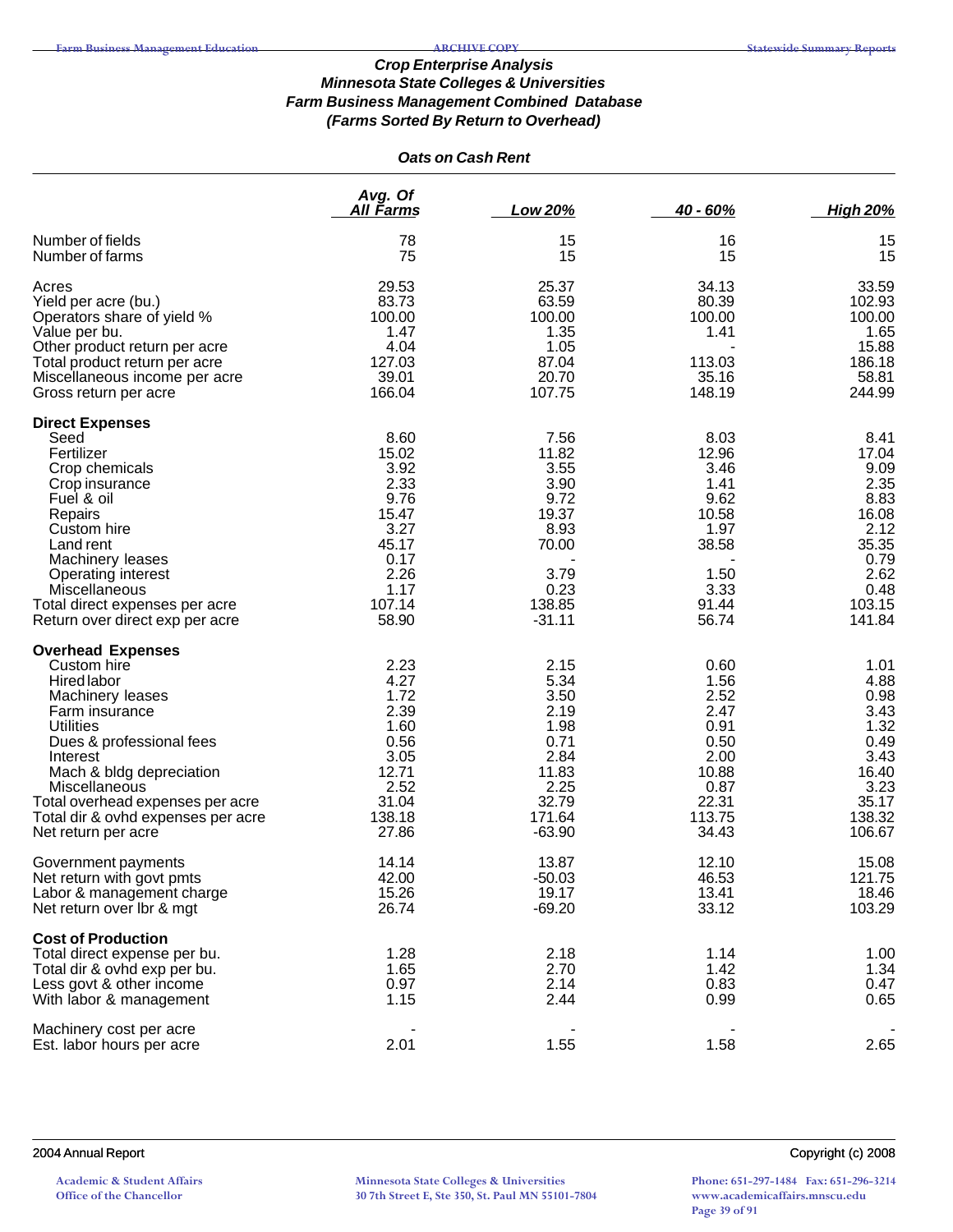# *Pasture on Owned Land*

|                                    | Avg. Of<br><b>All Farms</b> | <b>Low 20%</b> | 40 - 60% | <b>High 20%</b> |
|------------------------------------|-----------------------------|----------------|----------|-----------------|
| Number of fields                   | 100                         | 21             | 20       | 21              |
| Number of farms                    | 94                          | 18             | 19       | 19              |
| Acres                              | 73.18                       | 72.22          | 79.95    | 37.61           |
| Yield per acre (aum)               | 3.81                        | 0.24           | 2.29     | 13.73           |
| Operators share of yield %         | 100.00                      | 100.00         | 100.00   | 100.00          |
| Value per aum                      | 4.84                        | 6.30           | 7.90     | 4.58            |
| Total product return per acre      | 18.43                       | 1.52           | 18.10    | 62.88           |
| Miscellaneous income per acre      | 0.71                        | 0.33           | 0.16     | 4.45            |
| Gross return per acre              | 19.13                       | 1.85           | 18.26    | 67.34           |
| <b>Direct Expenses</b>             |                             |                |          |                 |
| Fertilizer                         | 1.24                        | 2.14           | 0.60     | 1.34            |
| Fuel & oil                         | 1.29                        | 1.46           | 1.41     | 1.13            |
| Repairs                            | 2.27                        | 3.04           | 2.37     | 1.50            |
| Miscellaneous                      | 0.48                        | 0.69           | 0.43     | 0.69            |
| Total direct expenses per acre     | 5.29                        | 7.34           | 4.80     | 4.66            |
| Return over direct exp per acre    | 13.84                       | $-5.49$        | 13.46    | 62.68           |
| <b>Overhead Expenses</b>           |                             |                |          |                 |
| <b>Hired labor</b>                 | 0.47                        | 0.31           | 0.75     | 0.25            |
| RE & pers. property taxes          | 4.98                        | 6.62           | 2.91     | 8.96            |
| Farm insurance                     | 0.79                        | 0.74           | 1.19     | 0.71            |
| Interest                           | 8.89                        | 13.84          | 5.21     | 19.18           |
| Mach & bldg depreciation           | 1.75                        | 1.87           | 2.00     | 1.17            |
| Miscellaneous                      | 0.92                        | 0.92           | 1.03     | 0.90            |
| Total overhead expenses per acre   | 17.82                       | 24.30          | 13.07    | 31.19           |
| Total dir & ovhd expenses per acre | 23.11                       | 31.63          | 17.87    | 35.85           |
| Net return per acre                | $-3.98$                     | $-29.78$       | 0.39     | 31.49           |
| Government payments                | 1.06                        | 0.67           | 1.03     | 5.23            |
| Net return with govt pmts          | $-2.92$                     | $-29.11$       | 1.41     | 36.72           |
| Labor & management charge          | 2.70                        | 3.84           | 2.40     | 1.45            |
| Net return over Ibr & mgt          | $-5.62$                     | $-32.95$       | $-0.98$  | 35.27           |
| <b>Cost of Production</b>          |                             |                |          |                 |
| Total direct expense per aum       | 1.39                        | 30.42          | 2.09     | 0.34            |
| Total dir & ovhd exp per aum       | 6.07                        | 131.16         | 7.80     | 2.61            |
| Less govt & other income           | 5.61                        | 127.00         | 7.28     | 1.91            |
| With labor & management            | 6.32                        | 142.94         | 8.33     | 2.01            |
| Machinery cost per acre            |                             |                |          |                 |
| Est. labor hours per acre          | 0.40                        | 0.51           | 0.42     | 0.25            |

2004 Annual Report Copyright (c) 2008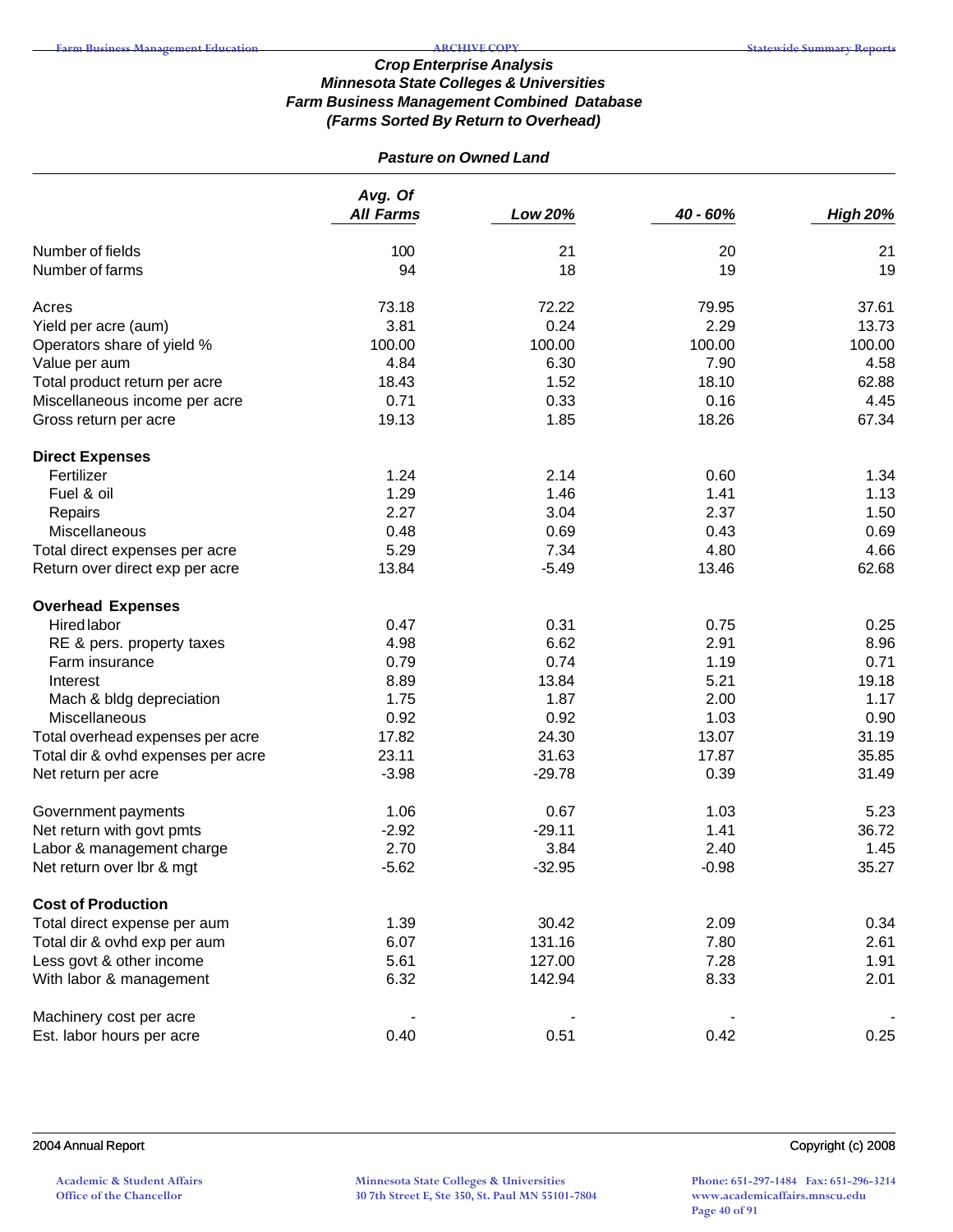# *Pasture on Cash Rent*

|                                    | Avg. Of<br><b>All Farms</b> | <b>High 20%</b> |
|------------------------------------|-----------------------------|-----------------|
| Number of fields                   | 50                          | 11              |
| Number of farms                    | 48                          | 10              |
| Acres                              | 151.93                      | 146.18          |
| Yield per acre (aum)               | 2.30                        | 5.25            |
| Operators share of yield %         | 100.00                      | 100.00          |
| Value per aum                      | 8.02                        | 8.59            |
| Total product return per acre      | 18.41                       | 45.15           |
| Miscellaneous income per acre      | 0.01                        |                 |
| Gross return per acre              | 18.42                       | 45.15           |
| <b>Direct Expenses</b>             |                             |                 |
| Fertilizer                         | 2.57                        | 1.23            |
| Fuel & oil                         | 1.18                        | 0.78            |
| Repairs                            | 1.89                        | 1.84            |
| Land rent                          | 10.73                       | 6.98            |
| Operating interest                 | 0.54                        | 0.09            |
| Total direct expenses per acre     | 17.00                       | 10.92           |
| Return over direct exp per acre    | 1.43                        | 34.23           |
| <b>Overhead Expenses</b>           |                             |                 |
| Custom hire                        | 0.37                        | 0.14            |
| Farm insurance                     | 0.63                        | 1.05            |
| Mach & bldg depreciation           | 1.69                        | 0.94            |
| <b>Miscellaneous</b>               | 1.58                        | 1.43            |
| Total overhead expenses per acre   | 4.27                        | 3.56            |
| Total dir & ovhd expenses per acre | 21.27                       | 14.48           |
| Net return per acre                | $-2.85$                     | 30.67           |
| Government payments                | 0.38                        | 0.71            |
| Net return with govt pmts          | $-2.47$                     | 31.38           |
| Labor & management charge          | 2.24                        | 1.37            |
| Net return over Ibr & mgt          | $-4.71$                     | 30.00           |
| <b>Cost of Production</b>          |                             |                 |
| Total direct expense per aum       | 7.40                        | 2.08            |
| Total dir & ovhd exp per aum       | 9.26                        | 2.76            |
| Less govt & other income           | 9.09                        | 2.62            |
| With labor & management            | 10.07                       | 2.88            |
| Machinery cost per acre            |                             |                 |
| Est. labor hours per acre          | 0.40                        | 0.20            |

2004 Annual Report Copyright (c) 2008

**Phone: 651-297-1484 Fax: 651-296-3214 www.academicaffairs.mnscu.edu Page 41 of 91**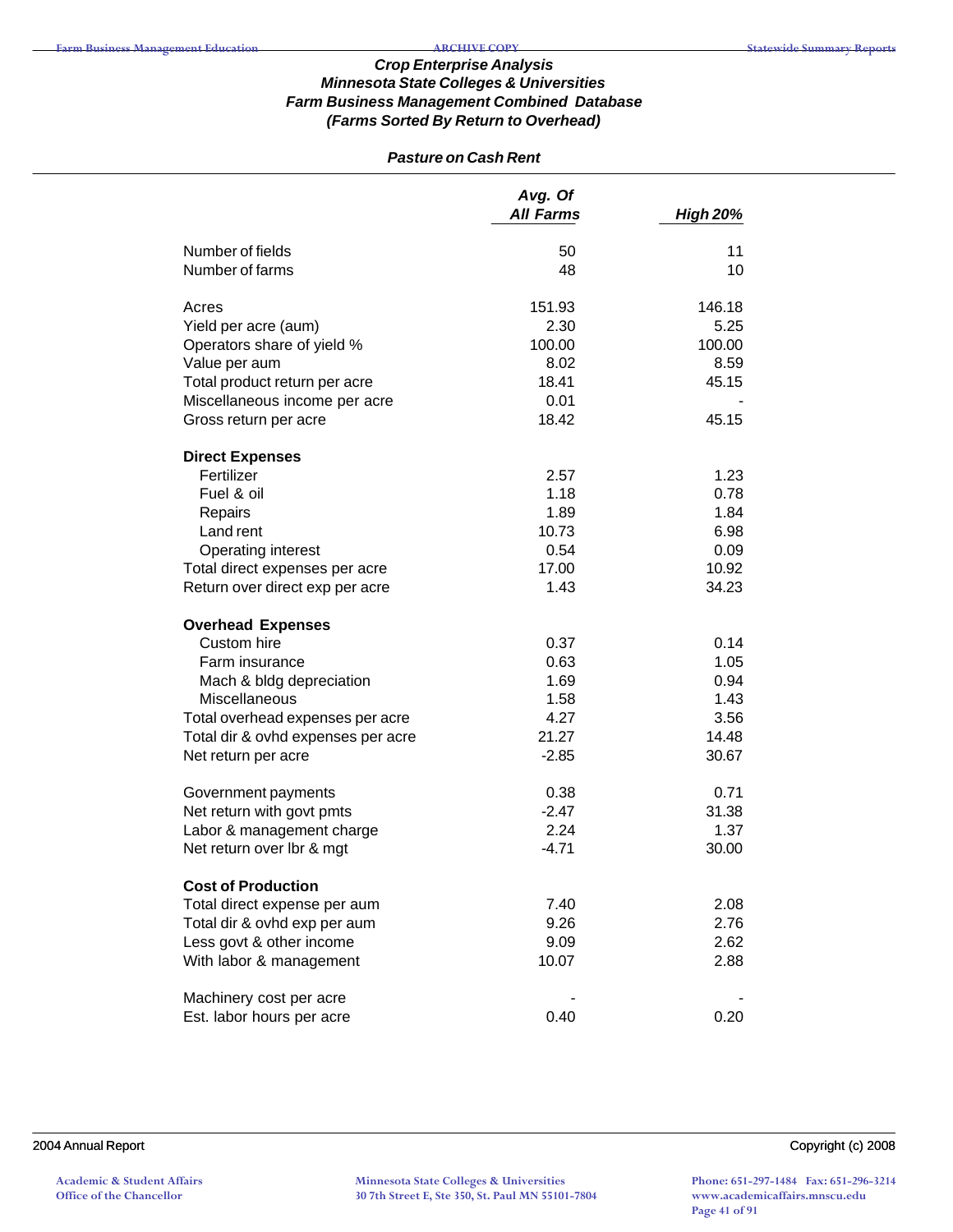## *Peas on Owned Land*

|                                                                                                                                                                                                                                                                                                                                            | Avg. Of<br><b>All Farms</b>                                                                                  |
|--------------------------------------------------------------------------------------------------------------------------------------------------------------------------------------------------------------------------------------------------------------------------------------------------------------------------------------------|--------------------------------------------------------------------------------------------------------------|
| Number of fields<br>Number of farms                                                                                                                                                                                                                                                                                                        | 29<br>27                                                                                                     |
| Acres<br>Yield per acre (lb.)<br>Operators share of yield %<br>Value per lb.<br>Total product return per acre<br>Miscellaneous income per acre<br>Gross return per acre                                                                                                                                                                    | 51.32<br>3,596.67<br>100.00<br>0.08<br>278.11<br>12.54<br>290.65                                             |
| <b>Direct Expenses</b><br>Fertilizer<br>Crop chemicals<br>Crop insurance<br>Fuel & oil<br>Repairs<br>Custom hire<br>Marketing<br><b>Operating interest</b><br>Miscellaneous<br>Total direct expenses per acre<br>Return over direct exp per acre                                                                                           | 14.43<br>15.46<br>6.26<br>5.86<br>9.99<br>1.99<br>0.28<br>1.97<br>0.30<br>56.54<br>234.10                    |
| <b>Overhead Expenses</b><br>Custom hire<br><b>Hired labor</b><br>Machinery leases<br>RE & pers. property taxes<br>Farm insurance<br><b>Utilities</b><br>Dues & professional fees<br>Interest<br>Mach & bldg depreciation<br>Miscellaneous<br>Total overhead expenses per acre<br>Total dir & ovhd expenses per acre<br>Net return per acre | 1.21<br>4.47<br>6.56<br>12.15<br>5.61<br>1.49<br>0.25<br>28.37<br>11.87<br>1.56<br>73.53<br>130.07<br>160.57 |
| Government payments<br>Net return with govt pmts<br>Labor & management charge<br>Net return over Ibr & mgt                                                                                                                                                                                                                                 | 160.57<br>9.64<br>150.93                                                                                     |
| <b>Cost of Production</b><br>Total direct expense per lb.<br>Total dir & ovhd exp per lb.<br>Less govt & other income<br>With labor & management                                                                                                                                                                                           | 0.02<br>0.04<br>0.03<br>0.04                                                                                 |
| Machinery cost per acre<br>Est. labor hours per acre                                                                                                                                                                                                                                                                                       | 1.18                                                                                                         |

**Academic & Student Affairs Office of the Chancellor**

**Minnesota State Colleges & Universities 30 7th Street E, Ste 350, St. Paul MN 55101-7804** **Phone: 651-297-1484 Fax: 651-296-3214 www.academicaffairs.mnscu.edu Page 42 of 91**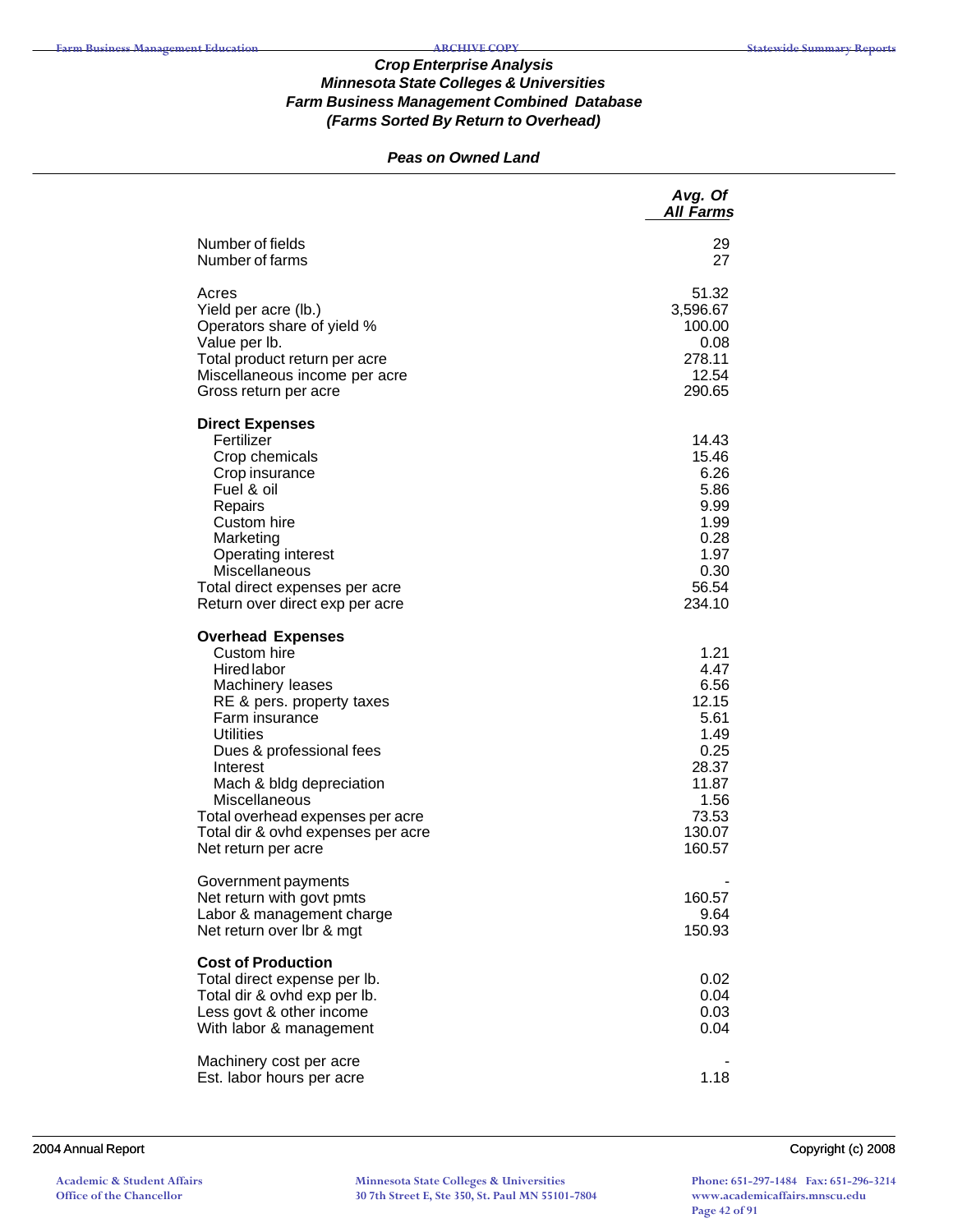### *Peas on Cash Rent*

|                                                                                                                                                                                                                                                                                                         | Avg. Of<br><u>All Farms</u>                                                                                           | <u>High 20%</u>                                                                                             |
|---------------------------------------------------------------------------------------------------------------------------------------------------------------------------------------------------------------------------------------------------------------------------------------------------------|-----------------------------------------------------------------------------------------------------------------------|-------------------------------------------------------------------------------------------------------------|
| Number of fields<br>Number of farms                                                                                                                                                                                                                                                                     | 46<br>46                                                                                                              | 10<br>10                                                                                                    |
| Acres<br>Yield per acre (lb.)<br>Operators share of yield %<br>Value per lb.<br>Total product return per acre<br>Miscellaneous income per acre<br>Gross return per acre                                                                                                                                 | 56.82<br>3,331.89<br>100.00<br>0.08<br>272.36<br>23.25<br>295.61                                                      | 49.21<br>5,642.44<br>100.00<br>0.08<br>443.76<br>4.50<br>448.25                                             |
| <b>Direct Expenses</b><br>Fertilizer<br>Crop chemicals<br>Crop insurance<br>Fuel & oil<br>Repairs<br>Custom hire<br><b>Hired labor</b><br>Land rent<br>Machinery leases<br>Marketing<br>Operating interest<br><b>Miscellaneous</b><br>Total direct expenses per acre<br>Return over direct exp per acre | 16.30<br>14.81<br>5.97<br>7.14<br>10.78<br>1.97<br>0.11<br>106.83<br>0.10<br>0.42<br>3.98<br>0.49<br>168.89<br>126.72 | 20.11<br>22.16<br>7.42<br>6.97<br>9.33<br>2.93<br>0.60<br>97.95<br>0.51<br>2.05<br>0.56<br>170.59<br>277.67 |
| <b>Overhead Expenses</b><br>Custom hire<br>Hired labor<br>Machinery leases<br>Farm insurance<br>Utilities<br>Dues & professional fees<br>Interest<br>Mach & bldg depreciation<br>Miscellaneous<br>Total overhead expenses per acre<br>Total dir & ovhd expenses per acre<br>Net return per acre         | 0.44<br>2.74<br>1.50<br>2.62<br>1.47<br>0.68<br>3.49<br>9.78<br>1.89<br>24.60<br>193.49<br>102.12                     | 1.02<br>5.88<br>1.44<br>1.93<br>0.93<br>0.35<br>1.72<br>7.03<br>1.69<br>21.99<br>192.58<br>255.68           |
| Government payments<br>Net return with govt pmts<br>Labor & management charge<br>Net return over Ibr & mgt                                                                                                                                                                                              | 102.12<br>14.38<br>87.74                                                                                              | 255.68<br>10.54<br>245.14                                                                                   |
| <b>Cost of Production</b><br>Total direct expense per lb.<br>Total dir & ovhd exp per lb.<br>Less govt & other income<br>With labor & management                                                                                                                                                        | 0.05<br>0.06<br>0.05<br>0.06                                                                                          | 0.03<br>0.03<br>0.03<br>0.04                                                                                |
| Machinery cost per acre<br>Est. labor hours per acre                                                                                                                                                                                                                                                    | 1.17                                                                                                                  | 1.24                                                                                                        |

## 2004 Annual Report Copyright (c) 2008

**Minnesota State Colleges & Universities 30 7th Street E, Ste 350, St. Paul MN 55101-7804**

**Phone: 651-297-1484 Fax: 651-296-3214 www.academicaffairs.mnscu.edu Page 43 of 91**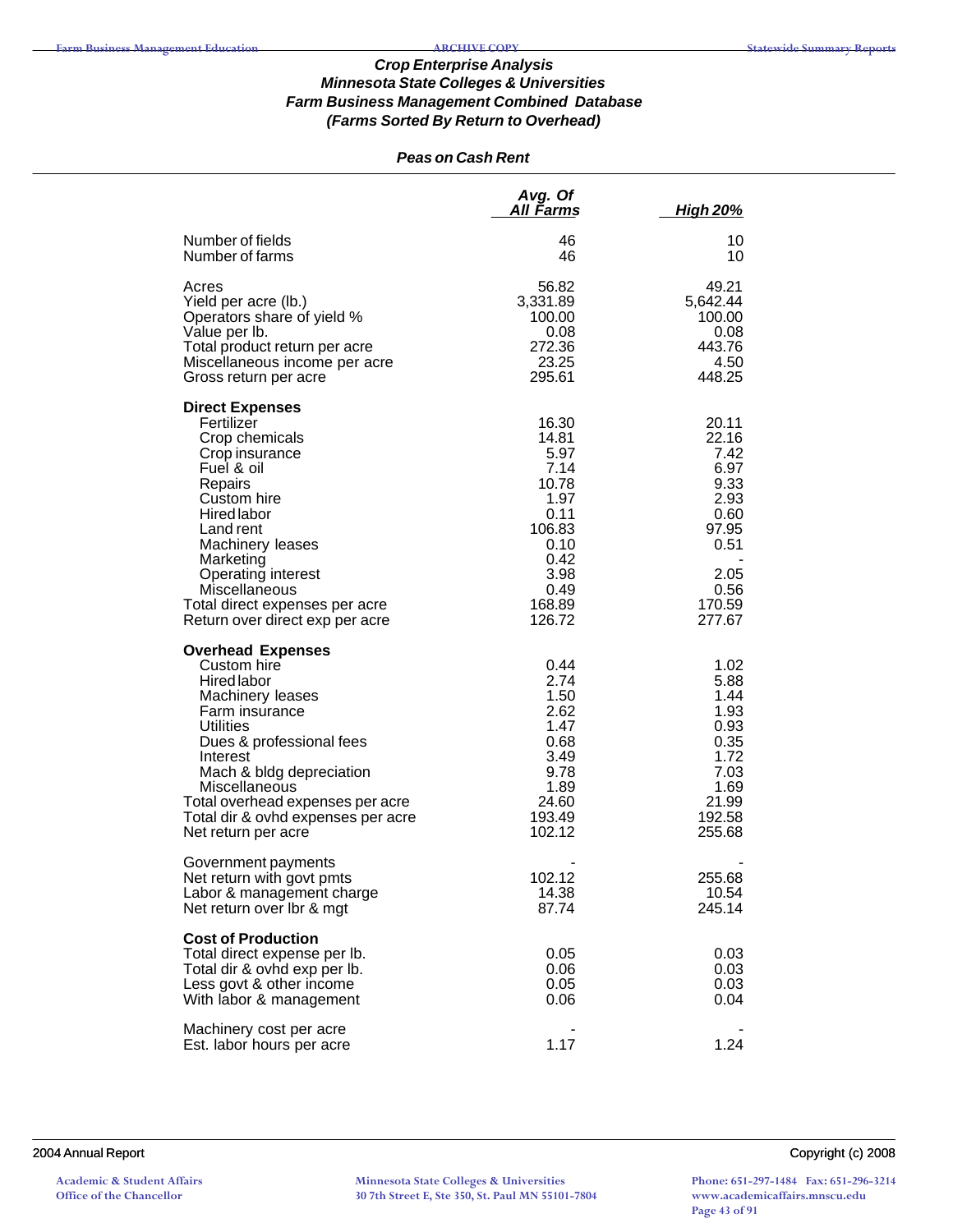# *Prevented planting on Owned Land*

|                                                                                                                                                                                                                                                                                                                                            | Avg. Of<br><b>All Farms</b>                                                                             |
|--------------------------------------------------------------------------------------------------------------------------------------------------------------------------------------------------------------------------------------------------------------------------------------------------------------------------------------------|---------------------------------------------------------------------------------------------------------|
| Number of fields<br>Number of farms                                                                                                                                                                                                                                                                                                        | 33<br>20                                                                                                |
| Acres<br>Yield per acre<br>Operators share of yield %<br>Value per unit<br>Total product return per acre<br>Miscellaneous income per acre<br>Gross return per acre                                                                                                                                                                         | 139.20<br>79.99<br>79.99                                                                                |
| <b>Direct Expenses</b><br>Seed<br>Fertilizer<br>Crop chemicals<br>Crop insurance<br>Fuel & oil<br>Repairs<br><b>Operating interest</b><br>Miscellaneous<br>Total direct expenses per acre<br>Return over direct exp per acre                                                                                                               | 0.46<br>4.34<br>3.85<br>10.03<br>6.73<br>9.75<br>2.95<br>0.54<br>38.65<br>41.35                         |
| <b>Overhead Expenses</b><br>Custom hire<br><b>Hired</b> labor<br>Machinery leases<br>RE & pers. property taxes<br>Farm insurance<br><b>Utilities</b><br>Dues & professional fees<br>Interest<br>Mach & bldg depreciation<br>Miscellaneous<br>Total overhead expenses per acre<br>Total dir & ovhd expenses per acre<br>Net return per acre | 3.39<br>3.92<br>1.16<br>3.79<br>3.59<br>1.80<br>1.02<br>11.05<br>9.07<br>1.19<br>39.98<br>78.63<br>1.36 |
| Government payments<br>Net return with govt pmts<br>Labor & management charge<br>Net return over Ibr & mgt                                                                                                                                                                                                                                 | 13.02<br>14.39<br>12.53<br>1.85                                                                         |
| <b>Cost of Production</b><br>Total direct expense per unit<br>Total dir & ovhd exp per unit<br>Less govt & other income<br>With labor & management                                                                                                                                                                                         |                                                                                                         |
| Machinery cost per acre<br>Est. labor hours per acre                                                                                                                                                                                                                                                                                       | 1.24                                                                                                    |

### 2004 Annual Report Copyright (c) 2008

**Phone: 651-297-1484 Fax: 651-296-3214 www.academicaffairs.mnscu.edu Page 44 of 91**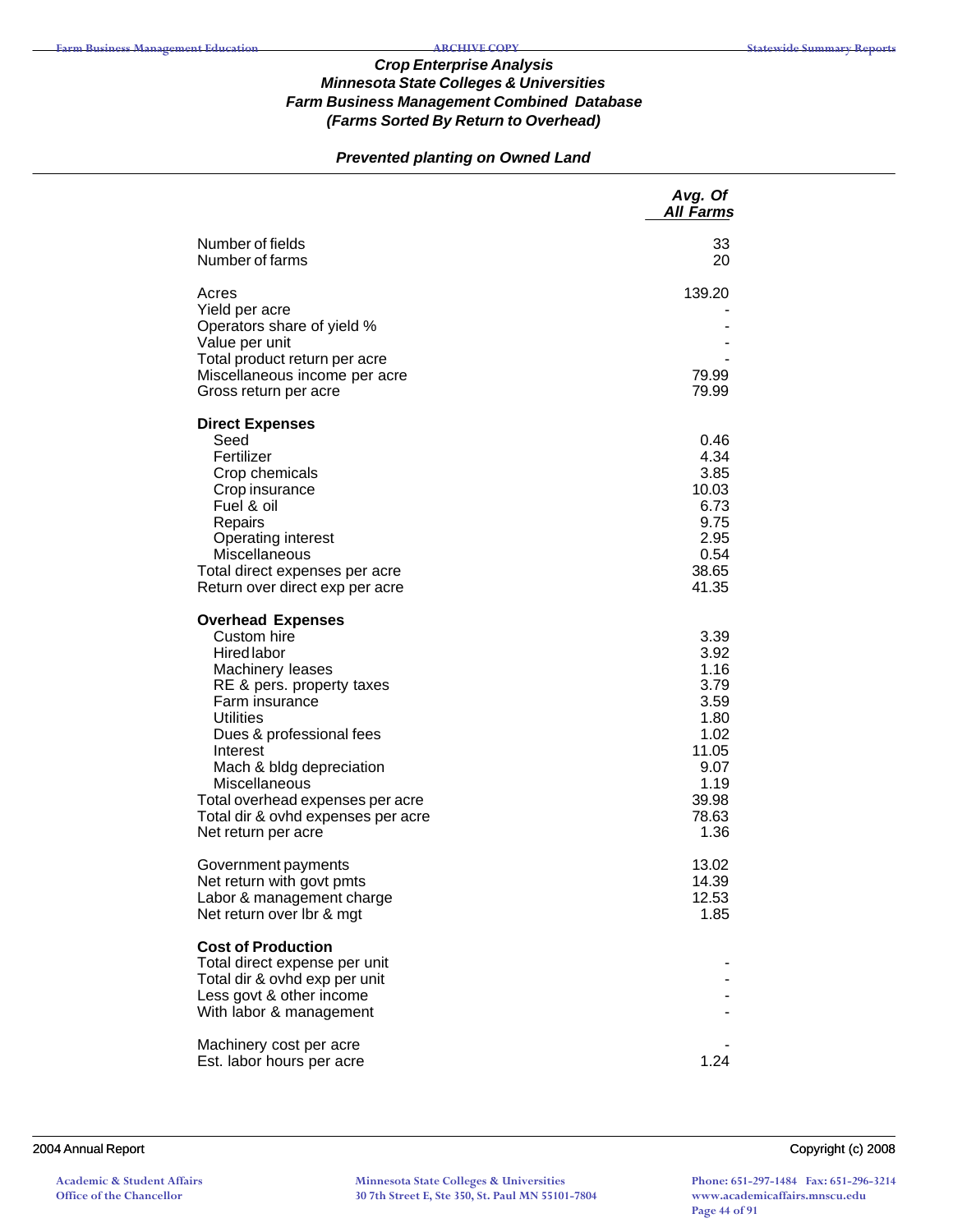# *Prevented planting on Cash Rent*

|                                                                                                                                                                                                                                                                                                               | Avg. Of<br>All Farms                                                                              |
|---------------------------------------------------------------------------------------------------------------------------------------------------------------------------------------------------------------------------------------------------------------------------------------------------------------|---------------------------------------------------------------------------------------------------|
| Number of fields<br>Number of farms                                                                                                                                                                                                                                                                           | 38<br>29                                                                                          |
| Acres<br>Yield per acre<br>Operators share of yield %<br>Value per unit<br>Total product return per acre<br>Miscellaneous income per acre<br>Gross return per acre                                                                                                                                            | 243.26<br>79.48<br>79.48                                                                          |
| <b>Direct Expenses</b><br>Fertilizer<br>Crop chemicals<br>Crop insurance<br>Fuel & oil<br>Repairs<br>Custom hire<br>Land rent<br>Machinery leases<br>Operating interest<br>Miscellaneous<br>Total direct expenses per acre<br>Return over direct exp per acre                                                 | 4.18<br>4.24<br>7.74<br>6.01<br>8.98<br>0.26<br>27.31<br>0.70<br>2.94<br>0.26<br>62.63<br>16.85   |
| <b>Overhead Expenses</b><br>Custom hire<br><b>Hired labor</b><br>Machinery leases<br>Farm insurance<br><b>Utilities</b><br>Dues & professional fees<br>Interest<br>Mach & bldg depreciation<br>Miscellaneous<br>Total overhead expenses per acre<br>Total dir & ovhd expenses per acre<br>Net return per acre | 2.53<br>3.52<br>2.52<br>4.52<br>1.80<br>0.69<br>1.33<br>8.30<br>1.16<br>26.37<br>89.00<br>$-9.52$ |
| Government payments<br>Net return with govt pmts<br>Labor & management charge<br>Net return over Ibr & mgt                                                                                                                                                                                                    | 12.30<br>2.78<br>11.52<br>$-8.74$                                                                 |
| <b>Cost of Production</b><br>Total direct expense per unit<br>Total dir & ovhd exp per unit<br>Less govt & other income<br>With labor & management                                                                                                                                                            |                                                                                                   |
| Machinery cost per acre<br>Est. labor hours per acre                                                                                                                                                                                                                                                          | 1.07                                                                                              |

### 2004 Annual Report Copyright (c) 2008

**Academic & Student Affairs Office of the Chancellor**

**Minnesota State Colleges & Universities 30 7th Street E, Ste 350, St. Paul MN 55101-7804**

**Phone: 651-297-1484 Fax: 651-296-3214 www.academicaffairs.mnscu.edu Page 45 of 91**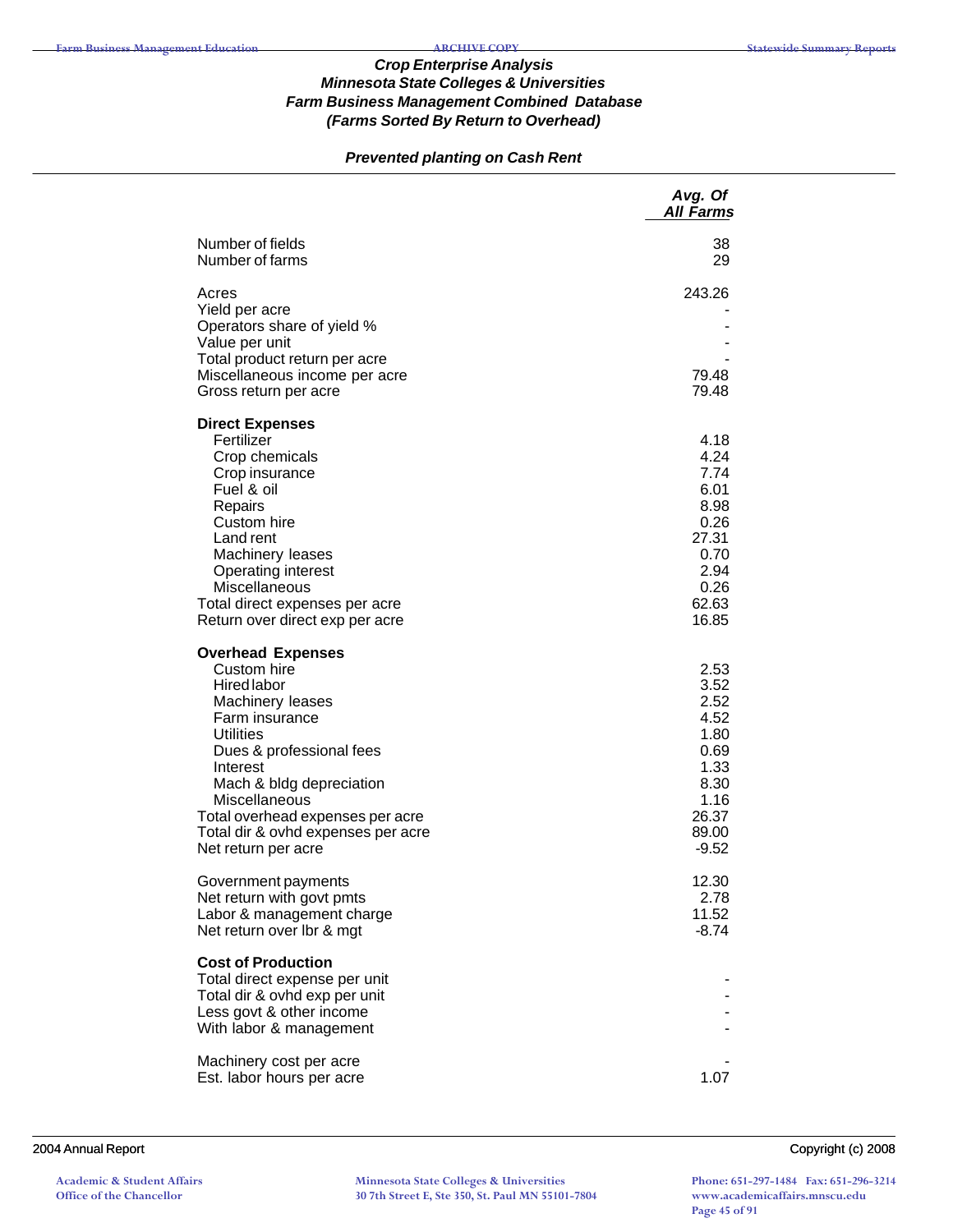# *Rented Out on Owned Land*

|                                    | Avg. Of<br><b>All Farms</b> | Low 20% | 40 - 60% | <b>High 20%</b> |
|------------------------------------|-----------------------------|---------|----------|-----------------|
| Number of fields                   | 56                          | 13      | 11       | 11              |
| Number of farms                    | 52                          | 10      | 11       | 11              |
| Acres                              | 162.68                      | 152.49  | 177.70   | 128.80          |
| Yield per acre (\$)                | 101.13                      | 45.63   | 105.72   | 144.42          |
| Operators share of yield %         | 100.00                      | 100.00  | 100.00   | 100.00          |
| Value per \$                       | 1.00                        | 1.00    | 1.00     | 1.00            |
| Total product return per acre      | 101.13                      | 45.63   | 105.72   | 144.42          |
| Miscellaneous income per acre      |                             |         |          |                 |
| Gross return per acre              | 101.13                      | 45.63   | 105.72   | 144.42          |
| <b>Direct Expenses</b>             |                             |         |          |                 |
| Fuel & oil                         | 1.01                        | 1.83    | 0.65     | 0.13            |
| Repairs                            | 5.18                        | 2.31    | 11.70    | 0.22            |
| Miscellaneous                      | 0.27                        | 0.34    | 0.09     | 0.04            |
| Total direct expenses per acre     | 6.45                        | 4.48    | 12.44    | 0.38            |
| Return over direct exp per acre    | 94.67                       | 41.15   | 93.28    | 144.04          |
| <b>Overhead Expenses</b>           |                             |         |          |                 |
| <b>Hired labor</b>                 | 0.25                        | 0.25    | 0.08     | 0.62            |
| RE & pers. property taxes          | 12.04                       | 7.04    | 11.90    | 19.29           |
| Farm insurance                     | 2.32                        | 1.96    | 0.37     | 1.83            |
| <b>Utilities</b>                   | 0.79                        | 0.38    | 0.24     | 1.69            |
| Interest                           | 32.32                       | 13.88   | 19.57    | 35.09           |
| Mach & bldg depreciation           | 6.99                        | 1.34    | 17.03    | 2.10            |
| Miscellaneous                      | 2.08                        | 1.09    | 3.20     | 1.06            |
| Total overhead expenses per acre   | 56.78                       | 25.94   | 52.38    | 61.68           |
| Total dir & ovhd expenses per acre | 63.23                       | 30.42   | 64.82    | 62.06           |
| Net return per acre                | 37.89                       | 15.21   | 40.90    | 82.36           |
| Government payments                | 1.26                        | 2.19    | 0.64     | 3.15            |
| Net return with govt pmts          | 39.15                       | 17.40   | 41.53    | 85.51           |
| Labor & management charge          | 6.18                        | 3.02    | 7.35     | 9.40            |
| Net return over lbr & mgt          | 32.97                       | 14.37   | 34.19    | 76.11           |
| <b>Cost of Production</b>          |                             |         |          |                 |
| Total direct expense per \$        | 0.06                        | 0.10    | 0.12     | 0.00            |
| Total dir & ovhd exp per \$        | 0.63                        | 0.67    | 0.61     | 0.43            |
| Less govt & other income           | 0.61                        | 0.62    | 0.61     | 0.41            |
| With labor & management            | 0.67                        | 0.68    | 0.68     | 0.47            |
| Machinery cost per acre            |                             |         |          |                 |
| Est. labor hours per acre          | 0.30                        | 0.39    | 0.15     | 0.36            |

**Phone: 651-297-1484 Fax: 651-296-3214 www.academicaffairs.mnscu.edu Page 46 of 91**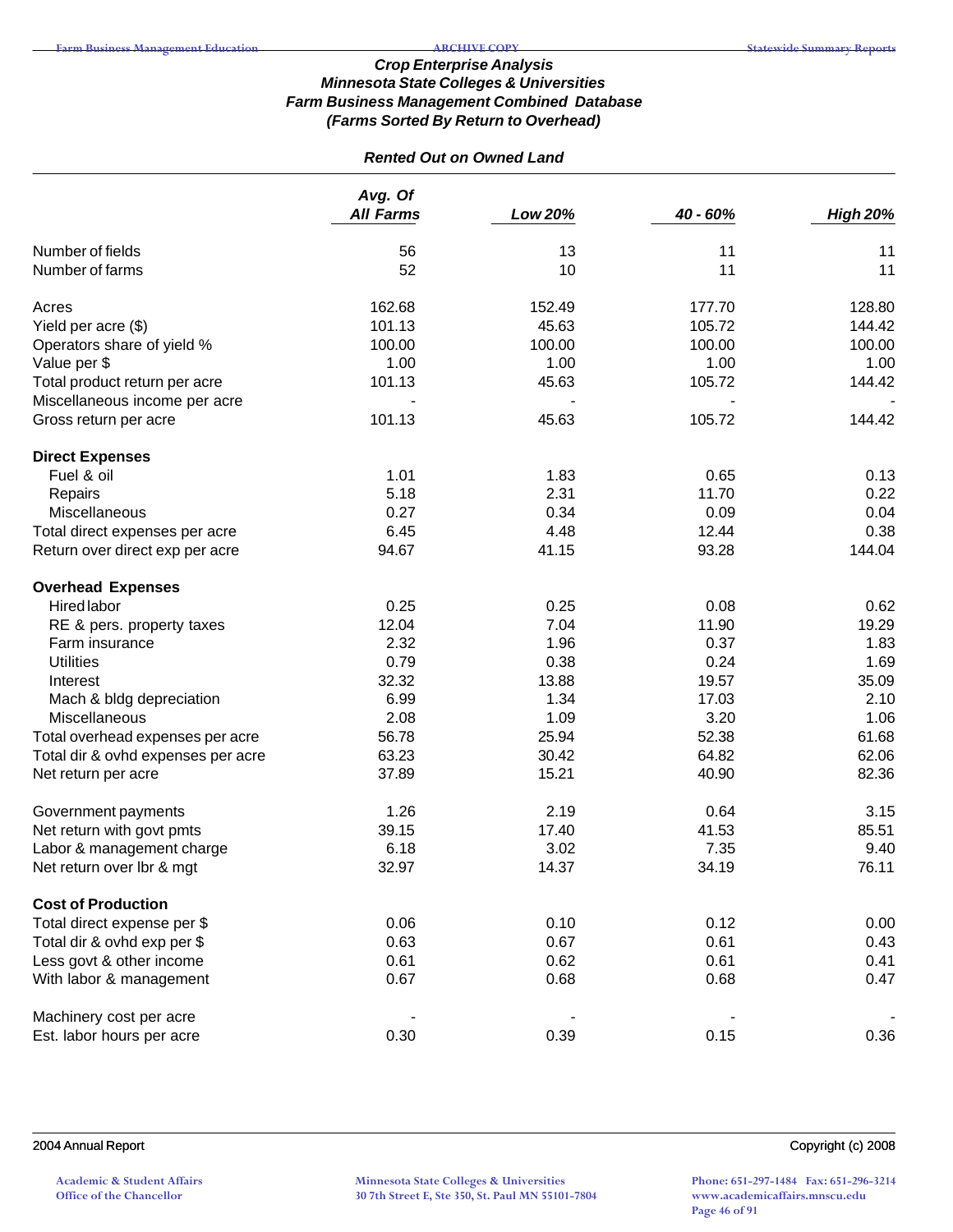# *Rented Out on Cash Rent*

|                                    | Avg. Of<br><b>All Farms</b> |
|------------------------------------|-----------------------------|
| Number of fields                   | 13                          |
| Number of farms                    | 12                          |
| Acres                              | 145.97                      |
| Yield per acre (\$)                | 107.78                      |
| Operators share of yield %         | 100.00                      |
| Value per \$                       | 1.00                        |
| Total product return per acre      | 107.78                      |
| Miscellaneous income per acre      | 107.78                      |
| Gross return per acre              |                             |
| <b>Direct Expenses</b>             |                             |
| Fuel & oil                         | 0.87                        |
| Repairs<br>Land rent               | 1.84<br>58.62               |
| <b>Operating interest</b>          | 0.31                        |
| Miscellaneous                      | 0.03                        |
| Total direct expenses per acre     | 61.66                       |
| Return over direct exp per acre    | 46.12                       |
| <b>Overhead Expenses</b>           |                             |
| Custom hire                        | 0.59                        |
| <b>Hired labor</b>                 | 0.46                        |
| Farm insurance                     | 4.79                        |
| <b>Utilities</b>                   | 0.27                        |
| Mach & bldg depreciation           | 2.16                        |
| Miscellaneous                      | 0.85                        |
| Total overhead expenses per acre   | 9.12                        |
| Total dir & ovhd expenses per acre | 70.78                       |
| Net return per acre                | 36.99                       |
| Government payments                | 5.89                        |
| Net return with govt pmts          | 42.88                       |
| Labor & management charge          | 2.21                        |
| Net return over lbr & mgt          | 40.67                       |
| <b>Cost of Production</b>          |                             |
| Total direct expense per \$        | 0.57                        |
| Total dir & ovhd exp per \$        | 0.66                        |
| Less govt & other income           | 0.60                        |
| With labor & management            | 0.62                        |
| Machinery cost per acre            |                             |
| Est. labor hours per acre          | 0.19                        |

**Academic & Student Affairs Office of the Chancellor**

**Minnesota State Colleges & Universities 30 7th Street E, Ste 350, St. Paul MN 55101-7804**

2004 Annual Report Copyright (c) 2008

**Phone: 651-297-1484 Fax: 651-296-3214 www.academicaffairs.mnscu.edu Page 47 of 91**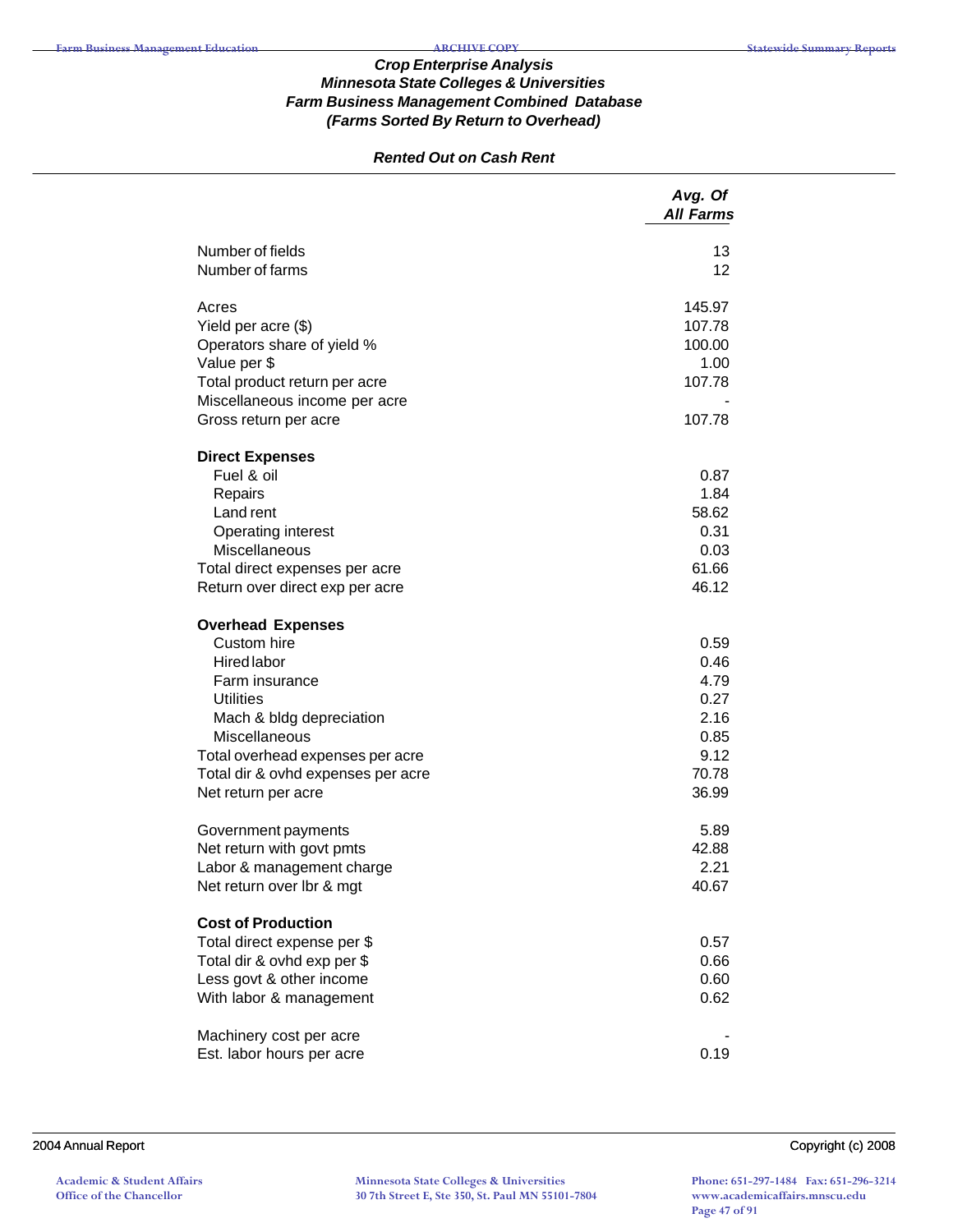# *Soybeans on Owned Land*

|                                                                                                                                                                                                                                                                                                                                     | Avg. Of<br><u>All Farms</u>                                                                                           | Low 20%                                                                                                              | $40 - 60%$                                                                                                            | <b>High 20%</b>                                                                                                      |
|-------------------------------------------------------------------------------------------------------------------------------------------------------------------------------------------------------------------------------------------------------------------------------------------------------------------------------------|-----------------------------------------------------------------------------------------------------------------------|----------------------------------------------------------------------------------------------------------------------|-----------------------------------------------------------------------------------------------------------------------|----------------------------------------------------------------------------------------------------------------------|
| Number of fields<br>Number of farms                                                                                                                                                                                                                                                                                                 | 1181<br>1020                                                                                                          | 221<br>204                                                                                                           | 240<br>204                                                                                                            | 248<br>204                                                                                                           |
| Acres<br>Yield per acre (bu.)<br>Operators share of yield %<br>Value per bu.<br>Total product return per acre<br>Miscellaneous income per acre<br>Gross return per acre                                                                                                                                                             | 120.65<br>35.32<br>100.00<br>5.47<br>193.03<br>29.78<br>222.81                                                        | 126.24<br>20.89<br>100.00<br>5.37<br>112.08<br>45.92<br>158.00                                                       | 118.52<br>37.04<br>100.00<br>5.41<br>200.28<br>29.38<br>229.66                                                        | 116.40<br>45.59<br>100.00<br>5.64<br>257.29<br>26.74<br>284.03                                                       |
| <b>Direct Expenses</b><br>Seed<br>Fertilizer<br>Crop chemicals<br>Crop insurance<br>Drying fuel<br>Fuel & oil<br>Repairs<br>Custom hire<br>Machinery leases<br>Marketing<br><b>Operating interest</b><br>Miscellaneous<br>Total direct expenses per acre<br>Return over direct exp per acre                                         | 25.64<br>4.95<br>17.31<br>12.19<br>0.17<br>11.33<br>19.57<br>2.94<br>0.37<br>0.33<br>4.57<br>1.12<br>100.51<br>122.31 | 26.76<br>8.74<br>18.87<br>11.40<br>0.21<br>12.08<br>21.07<br>3.34<br>0.69<br>0.18<br>3.93<br>1.21<br>108.49<br>49.51 | 24.46<br>6.13<br>16.84<br>13.09<br>0.56<br>11.46<br>20.48<br>3.19<br>0.53<br>0.59<br>6.02<br>1.08<br>104.43<br>125.23 | 24.45<br>1.88<br>16.27<br>12.79<br>0.05<br>11.01<br>18.84<br>1.49<br>0.17<br>0.25<br>3.88<br>0.96<br>92.04<br>191.99 |
| <b>Overhead Expenses</b><br>Custom hire<br>Hired labor<br>Machinery leases<br>RE & pers. property taxes<br>Farm insurance<br><b>Utilities</b><br>Dues & professional fees<br>Interest<br>Mach & bldg depreciation<br>Miscellaneous<br>Total overhead expenses per acre<br>Total dir & ovhd expenses per acre<br>Net return per acre | 1.74<br>4.99<br>2.07<br>10.73<br>4.38<br>2.72<br>1.10<br>38.80<br>19.94<br>3.80<br>90.27<br>190.77<br>32.04           | 2.27<br>4.19<br>1.64<br>7.55<br>4.28<br>2.72<br>1.23<br>29.60<br>16.33<br>2.78<br>72.59<br>181.08<br>$-23.08$        | 1.54<br>6.22<br>2.14<br>11.09<br>4.70<br>2.84<br>1.07<br>39.34<br>21.28<br>3.54<br>93.76<br>198.19<br>31.46           | 1.93<br>4.78<br>2.75<br>12.99<br>4.06<br>2.77<br>0.72<br>46.35<br>24.04<br>4.47<br>104.87<br>196.91<br>87.12         |
| Government payments<br>Net return with govt pmts<br>Labor & management charge<br>Net return over Ibr & mgt                                                                                                                                                                                                                          | 21.07<br>53.10<br>23.29<br>29.82                                                                                      | 16.00<br>$-7.08$<br>21.85<br>$-28.92$                                                                                | 23.31<br>54.78<br>23.34<br>31.44                                                                                      | 23.32<br>110.44<br>24.35<br>86.08                                                                                    |
| <b>Cost of Production</b><br>Total direct expense per bu.<br>Total dir & ovhd exp per bu.<br>Less govt & other income<br>With labor & management                                                                                                                                                                                    | 2.85<br>5.40<br>3.96<br>4.62                                                                                          | 5.19<br>8.67<br>5.70<br>6.75                                                                                         | 2.82<br>5.35<br>3.93<br>4.56                                                                                          | 2.02<br>4.32<br>3.22<br>3.75                                                                                         |
| Machinery cost per acre<br>Est. labor hours per acre                                                                                                                                                                                                                                                                                | 2.16                                                                                                                  | 2.21                                                                                                                 | 2.23                                                                                                                  | 2.24                                                                                                                 |

### 2004 Annual Report Copyright (c) 2008

**Minnesota State Colleges & Universities 30 7th Street E, Ste 350, St. Paul MN 55101-7804**

**Phone: 651-297-1484 Fax: 651-296-3214 www.academicaffairs.mnscu.edu Page 48 of 91**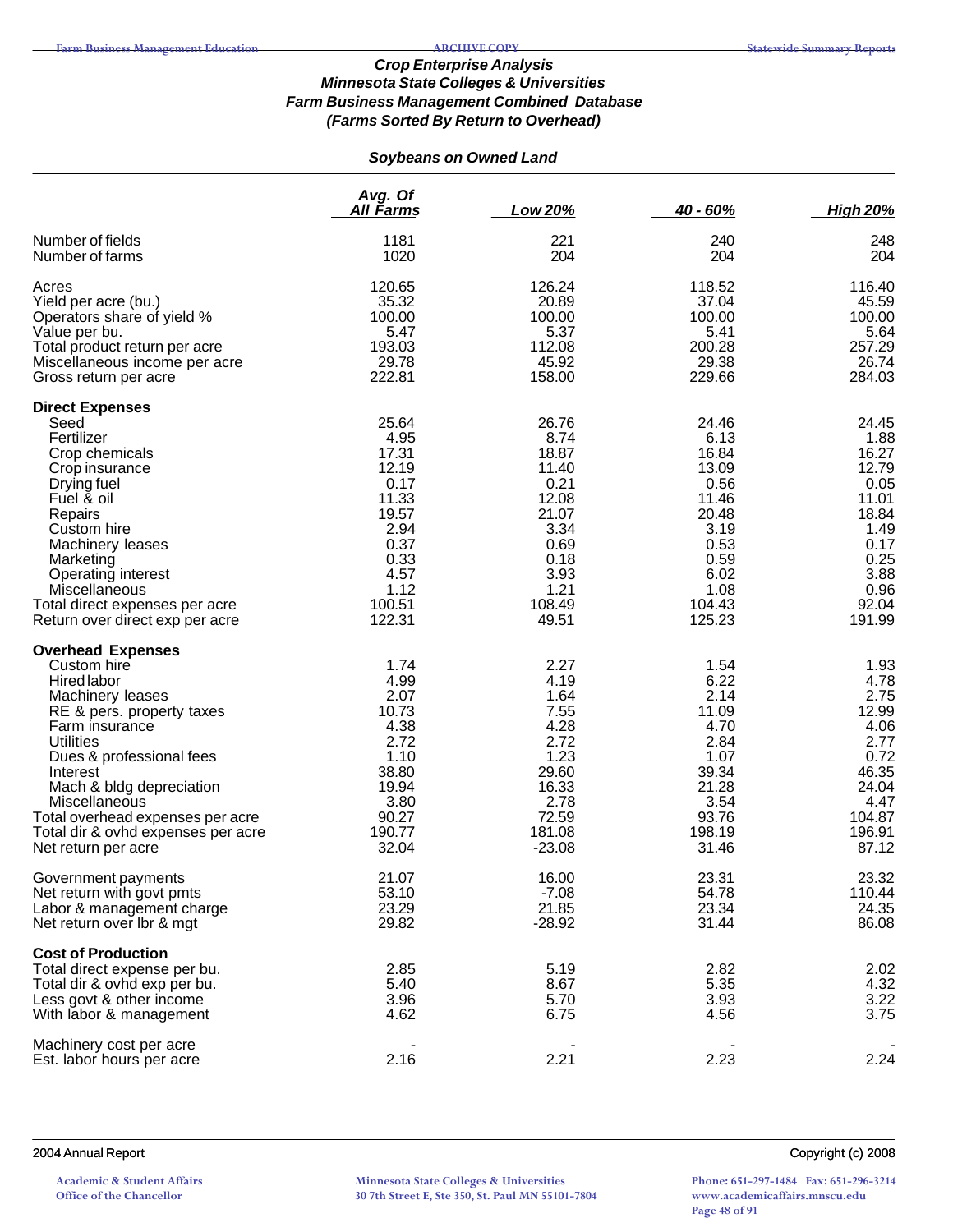**Farm Business Management Education** 

**Academic & Student Affairs** Office of the Chancellor